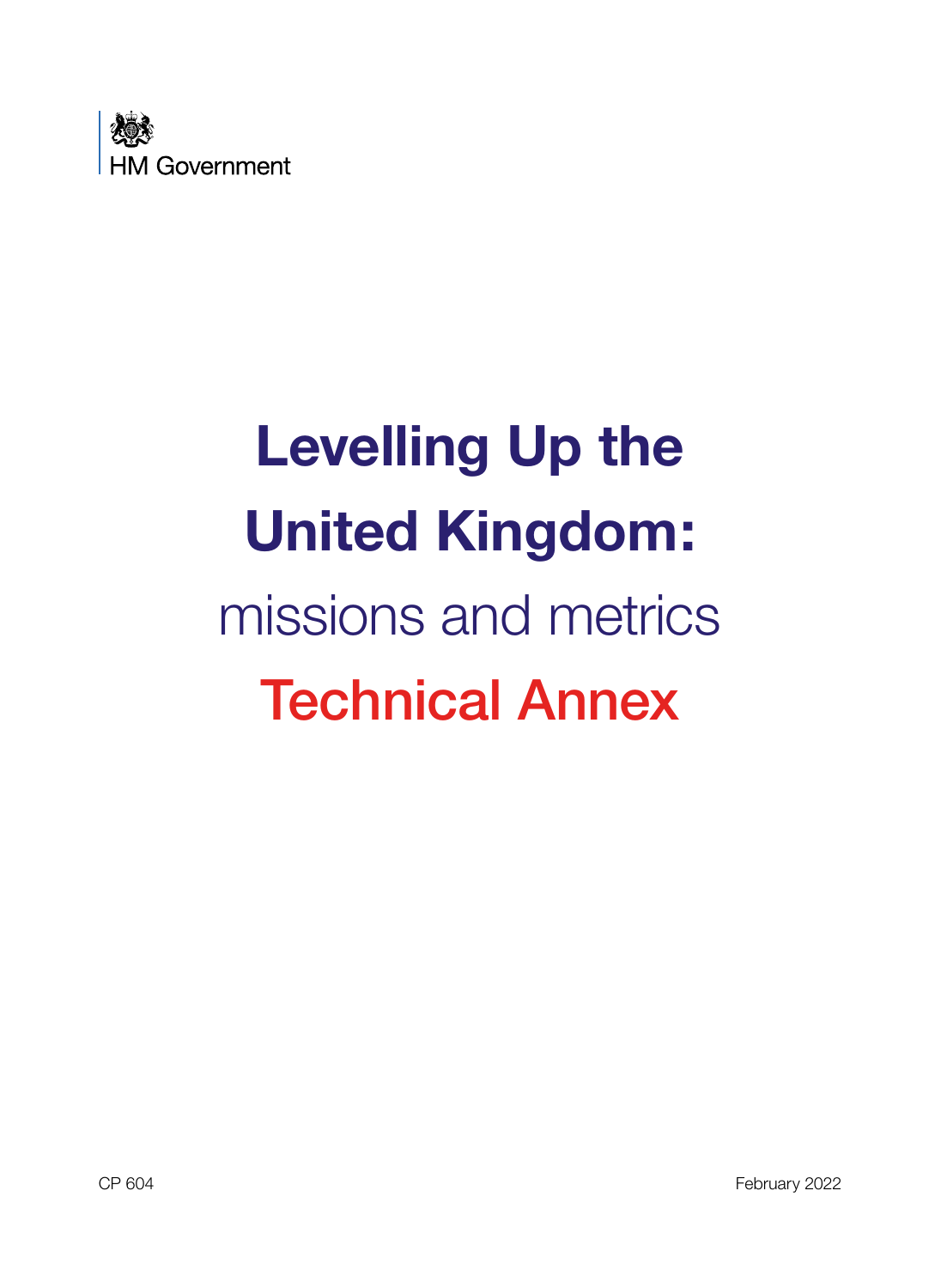



# **Levelling Up the United Kingdom:**  missions and metrics Technical Annex

Presented to Parliament by the Secretary of State for Levelling Up, Housing and Communities by Command of Her Majesty 2 February 2022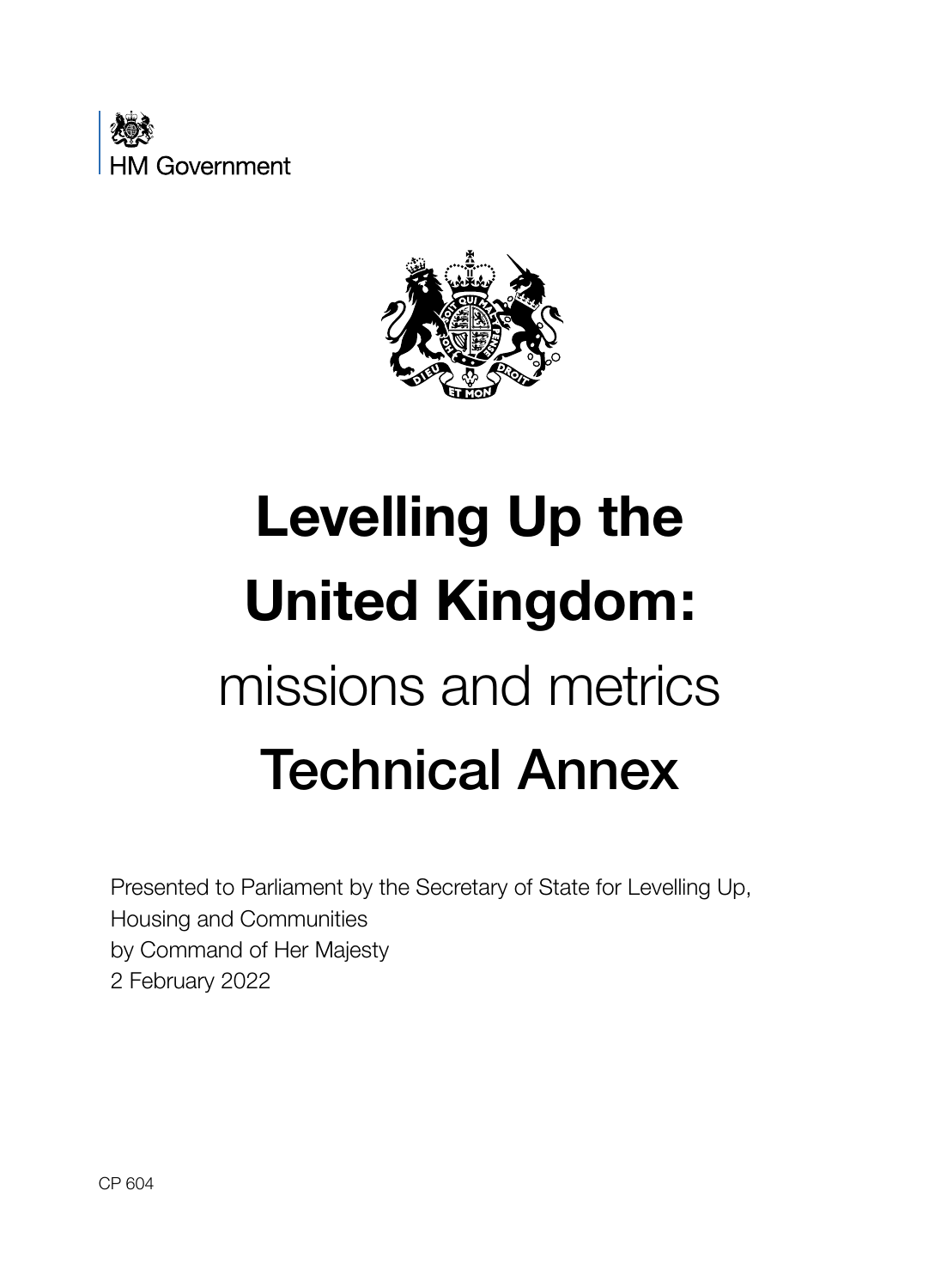

© Crown copyright 2022

This publication is licensed under the terms of the Open Government Licence v3.0 except where otherwise stated. To view this licence, visit *<nationalarchives.gov.uk/doc/open-government-licence/version/3>*.

Where we have identifed any third party copyright information you will need to obtain permission from the copyright holders concerned.

This publication is available at *[www.gov.uk/offcial-documents](www.gov.uk/official-documents)*

Any enquiries regarding this publication should be sent to us at: *[correspondence@levellingup.gov.uk](mailto:correspondence@levellingup.gov.uk)*

ISBN 978-1-5286-3017-7 E02694177 02/22

Printed on paper containing 75% recycled fibre content minimum

Printed in the UK by HH Associates Ltd. on behalf of the Controller of Her Majesty's Stationery Office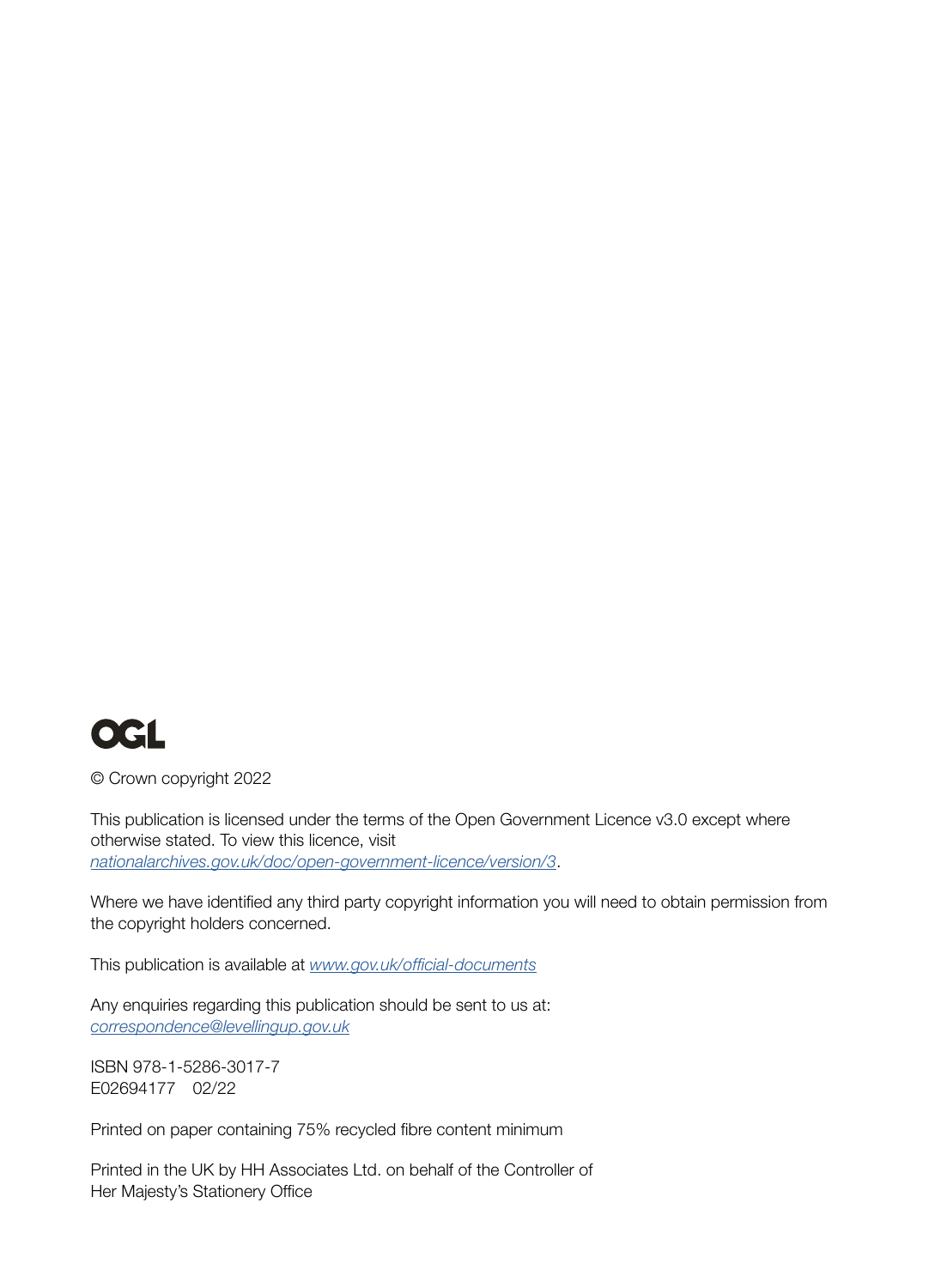# **Contents**

| About this document                          | $\overline{2}$ |
|----------------------------------------------|----------------|
| <b>Capitals framework</b>                    | $\overline{2}$ |
| <b>Measuring the Capitals</b>                | $\overline{4}$ |
| Physical and Intangible Capital              | 5              |
| Human Capital                                | $\overline{7}$ |
| <b>Financial Capital</b>                     | 8              |
| Social Capital                               | 9              |
| <b>Institutional Capital</b>                 | 9              |
| <b>Measuring productivity and well-being</b> | 11             |
| <b>Missions</b>                              | 12             |
| Mission 1                                    | 13             |
| Mission 2                                    | 16             |
| Mission 3                                    | 19             |
| Mission 4                                    | 22             |
| Mission 5                                    | 24             |
| Mission 6                                    | 26             |
| Mission 7                                    | 29             |
| Mission 8                                    | 32             |
| Mission 9                                    | 34             |
| Mission 10                                   | 36             |
| Mission 11                                   | 39             |
| Mission 12                                   | 41             |
| Measuring the progress in levelling up       | 43             |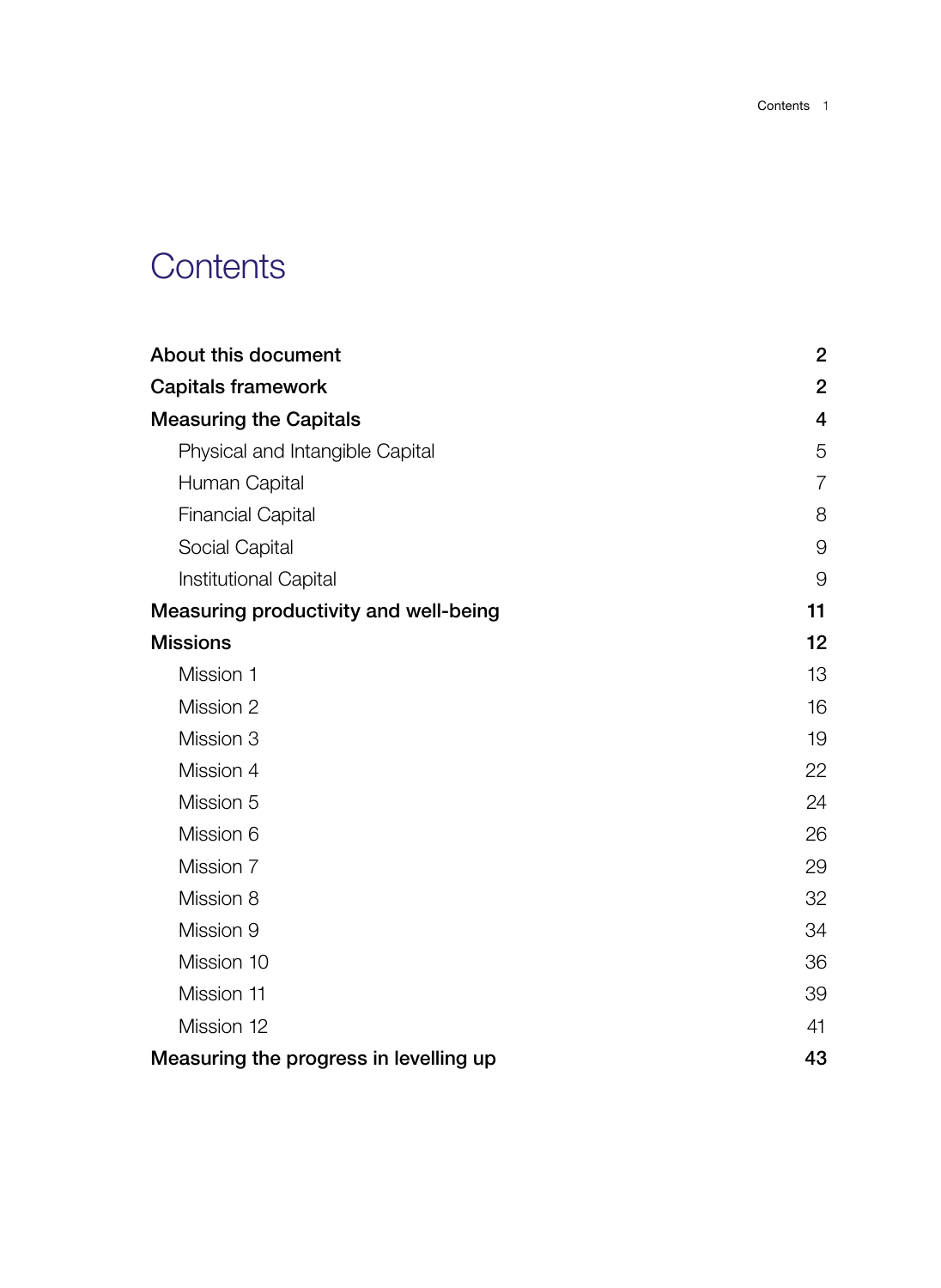# <span id="page-4-0"></span>About this document

This document provides more detail on the underpinning analytical framework for explaining UK economic geographies in the Levelling Up White Paper. It begins by discussing the capitals framework, which captures the six key drivers of spatial disparities across the UK and how best to measure them. It builds on the mission-oriented approach outlined in Chapter 2 by providing further commentary on how missions contribute to the levelling up objectives and their underpinning rationale and calibration. It also presents a preliminary set of metrics, which will be used to measure progress against the missions and evaluate the success of levelling up.

## Capitals framework

The capitals framework captures the main drivers of economic and social outcomes for places. There are six capitals in this framework: physical, intangible, human, fnancial, social and institutional capital. These capitals act as a mutually-reinforcing system, driving economic growth and improving social outcomes, including personal well-being. However, the distribution of these capitals across the UK is unequal, leading to imbalances across people and places.

For individual places, the balance between and quantity of these six capitals affects economic opportunities and social outcomes for the people living or working there. Figure 1 outlines some of these mutually-reinforcing cycles among the capitals. For example, economic decline in the former industrial heartlands and coastal towns exacerbated poor health outcomes, which in turn led to lower levels of human capital. The lower levels of human capital then reduced the incentives for business to invest in the region and skilled workers left to seek employment elsewhere, further reducing the incentives to invest. The result was a selfperpetuating loop in which lower human capital fed into lower levels of investment, thereby reducing productivity and earnings growth, depleting social capital and pride in place, and further exacerbating the migration of skilled workers and capital out of the region.

For levelling up to be successful, each of these capitals needs to be strong in order to break these vicious cycles that stop places across the UK meeting their potential. The aim is to provide a framework within which areas can move to a virtuous cycle, ensuring long-lasting and sustainable growth in incomes, jobs and well-being.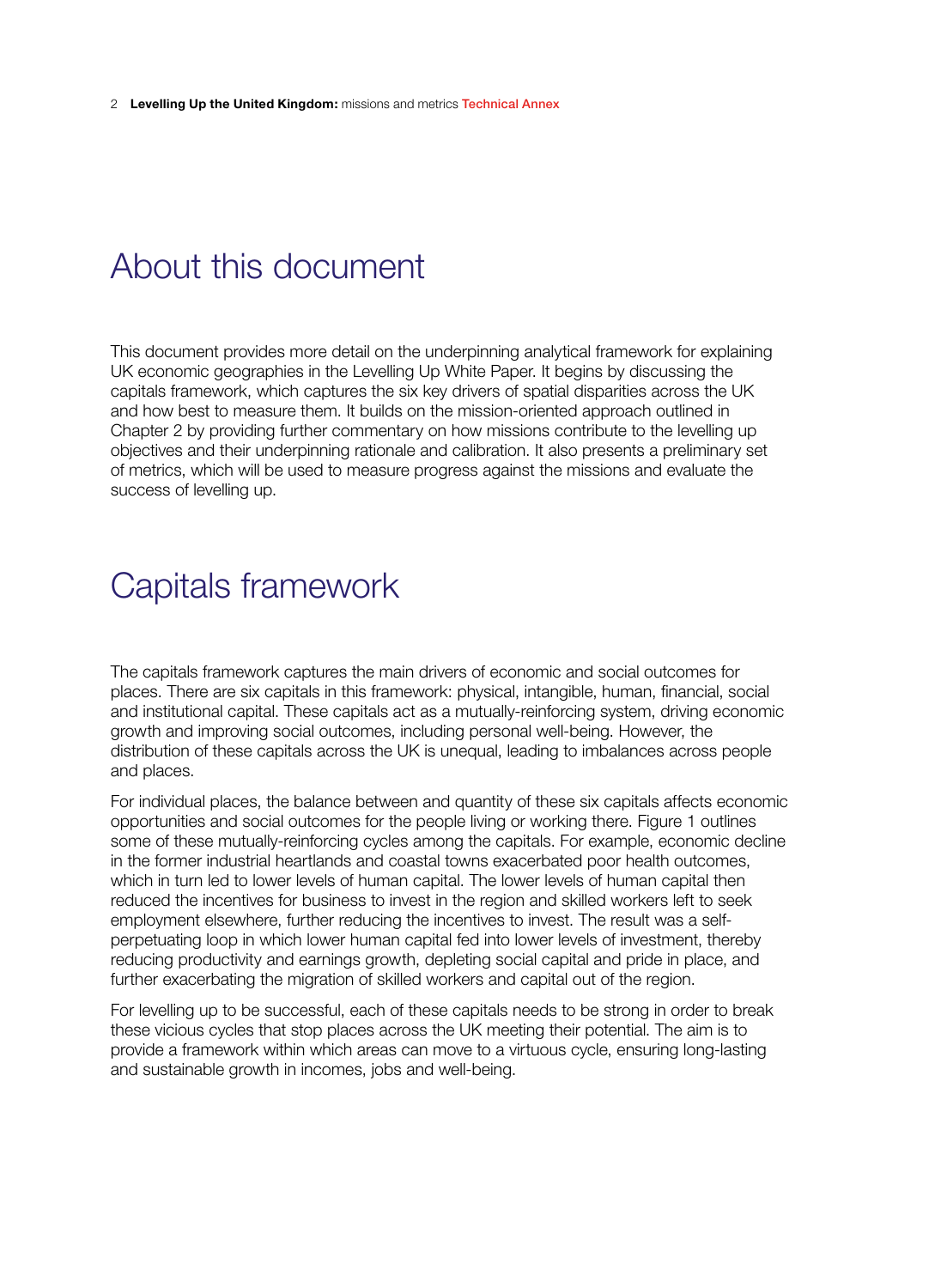Overall, the six capitals framework feeds into four core levelling up objectives:

- **a. boost productivity, pay, jobs, and living standards by growing the private sector, especially in those places where they are lagging;**
- **b. spread opportunities and improve public services, especially in those places where they are weakest;**
- **c. restore a sense of community, local pride and belonging, especially in those places where they have been lost; and**
- **d. empower local leaders and communities, especially in those places lacking local agency.**



### **Figure 1 Levelling Up Capitals Framework**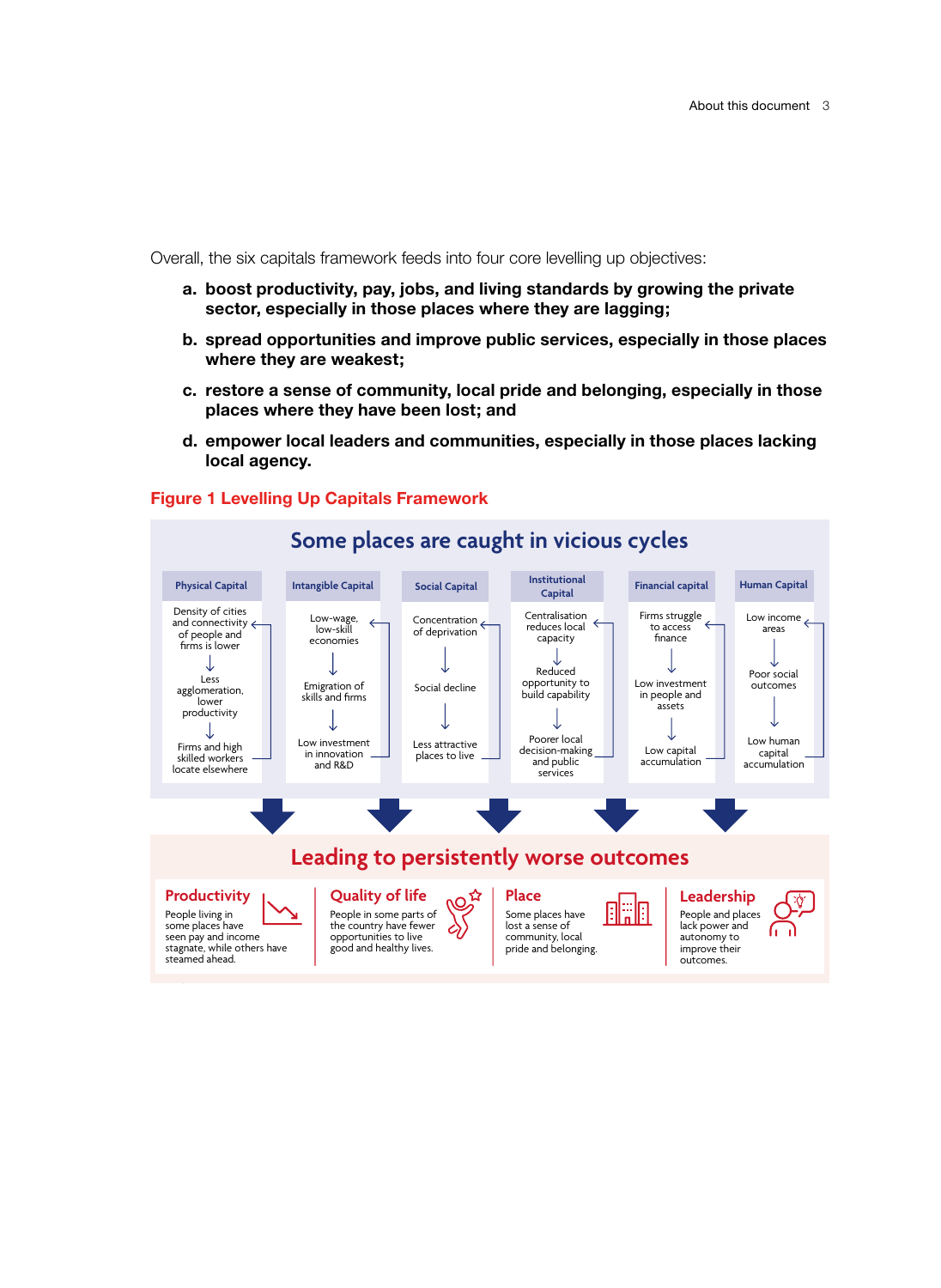# <span id="page-6-0"></span>Measuring the Capitals

While the range of assets and infrastructure which are known as capitals play an important role in explaining the economic geographies of places in the UK, there are measurement challenges associated with them, both in aggregate and especially at the sub-national level. These challenges vary signifcantly across the capitals.

For some capitals, such as physical and intangible, there are well-established measurement methods, particularly those which are incorporated into the UK National Accounts. For others, such as social or institutional capital, there are only proxy measures currently available and limited international agreement on methods. Another key issue and difference is the granularity of data. For example, as with physical and intangible capital, fnancial capital has well-established measurement methods at the aggregate level, but few estimates exist at the regional level.

Figure 2 summarises the current state of play, from a measurement perspective, across the six capitals. Cells highlighted in '**green**' show there are well-established methods for measurement and coverage is comprehensive at the designated geographical level - for instance, breakdowns by asset type or industry. Cells highlighted in '**orange**' show that there are established methods for measurement and coverage is good, but more work is needed to improve estimates at the designated geographical level. Cells highlighted in '**red**' show little to no established methods, with coverage being limited at the designated geographical level.

The Office for National Statistics's (ONS) Subnational Data Strategy, published in December, will begin to close some of these gaps and improve the quality and coherence of subnational statistics across the UK over time.<sup>1</sup>

| Capital                      | <b>National aggregate</b> | <b>Sub-national distribution</b> |
|------------------------------|---------------------------|----------------------------------|
| <b>Physical Capital</b>      |                           |                                  |
| <b>Intangible Capital</b>    |                           |                                  |
| <b>Human Capital</b>         |                           |                                  |
| <b>Financial Capital</b>     |                           |                                  |
| <b>Social Capital</b>        |                           |                                  |
| <b>Institutional Capital</b> |                           |                                  |

## **Figure 2 Measuring the six capitals**

<sup>1</sup> ONS. *[GSS subnational data strategy](https://gss.civilservice.gov.uk/policy-store/gss-subnational-data-strategy/).* 2021.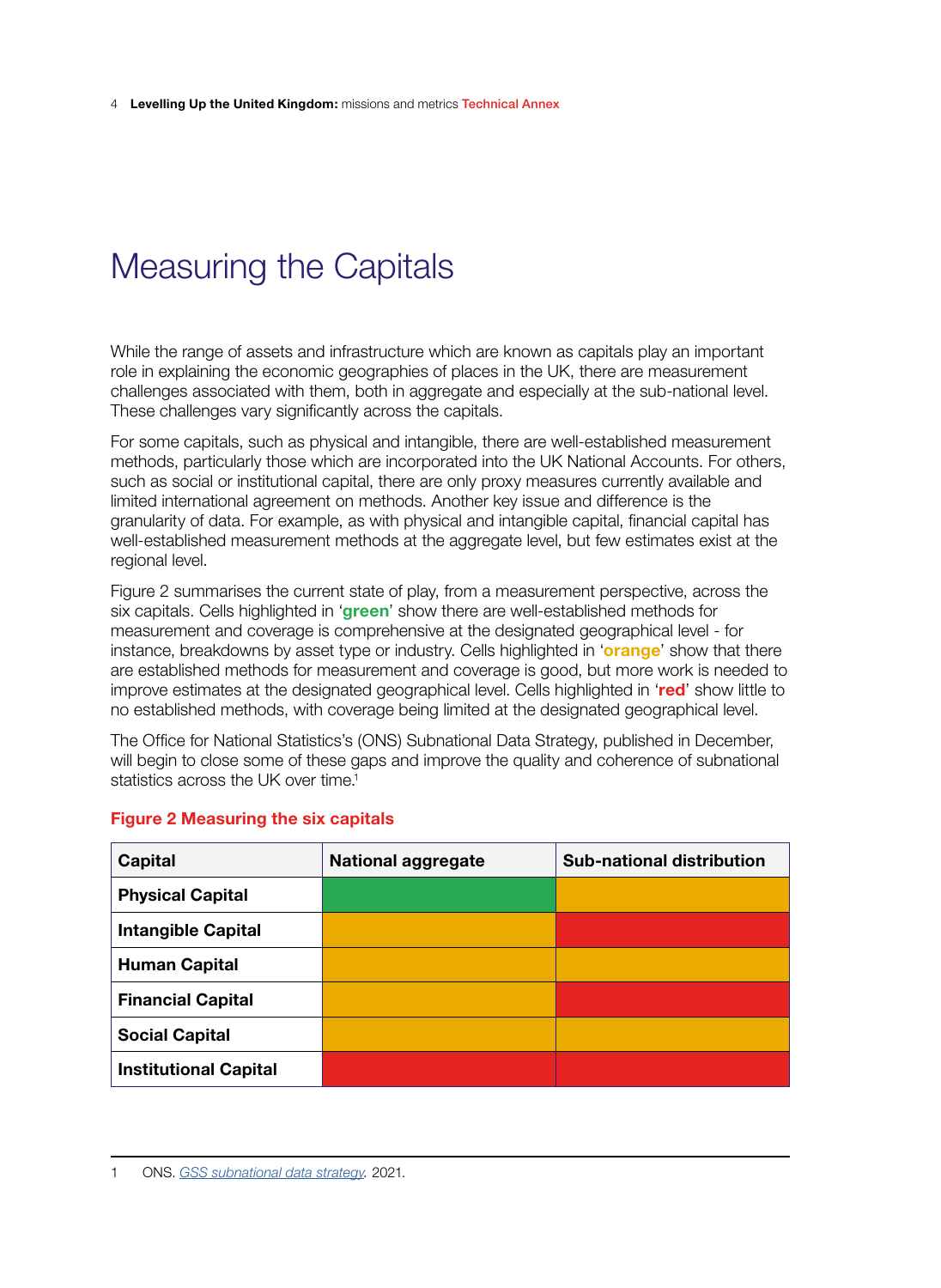## <span id="page-7-0"></span>Physical and Intangible Capital

Gross fxed capital formation (GFCF) within the UK National Accounts is the acquisition, less disposals, of produced fxed assets; that is, assets intended for use in the production of other goods and services for a period of more than a year.<sup>2</sup> Acquisition includes purchases of assets whether new or second-hand, either domestic or imported, the construction of assets by producers for their own use, and major repair or maintenance on existing assets. Non-produced assets, such as land, are not included. GFCF includes both physical and intangible capital.

Capital stock estimates are derived using international guidance from the Organisation for Economic Co-operation and Development's (OECD) Manual on Measuring Capital, which incorporate historical stocks, flows, service lives, retirement profiles and age-price profiles by asset, industry and sector.<sup>3</sup> Foreign Direct Investment (FDI) can play an important role in increasing the physical and intangible capital stock. At the aggregate level, estimates of stocks and flows of GFCF are covered in the UK National Accounts. The distribution of this capital across the UK is available by industry, sector and asset, but not by region, and this is an important data gap.4

## Physical Capital

Physical or tangible capital is the physical capital stock used to produce goods and services, including dwellings, other buildings and structures, machinery and equipment (including transport equipment, ICT hardware, and other machinery and equipment), weapons systems, and cultivated biological resources.<sup>5</sup> While the housing stock is included in this definition, it does not feed directly into the wider production of goods and services but into the production of imputed rental for housing services, which is in gross domestic product (GDP).

At the **aggregate level**, estimates of the stocks and flows of physical capital are covered in the UK National Accounts. The ONS produces estimates on GFCF by sector, industry and type of asset at an aggregate level.<sup>6</sup> At the **regional level**, the ONS has been producing annual regional GFCF estimates on a consistent basis from 2000 to 2019, though these are not 'official statistics' due to concerns regarding data quality.<sup>7</sup> Because the ONS does not produce estimates broken down by asset type, it is difficult to distinguish regional differences in physical and intangible assets, although exploratory research by the ONS to improve this is ongoing.

<sup>2</sup> Eurostat. *[European System of Accounts](https://ec.europa.eu/eurostat/documents/3859598/5925693/KS-02-13-269-EN.PDF/44cd9d01-bc64-40e5-bd40-d17df0c69334).* 2010.

<sup>3</sup> OECD. *[Measuring Capital](https://www.oecd.org/sdd/productivity-stats/43734711.pdf).* OECD Manual, Second Edition. 2009.

<sup>4</sup> Zymek, R., Jones, B. *[UK Regional Productivity Differences: An Evidence Review.](https://industrialstrategycouncil.org/sites/default/files/attachments/UK%20Regional%20Productivity%20Differences%20-%20An%20Evidence%20Review_0.pdf)* Industrial Strategy Council. 2020.

<sup>5</sup> Eurostat. *[European System of Accounts](https://ec.europa.eu/eurostat/documents/3859598/5925693/KS-02-13-269-EN.PDF/44cd9d01-bc64-40e5-bd40-d17df0c69334).* 2010.

<sup>6</sup> ONS. *[Business investment in the UK: July to September 2021 revised results](https://www.ons.gov.uk/economy/grossdomesticproductgdp/bulletins/businessinvestment/latest).* 2021.

<sup>7</sup> ONS. *[Regional gross fxed capital formation, ITL1 and ITL2, 2000 to 2019](https://www.ons.gov.uk/economy/regionalaccounts/grossdisposablehouseholdincome/adhocs/13655regionalgrossfixedcapitalformationitl1anditl22000to2019)*. 2021.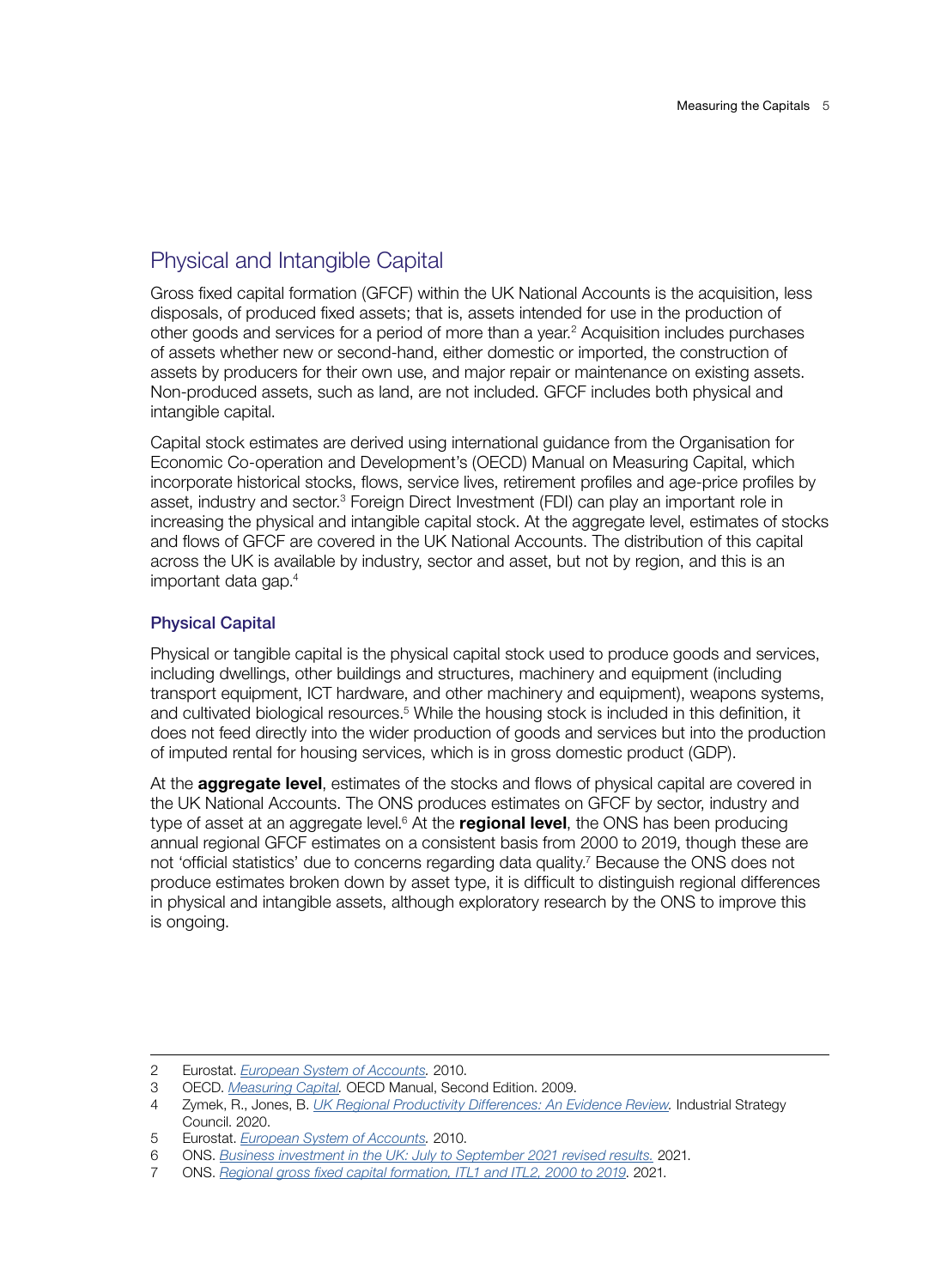Research by Cambridge University, led by Gardiner, Fingleton and Martin (2020), recently produced updated estimates of regional capital stock, building on the approach which had been previously developed for the European Commission.<sup>8</sup> This data is available between 1995 and 2016, by region and industry level.<sup>9</sup>

The ONS produces experimental estimates of investment in infrastructure by the UK Government and the market sector, as well as initial estimates of the stock of infrastructure capital owned by the market sector.<sup>10</sup> However, regional breakdowns only include the infrastructure share of total new construction.

## Intangible Capital

Intangible assets, also known as knowledge capital, are defned as assets without a physical or fnancial embodiment, such as software and databases, research and development (R&D) and mineral exploration, artistic originals, design, and training, market research and branding.11 The move towards a services and knowledge-based economy has seen the steady rise in the importance of intangible assets across developed economies, with spending on intangibles now surpassing spending on physical assets.12

In the UK National Accounts, in line with international guidance, spending on some intangible assets is not treated as investment.13 "Capitalised" intangible assets include software and databases; entertainment, literary and artistic originals; mineral exploration and evaluation; and R&D. "Uncapitalised" intangible assets include design, fnancial product innovation, branding, organisational capital and firm-specific training. Estimates of capitalised intangibles within the UK National Accounts are mostly collected by survey data. Estimates of uncapitalised intangibles are either collected by survey data or are produced using imputations from the UK National Accounts.

At the **aggregate level**, estimates on the stocks of intangible capital are covered in the UK National Accounts. GFCF estimates of capitalised intangibles are available from 1997 onwards, and include an industry breakdown. Experimental estimates have also been produced by the ONS to account for a broader set of intangible assets not currently capitalised in the UK National Accounts. These estimates are available at an industry level from 1992 to 2018 but are not published regularly.14

Few estimates of capitalised and uncapitalised intangibles exist at the regional level. R&D is a key driver of both capitalised and uncapitalised intangibles. Measures such as Gross Expenditure on Research and Development (GERD), which have estimates available by sector and region from 2001 to 2019<sup>15</sup>, can therefore be used as a proxy. Output measures such as

<sup>8</sup> Gardiner, B., Fingleton, B., Martin, Ron. *[Regional disparities in labour productivity and the role of capital](https://www.cambridge.org/core/journals/national-institute-economic-review/article/abs/regional-disparities-in-labour-productivity-and-the-role-of-capital-stock/7239D2295CA60F3563DF6091AAEB9F50)  [stock](https://www.cambridge.org/core/journals/national-institute-economic-review/article/abs/regional-disparities-in-labour-productivity-and-the-role-of-capital-stock/7239D2295CA60F3563DF6091AAEB9F50)*. National Institute Economic Review. 2020.

<sup>9</sup> There are some shortcomings with the data, with the authors suggesting that the defnition of capital needs to be widened to include the increasingly important role played by intangibles.

<sup>10</sup> ONS. *[Developing new statistics of infrastructure: August 2018](https://www.ons.gov.uk/economy/economicoutputandproductivity/productivitymeasures/articles/developingnewmeasuresofinfrastructureinvestment/latest).* 2018.

<sup>11</sup> ONS. *[Experimental estimates of investment in intangible assets in the UK: 2015](https://www.ons.gov.uk/economy/economicoutputandproductivity/productivitymeasures/articles/experimentalestimatesofinvestmentinintangibleassetsintheuk2015/2018-02-07).*

<sup>12</sup> Haskel, J., Westlake, S. *Capitalism Without Capital: The Rise of the Intangible Economy.* Princeton University Press. 2018.

<sup>13</sup> ONS. *[Developing experimental estimates of investment in intangible assets in the UK: 2016](https://www.ons.gov.uk/economy/economicoutputandproductivity/productivitymeasures/articles/experimentalestimatesofinvestmentinintangibleassetsintheuk2015/2016).* 2019.

<sup>14</sup> ONS. *[Investment in intangible assets in the UK: 2018.](https://www.ons.gov.uk/economy/economicoutputandproductivity/productivitymeasures/articles/experimentalestimatesofinvestmentinintangibleassetsintheuk2015/2016)* 2021.

<sup>15</sup> ONS. *[Gross domestic expenditure on research and development, by region, UK](https://www.ons.gov.uk/economy/governmentpublicsectorandtaxes/researchanddevelopmentexpenditure/datasets/ukgrossdomesticexpenditureonresearchanddevelopmentregionaltables)*. 2021.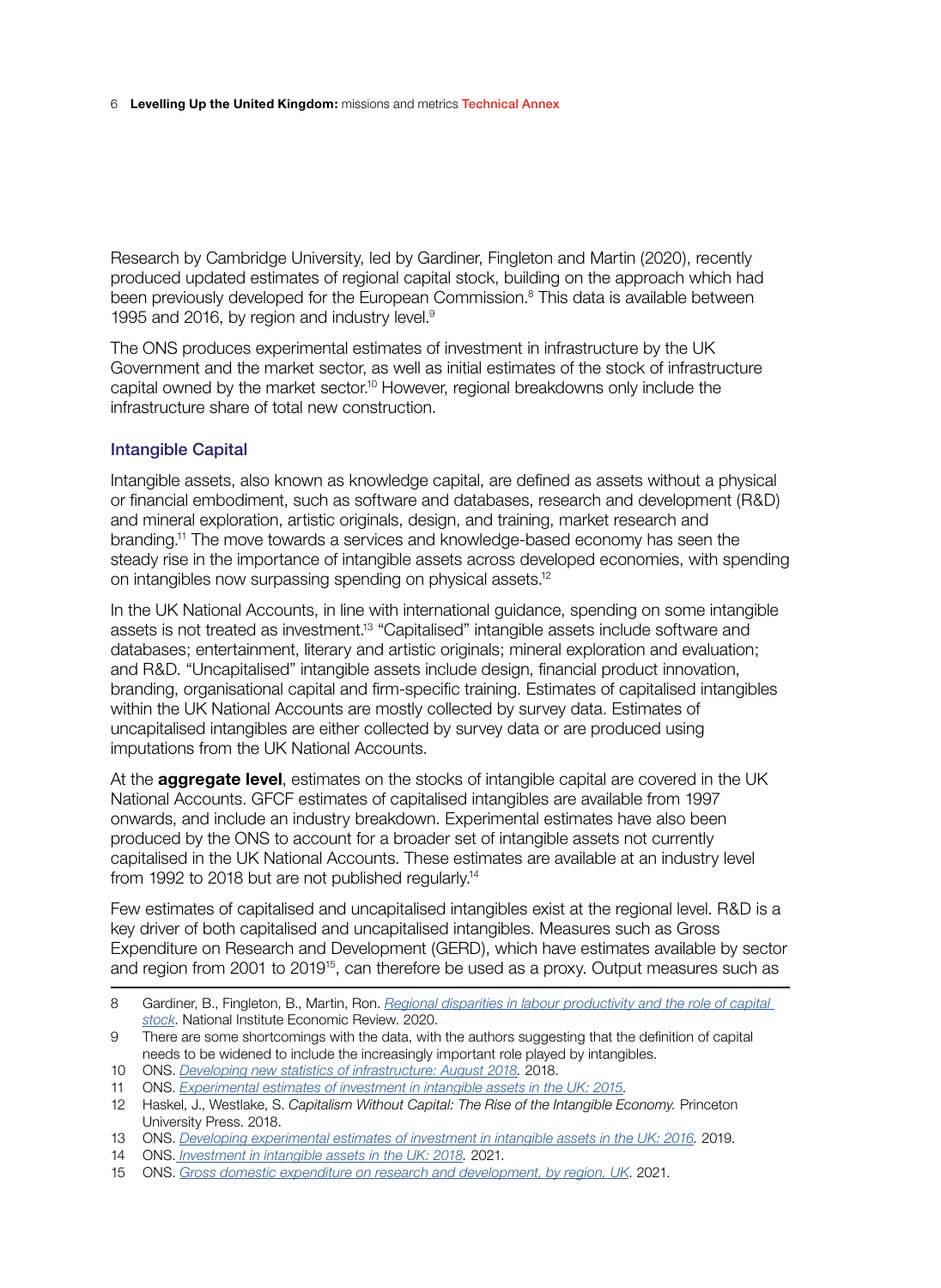<span id="page-9-0"></span>the number of patent applications can be used to assess how well investments are being turned into innovative products and services. Estimates are available for some industries and at a regional level, but only up to 2015.16

## Human Capital

Human capital is defned as the stock of knowledge, skills, competencies and other attributes embodied in people that are acquired during their life and used in the production of goods, services and ideas.<sup>17</sup> The stock of human capital can be measured using the income-based method, developed by Jorgenson and Fraumeni (1989), measuring the stock of human capital as an individual's lifetime income, accounting for individual characteristics such as gender, education level and age.<sup>18</sup>

These estimates capture the stock of human capital, but not the flow. There are several other shortcomings of the income-based method, including its sensitivity to assumptions around discount rates and retirement. At present, human capital is excluded from the UK National Accounts, although the ONS is assessing its inclusion. In addition, there is work going on internationally to produce a framework to measure human capital, building on existing materials (UNECE's 2016 guide and UNECE Satellite Account for Education and Training guide (SAET)).19, 20

At the **aggregate and regional level**, the ONS produces offcial estimates of human capital using the income-based method, discounted life-time earnings.<sup>21</sup> This provides a measure of the stock of human capital, and different demographic breakdowns, between 2004 and 2018. These estimates could be improved at the regional level by leveraging the use of administrative data, which the ONS is considering.

Measures such as the Quality Adjusted Labour Input (QALI)<sup>22</sup> capture changes in the composition or "quality" of the employed workforce. These estimates are only available for the UK at the industry and aggregate level and are produced quarterly from 1994 to 2021. The ONS intends to produce these estimates at the regional level.

Other measures can be used as proxy indicators for human capital at the **regional and local level**. For example, education attainment estimates such as the proportion of the population with NVQ level qualifications, can provide an indicator of education levels among the population. They are available on an annual basis, with breakdowns at local authority and regional level. Measures such as self-reported health provide an indication of health among the working-age population.<sup>23</sup> In addition, the ONS intends to develop an indicator-based

<sup>16</sup> OECD.Stat. *[Regional Innovation](https://stats.oecd.org/Index.aspx?DataSetCode=REGION_INNOVATION)*. Accessed: January 2022.

<sup>17</sup> Westphalen, S. *[Reporting on Human Capital; objectives and trends](https://www.oecd.org/sti/ind/1948014.pdf).* OECD. 1999.

<sup>18</sup> Jorgenson, D., and Fraumeni, B.M. *[The Accumulation of Human and Nonhuman Capital](https://www.nber.org/system/files/chapters/c8121/c8121.pdf)*, *1948-84*. p. 227–286. Found in: The Measurement of Saving, Investment, and Wealth, National Bureau of Economic Research, Inc. 1989.

<sup>19</sup> UN. *[Guide on Measuring Human Capital.](https://unece.org/fileadmin/DAM/stats/documents/ece/ces/bur/2016/October/17Add1-HumanCapitalGuide_final.pdf)* 2016.

<sup>20</sup> UN. *[Satellite Account for Education and Training: Compilation Guide.](https://unece.org/DAM/stats/documents/ece/ces/ge.20/2019/GuideSAET__Draft__Nov_2019_.pdf)* 2020.

<sup>21</sup> ONS. *[Human capital estimates in the UK: 2004 to 2018](https://www.ons.gov.uk/peoplepopulationandcommunity/wellbeing/articles/humancapitalestimates/2004to2018).* 2019.

<sup>22</sup> ONS. *[Quality adjusted labour input, summary data.](https://www.ons.gov.uk/economy/economicoutputandproductivity/productivitymeasures/datasets/qualityadjustedlabourinputexperimentalsummarydata)* 2021.

<sup>23</sup> Estimates of education attainment (NVQ levels) and self-reported health are available in the Annual Population Survey (APS) as well as other ONS surveys.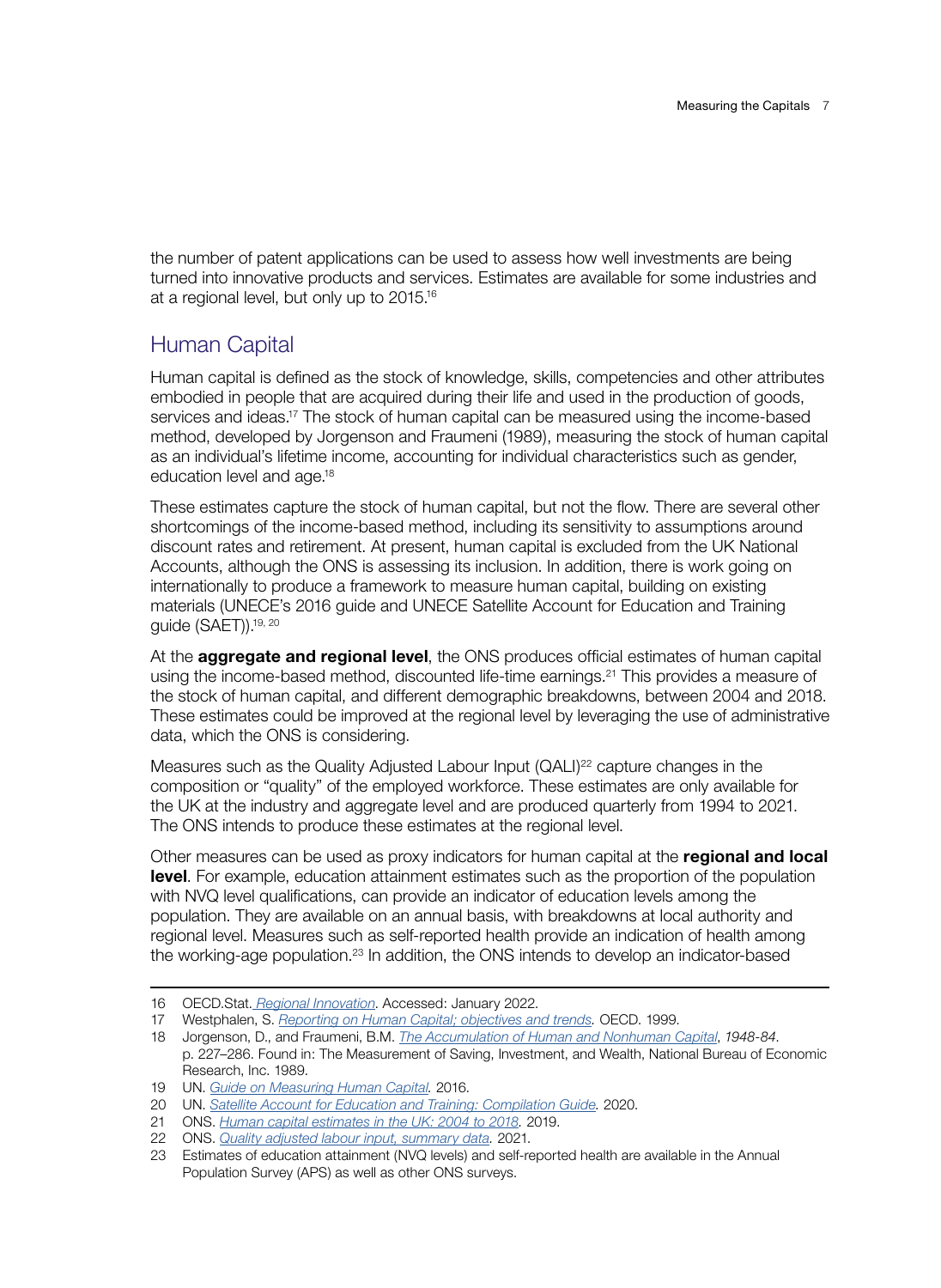<span id="page-10-0"></span>approach to measuring human capital, which would aim to take a lifetime acquisition approach and, where possible, have a broadened definition which includes impacts on personal and social well-being.<sup>24</sup>

## Financial Capital

Financial capital refers to fnancial assets needed by a company or household to provide goods or services. This includes peer-to-peer loans, business loans, credit card loans and a wide range of other financial mechanisms.

At the **aggregate level**, the ONS produces the Sector Financial Accounts within the UK National Accounts, which provide information on sector acquisitions and disposals of fnancial assets and liabilities.<sup>25</sup> While estimates of financial capital stocks and flows exist through the Sector Financial Accounts, there is a lack of granular estimates of both sectors and assets, as well as geographical distribution. Collecting some fnancial data on a regional basis can be challenging – for example, loan liabilities are often held by head offices, rather than on a local basis.

The Bank of England (BoE) collects data on UK-based issuing and paying agents, who act on behalf of companies issuing debt on the UK capital markets and the London Stock Exchange, to provide a view on the use of capital markets to raise finance by private sector entities.<sup>26</sup> However, this data does not explain where the capital would ultimately be deployed. The same goes for any finance raised by multinational corporations using overseas entities or finance arms.

At the regional level, the British Business Bank measures the number and value of equity deals by English region and devolved administration, with estimates available for 2020.<sup>27</sup> In addition, the British Business Bank also provides estimates on the proportion of debt deals and investment for UK regions and nations.<sup>28</sup>

The ONS has produced estimates for measuring household fnancial assets and liabilities among their total wealth, and published some information at Regional (ITL1) level and even at more granular levels of geography.<sup>29</sup> The Financial Conduct Authority also collects data on owner-occupied mortgages, both stock and flow, at postcode level.<sup>30</sup> This includes completed loans for house purchases and mortgages, with data collected quarterly since April 2005.

<sup>24</sup> ONS. *[Indicator Based approach to measuring Human Capital](https://consultations.ons.gov.uk/well-being-inequalities-sustainability-and-environment/indicator-based-approach-to-measuring-human-capita/)*. 2020.

<sup>25</sup> ONS. *[UK sector accounts](https://www.ons.gov.uk/economy/nationalaccounts/uksectoraccounts).* Accessed: Jan 2022.

<sup>26</sup> Bank of England. *[Further details about capital issuance data](https://www.bankofengland.co.uk/statistics/details/capital-issuance).* 2021.

<sup>27</sup> British Business Bank. *[Small Business Finance Markets 2020/21](https://www.british-business-bank.co.uk/wp-content/uploads/2021/03/BBB-SBFM-Report-2021-Widescreen-AW-tagged-002.pdf).* 2021.

<sup>28</sup> British Business Bank. *[Small Business Finance Markets 2020/21](https://www.british-business-bank.co.uk/wp-content/uploads/2021/03/BBB-SBFM-Report-2021-Widescreen-AW-tagged-002.pdf).* 2021.

<sup>29</sup> ONS. *[Household total wealth in Great Britain: April 2018 to March 2020.](https://www.ons.gov.uk/peoplepopulationandcommunity/personalandhouseholdfinances/incomeandwealth/datasets/financialwealthwealthingreatbritain)* 2022; ONS. *Financial wealth: [wealth in Great Britain](https://www.ons.gov.uk/peoplepopulationandcommunity/personalandhouseholdfinances/incomeandwealth/datasets/financialwealthwealthingreatbritain).* 2022;

ONS. *[Individual wealth: wealth in Great Britain.](https://www.ons.gov.uk/peoplepopulationandcommunity/personalandhouseholdfinances/incomeandwealth/datasets/individualwealthwealthingreatbritain)* 2022.

<sup>30</sup> FCA. *[Mortgage lending statistics – December 2021.](https://www.fca.org.uk/data/mortgage-lending-statistics)* 2021.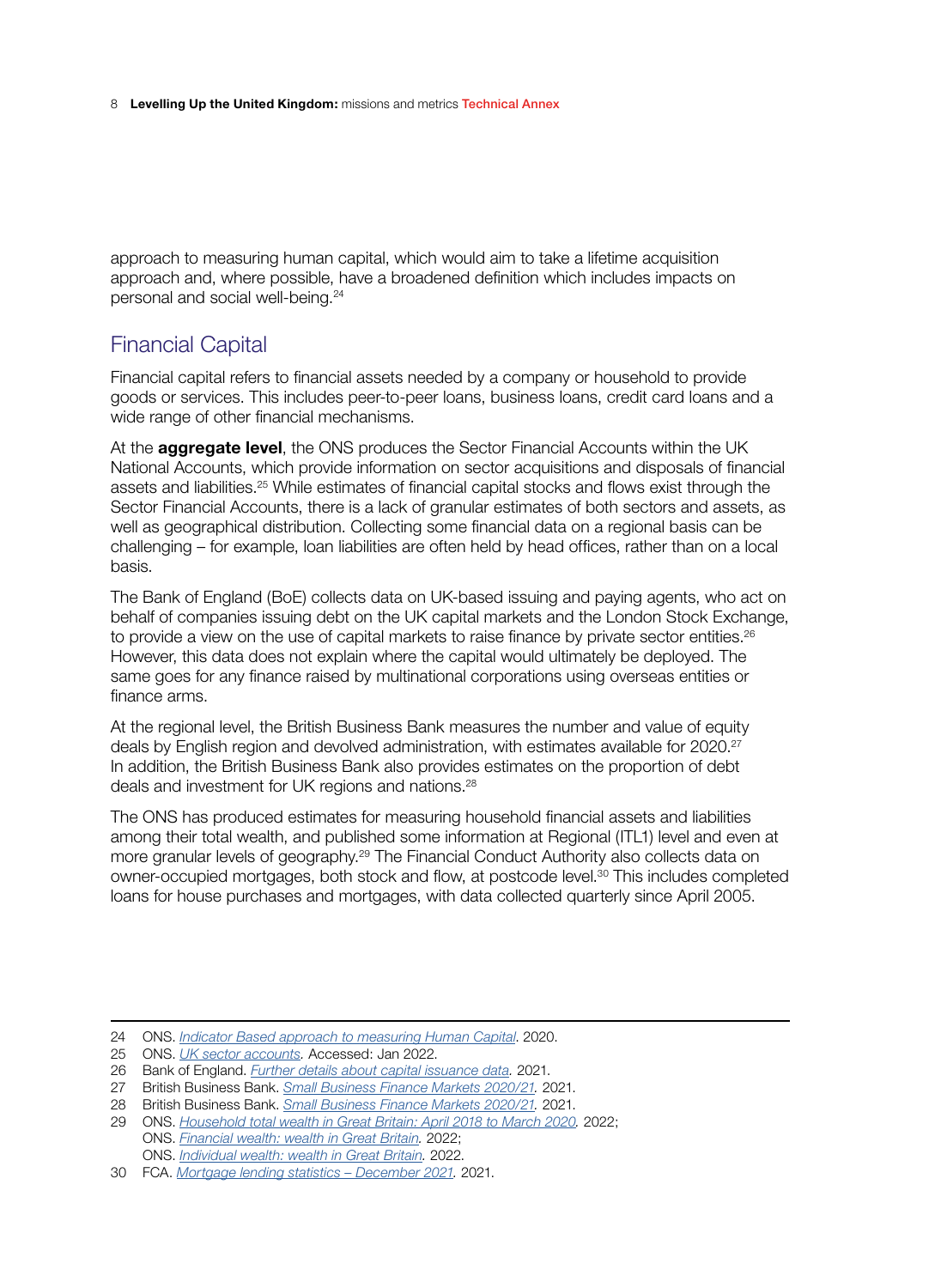## <span id="page-11-0"></span>Social Capital

Social capital refers to the extent and nature of peoples' connections with others and the collective attitudes and behaviours between people that support a well-functioning, close-knit society.<sup>31</sup> It can be classified into four categories: personal relationships, social network support, civic engagement, and trust and co-operative norms. There are no internationallyagreed quantitative defnitions of social capital and nor are there directly measured estimates of the stock and fow of social capital. Instead, proxies or indicators are used, linked to the outcomes associated with higher levels of social capital.

At the **aggregate level**, the ONS produces estimates of social capital in the UK,<sup>32</sup> based on 25 indicators of social capital covering the four categories. These estimates are published infrequently. The Bennett Institute produces estimates on dimensions of trust, including measures such as general trust and trust in individuals and institutions, with estimates available from 2002 to 2016.<sup>33</sup> The Community Life Survey captures evidence on community engagement, volunteering and social cohesion, available from 2016 onwards.<sup>34</sup>

At the **regional and local level**, the What Works Centre for Wellbeing presents local wellbeing indicators across local authorities in England.<sup>35</sup> Some of these indicators are not frequently updated. The Local Trust produces a Community Needs Index,<sup>36</sup> which combines a series of indicators under the domains of social infrastructure, connectedness, and active and engaged communities. These estimates are available for England at local authority level from 2019. The Centre for Thriving Places produces a scorecard which shows a local authority's score in England and Wales under the headline elements of local conditions – for instance, are local authorities creating the right well-being conditions; equality – for instance, is well-being delivered fairly across the local area; and sustainability – for instance, is well-being delivered sustainably. Data is available for 2020 and 2021. <sup>37</sup>

## Institutional Capital

It is widely recognised that institutional capital can play an important role in the development of local economies through strong leadership and local governance; fscal, administrative, and policy autonomy; relationships between local government, businesses, communities and individuals; and local knowledge. But there is at present no consistent or reliable statistical means of capturing these concepts.

Various proxy measures do exist, capturing one or more institutional factors. For example, expenditure-based indicators can be used as a proxy for the degree of decentralisation of decision-making, such as the share of expenditure of revenues spent or collected at the subnational level.38 Estimates for the UK are available between 1990 and 2019 at the **regional and local level**.

- 31 ONS. *[Social capital in the UK: 2020](https://www.ons.gov.uk/peoplepopulationandcommunity/wellbeing/bulletins/socialcapitalintheuk/2020).* 2020.
- 32 ONS. *[Social capital in the UK: 2020](https://www.ons.gov.uk/peoplepopulationandcommunity/wellbeing/bulletins/socialcapitalintheuk/2020).* 2020.
- 33 Bennett Institute. *[Valuing Wealth, Building Prosperity](https://www.bennettinstitute.cam.ac.uk/media/uploads/files/WER_layout_March_2020_ONLINE_doubles.pdf).* 2020.
- 34 DCMS. *[Community Life Survey 2020/21](https://www.gov.uk/government/statistics/community-life-survey-202021)*. 2021.
- 35 What Works Wellbeing. *[Understanding Local Needs for wellbeing Data](https://whatworkswellbeing.org/resources/understanding-local-needs-for-wellbeing-data/).* 2017.
- 36 OCSI. *[Left Behind areas 2020 Interim Set](https://localtrust.org.uk/wp-content/uploads/2020/07/Left-Behind-Areas-IMD-2019-REVISED-SLIDE-DECK-with-revised-unemployment-slide-Read-Only-copy.pdf)*. 2020.
- 37 Centre for Thriving Places. *[Thriving Places Index](https://www.thrivingplacesindex.org/candidates/E07000223)*. Accessed: December 2021.
- 38 OECD. *[OECD Fiscal Decentralisation Database.](https://www.oecd.org/tax/federalism/fiscal-decentralisation-database/)* 2019.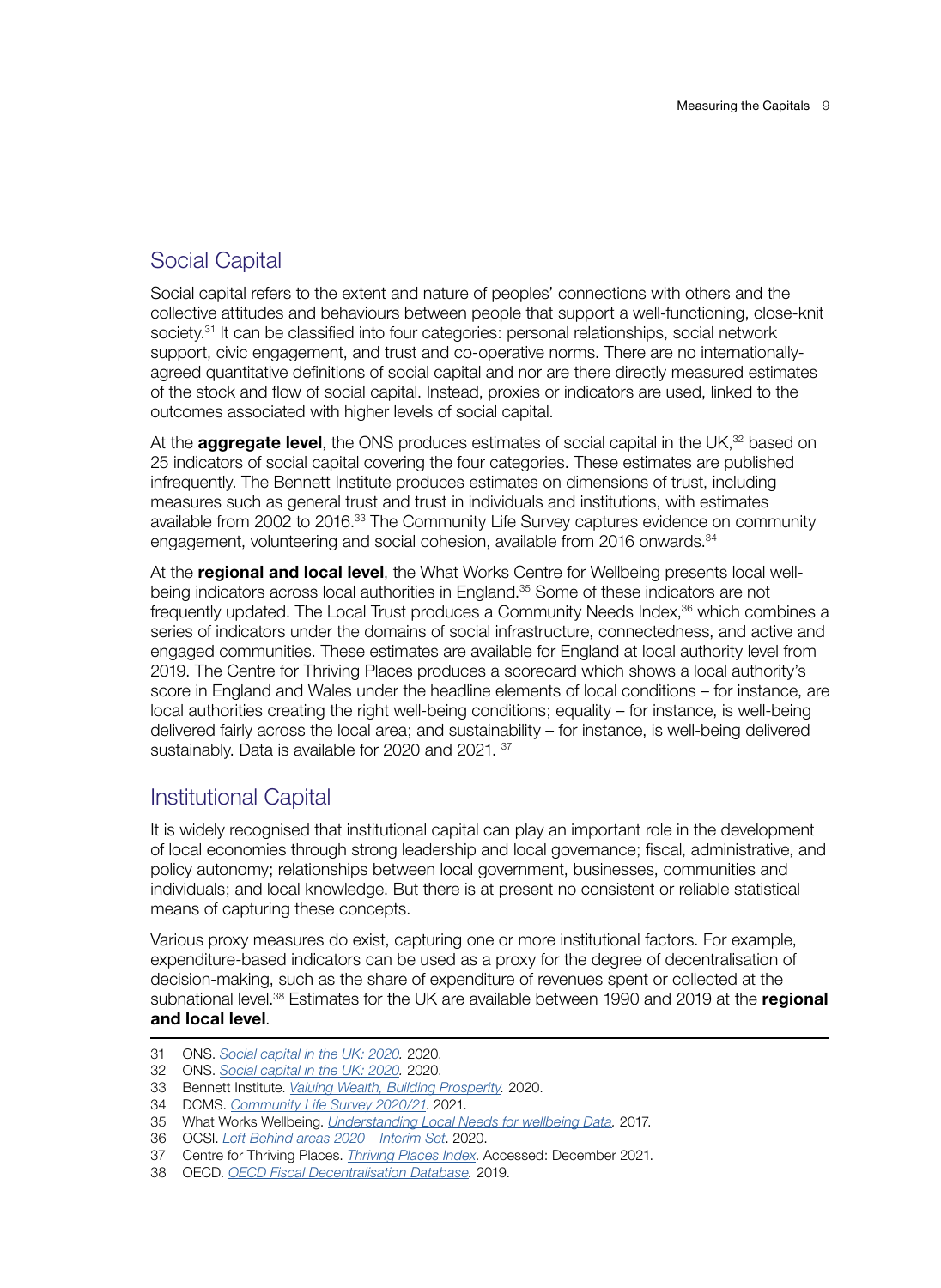#### 10 **Levelling Up the United Kingdom:** missions and metrics Technical Annex

These fnancial data do not, however, capture the true degree of institutional autonomy or capacity. Surveys have been used for this purpose. For example, Keuffer and Ladner (2016) produce an overall measurement of local autonomy along seven dimensions: legal autonomy, policy scope, political discretion, fnancial autonomy, organisational autonomy, noninterference and access. These estimates are available for two time periods, the 1990 and 2014 calendar years.39

The Regional Authority Index (RAI) developed by Shair-Rosenfield, Schakel and Niedzwiecki,<sup>40</sup> measures the authority in self-rule and shared rule exercised by regional governments. This measure captures ten dimensions including: institutional depth, policy scope, fiscal autonomy, borrowing autonomy, representation and lawmaking. Annual scores for regional authorities are available from 1950 to 2018.

Measures of institutional capital tend to aggregate regional and local scores, making it difficult to track local variations in institutional capital. Furthermore, most proxy measures of institutional capital are not produced in a timely and consistent manner, making it difficult to monitor changes over time.

39 Ladner, A., Keuffer, N., Baldersheim, H. *[Measuring Local Autonomy in 39 Countries \(1990–2014\)](https://www.tandfonline.com/doi/abs/10.1080/13597566.2016.1214911)*. Regional & Federal Studies, 26:3, 321-357. 2016.

<sup>40</sup> Shair-Rosenfeld, S., Schakel, S., Niedzwiecki, S., Arjan, H., Marks, G., Hooghe, L., Chapman-Osterkatz S. *[Language difference and regional authority](https://www.arjanschakel.nl/index.php/regional-authority-index).* Regional & Federal Studies 31 (1): 73-97. 2021.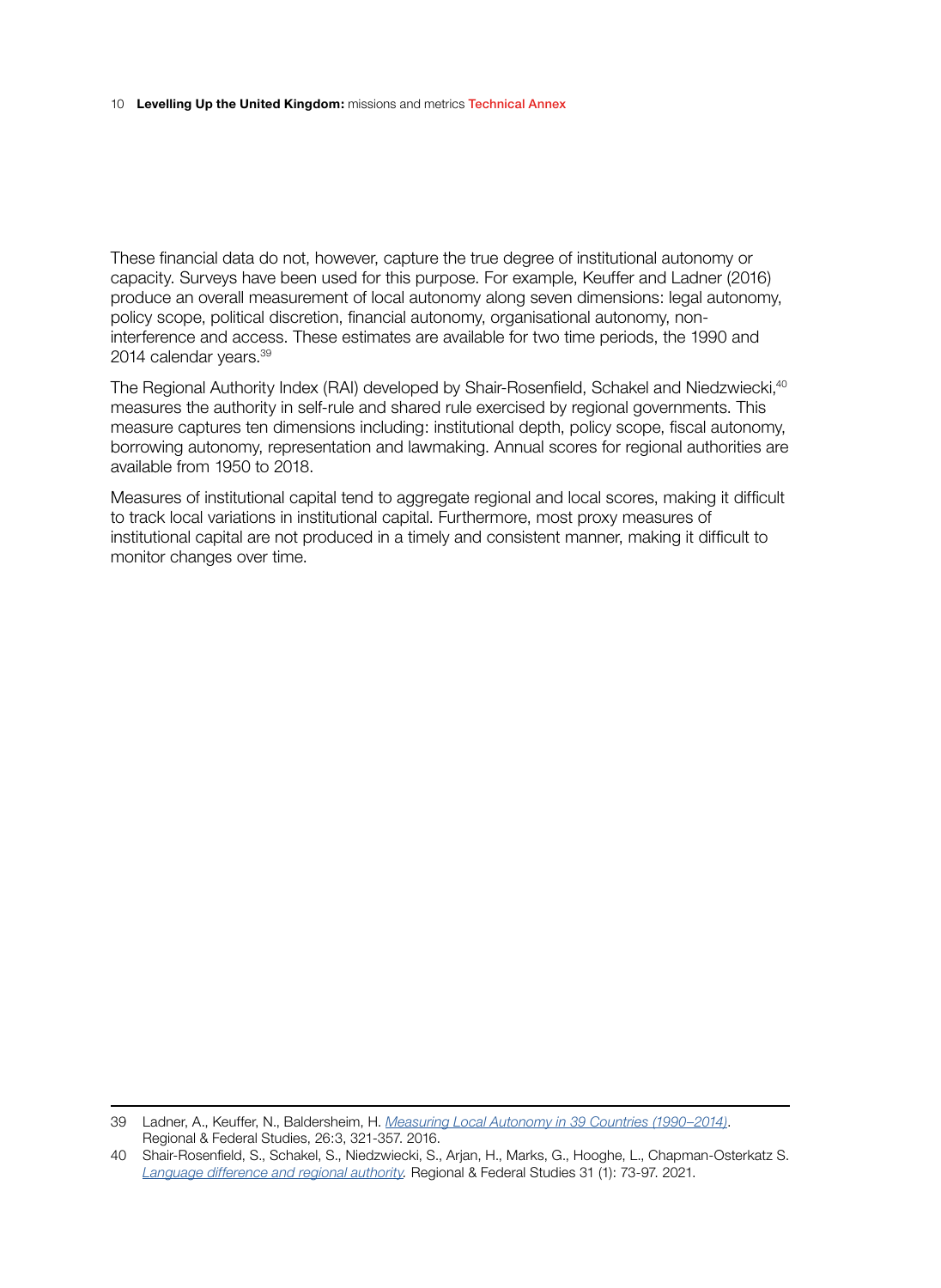# <span id="page-13-0"></span>Measuring productivity and well-being

Productivity and well-being are the two key measures of levelling up outcomes. Progress in replenishing and augmenting the six capitals should translate into improvements in one or both. Consequently, it is important that they are measured as accurately as possible, including at the subnational level.

## **Productivity**

Productivity is defned as the ratio of a measure of output (the amount of goods and services produced in a period) to a measure of input (the amount of labour and capital used in the production of output in that period). Some measures of productivity capture a single factor, such as labour productivity, while others multiple factors, such as total factor productivity. Most of these estimates use a combination of UK National Accounts and survey data.

At the **aggregate level**, the ONS produces several measures of productivity. These include labour productivity, produced on a quarterly basis and by industry, with estimates ranging from 1960 to 2021;<sup>41</sup> and multifactor productivity (market sector aggregate and industries), produced on a quarterly basis, with contributions broken down by labour and capital services by industry, from 1970 to 2021.<sup>42</sup> At the **regional and local level**, the ONS produces subnational productivity estimates, including city region, enterprise region and other geographical breakdowns, from 1997 to 2019.43

## Well-being

There are three primary ways of measuring subjective well-being: evaluation measures ask people to refect and evaluate their life, or some aspect of it; experimental well-being or hedonic well-being is a measure of someone's feelings, states and emotions; and eudaimonia measures capture the extent to which a person believes that his or her life has a meaning and purpose.

At the **aggregate level**, the ONS produces estimates of personal and economic well-being.<sup>44</sup> In relation to economic well-being,<sup>45</sup> measures such as real GDP per head, household net wealth per head, perception of financial situation, the unemployment rate and other metrics are used to assess changes in material well-being. At the **regional and local level**, the ONS produces estimates based on an individual's feelings of satisfaction with life, whether they feel the things they do in their life are worthwhile, and their positive (happiness) and negative (anxiety) emotions. These estimates are available from 2012 to 2021.46

45 ONS. *[Economic well-being, UK: April to June 2018](https://www.ons.gov.uk/peoplepopulationandcommunity/personalandhouseholdfinances/incomeandwealth/bulletins/economicwellbeing/apriltojune2018).* 2018.

<sup>41</sup> ONS. *[Labour productivity](https://www.ons.gov.uk/employmentandlabourmarket/peopleinwork/labourproductivity).* 2021.

<sup>42</sup> ONS. *[Multi-factor productivity estimates, UK: July to September 2019](https://www.ons.gov.uk/economy/economicoutputandproductivity/productivitymeasures/articles/multifactorproductivityestimates/latest)*. 2020.

<sup>43</sup> ONS. *[Subregional productivity in the UK: July 2021](https://www.ons.gov.uk/employmentandlabourmarket/peopleinwork/labourproductivity/articles/regionalandsubregionalproductivityintheuk/latest)*.

<sup>44</sup> Stiglitz, J., Fitoussi, J., Durand, M. *[For Good Measure: Advancing Research on Well-being Metrics Beyond](https://www.oecd.org/publications/for-good-measure-9789264307278-en.htm)  [GDP.](https://www.oecd.org/publications/for-good-measure-9789264307278-en.htm)* OECD Publishing. Paris. 2018.

<sup>46</sup> ONS. *[Personal well-being in the UK: April 2020 to March 2021](https://www.ons.gov.uk/releases/personalwellbeingintheukapril2020tomarch2021)*. 2021.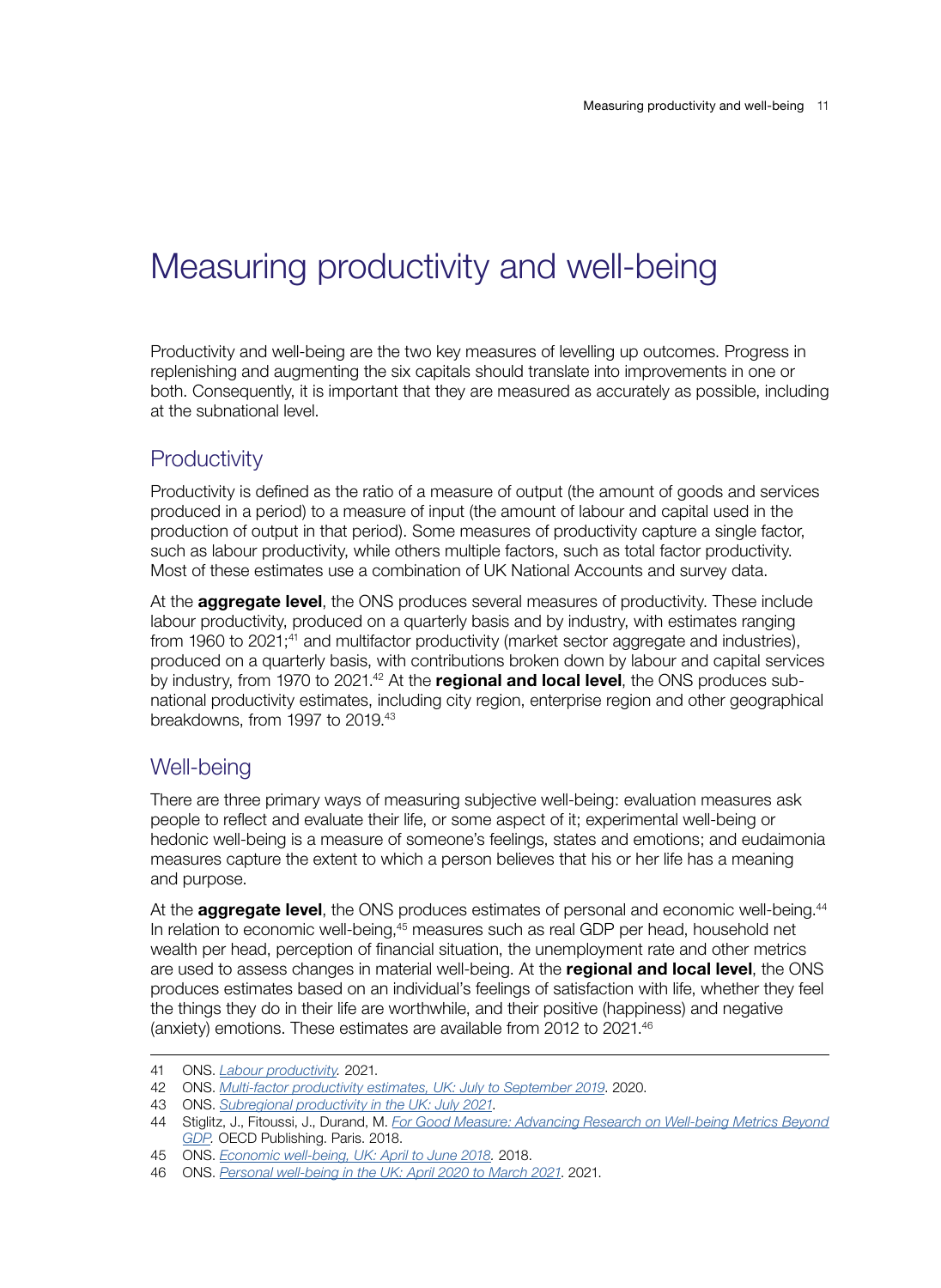<span id="page-14-0"></span>12 **Levelling Up the United Kingdom:** missions and metrics Technical Annex

# **Missions**

The Levelling Up White Paper sets out twelve missions that support key levelling up objectives and the capitals framework. These outline the medium-term ambition for the UK Government and act as an anchor for the expectations and plans of the private sector and civil society.

Two of the missions are overarching, *outcomes-based*, measures of success for levelling up: boosting living standards (pay, productivity, employment) across all parts of the UK and improving measures of well-being. The remaining missions are *intermediate outcome and input-based* measures, relating to the six capitals which are central to determining local growth outcomes.

The missions are calibrated using headline metrics, through which progress will be monitored. These headline metrics are set out in the measurement subsection of each mission and have been chosen based on relevance, frequency and geography of data collection. Each mission also has a set of supporting metrics. These metrics help measure intermediate outcomes, provide additional context and act as an early indicator of progress towards meeting the mission. The full suite of supporting metrics will be developed after publication of the White Paper based on further engagement with a wide range of stakeholders.

This section sets out more detail on each mission. Taking each mission in turn, the section explains why the mission is needed to address spatial disparities, the choice of headline metrics to measure and track progress, and how the mission satisfes the principles of being ambitious and specific, yet achievable.

As levelling up outcomes for citizens needs close collaboration between all levels of government, a period of engagement on the missions will be undertaken with devolved administrations. This will take account of the existing policy landscape and determine how the mission can be best calibrated and delivered. As part of this engagement, the best way forward on sharing learning and comparing progress will be agreed with devolved administrations.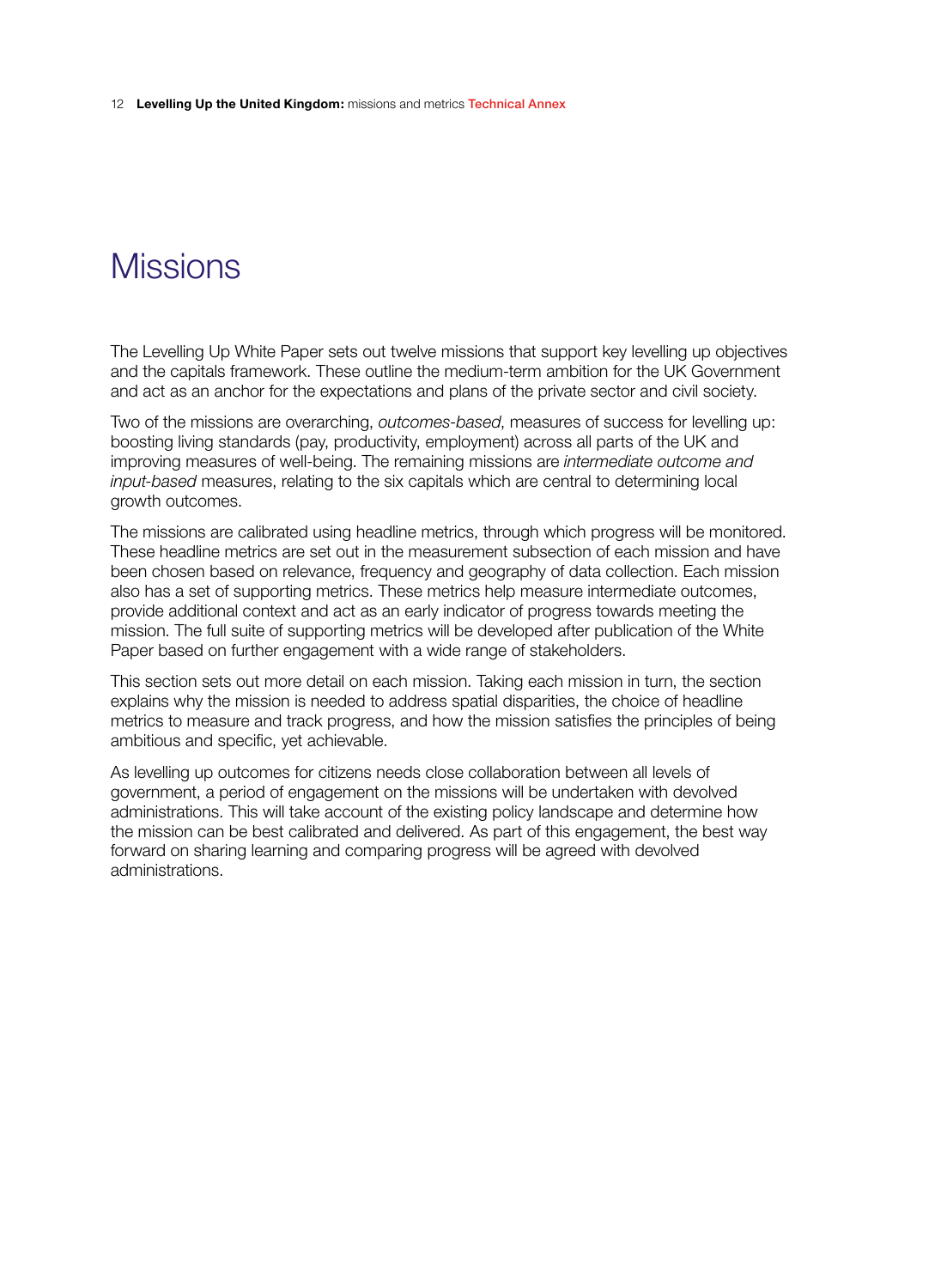<span id="page-15-0"></span>**Mission 1:** By 2030, pay, employment and productivity will have risen in every area of the UK, with each containing a globally competitive city, with the gap between the top performing and other areas closing.

#### **Key related capital(s):** All

**Principal objective(s):** boosting productivity, pay, jobs, and living standards by growing the private sector, especially in those places where they are lagging

**How does this mission relate to spatial disparities?** In all areas of the UK, improving economic outcomes is fundamental to improving living standards. Improvements in productivity should help lift wages and provide high quality jobs across all parts of the country. Similarly, driving higher rates of employment should contribute to increasing household incomes and living standards.<sup>47</sup> This mission is directed at closing the significant and persistent spatial disparities in productivity, wages and employment across all regions and nations of the UK (Figure 3). **Employment rate (16-64) by local authority** 



Figure 3 Employment rate 16-64, GB / UK local authorities, 2004 to 2020<sup>48</sup>

48 ONS. *[Employment rate 16-64 by local authority, GB and UK. Annual Population Survey](https://www.nomisweb.co.uk)*. NOMIS. 2021.

<sup>47</sup> The UK Government has long championed the principle of work as the best route out of poverty and towards fnancial independence. This approach is based on clear evidence about the importance of employment, particularly where it is full-time, in substantially reducing the risks of poverty and in improving long-term outcomes for families and children. See, for instance, DWP. *[Households Below Average Income](https://www.gov.uk/government/statistics/households-below-average-income-for-financial-years-ending-1995-to-2020)  [Statistics, fnancial years ending 1995 to 2020](https://www.gov.uk/government/statistics/households-below-average-income-for-financial-years-ending-1995-to-2020)*. March 2021.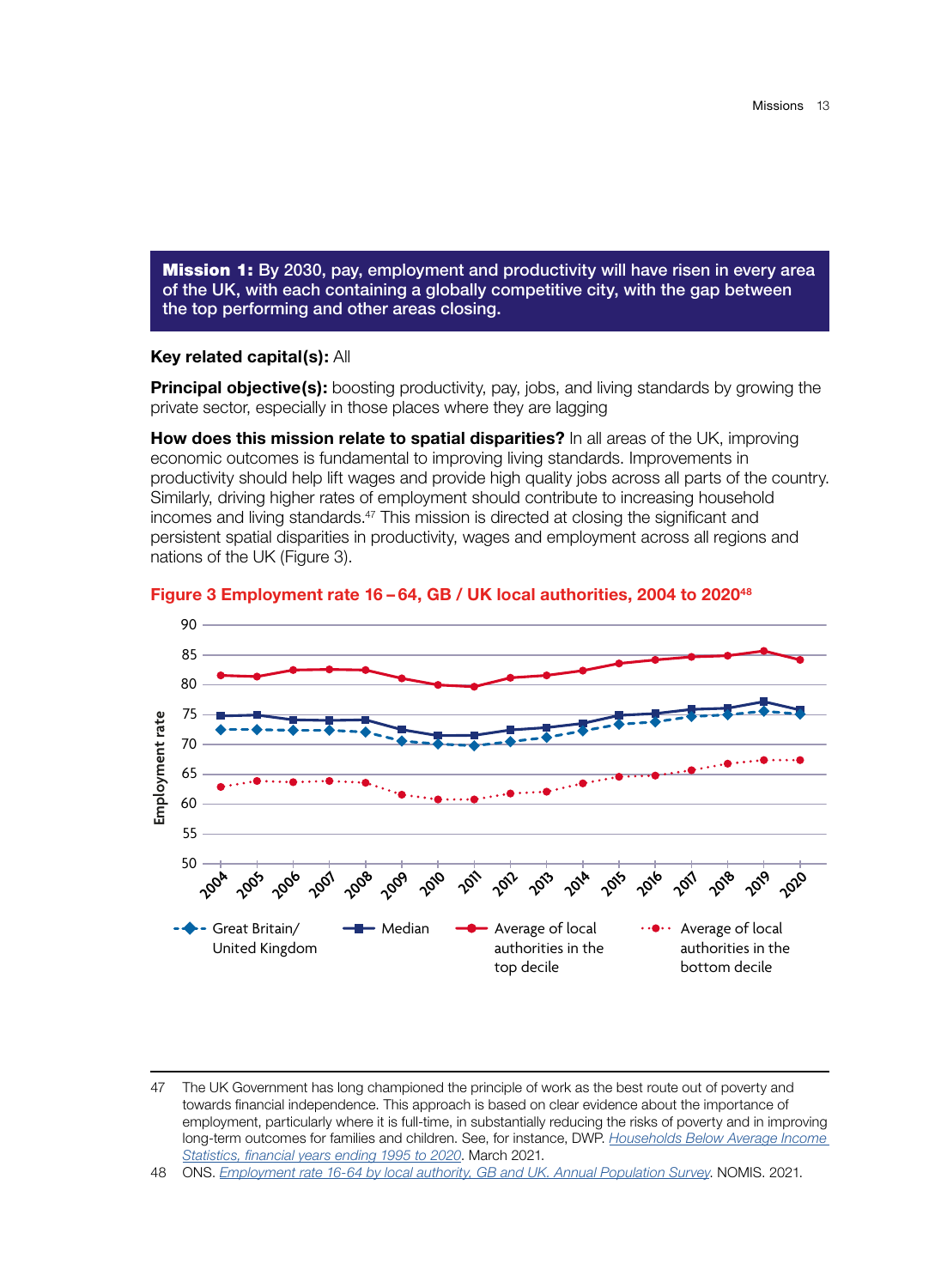The UK, along with many other major economies, has been experiencing a "productivity puzzle", where growth in productivity since the 2007–08 fnancial crisis has slowed considerably compared to its historical long-term average. As Chapter 1 sets out, understanding of the issue has improved over time but there are still areas where further research is being undertaken to understand the UK context and what can drive aggregate productivity improvements.49 Despite the stagnation issue being largely global, the UK is also generally considered to have a long-standing productivity gap with other major economies. According to ONS methodology, the G7 countries' average (excluding the UK) output per worker was 13% above the UK in 2019.<sup>50</sup> Trends in pay and productivity across the UK can be found in Chapter 1.

As chapter 1 sets out, there is potential to improve living standards in all areas of the UK, in cities, towns, rural and coastal areas. Currently, coastal communities previously associated with tourism, parts of the North and Midlands where previously there were concentrations of manufacturing industry, and parts of Scotland, Wales and Northern Ireland underperform across key living standards metrics. As Chapter 1 sets out, there is considerable potential in these areas too, and policy interventions should seek to unlock it.

City regions are particularly important to driving economic growth and long-term prosperity. The eight largest city regions outside of London represent 22% of the UK economy, as measured by GDP, and play a critical role in their regional economies. For instance, Greater Manchester and the Liverpool City regions represent 42% and 20% of North West England's economy, respectively. However, a number of the UK's city regions currently underperform. For instance, the eleven core cities in the UK, outside of London, are on average 14% less productive than the UK average.<sup>51</sup> The UK Government recognises the need to put the development of dynamic city regions at the centre of any plan to raise living standards. Improving the performance of cities can benefit the surrounding towns and communities as well, through raising growth and productivity.<sup>52, 53</sup>

**How will this mission be measured?** The traditional metric for measuring living standards is GDP per capita, but when looking at sub-national data, this metric can obscure factors, such as commuting flows, that distort the picture. To take a more rounded view of living standards, this mission will look at GVA per hour, median pay and employment rates. These three metrics are all strongly linked to GDP, but provide a richer suite of measures relevant to tracking living standards, which may perform differently in different places. These metrics will be measured over ITL1 areas. Some supporting metrics, including the economic activity rate,

<sup>49</sup> For example, through the *[Productivity Institute](https://www.productivity.ac.uk)*, which is a UK-wide research organisation established in September 2020 that is funded by a £26 million grant from the Economic Social Research Council (ESRC) in the UK – the largest single grant in its history – and supported by £6 million from its ten partner institutions.

<sup>50</sup> ONS. *[International comparisons of UK productivity \(ICP\), fnal estimates: 2020](https://www.ons.gov.uk/economy/economicoutputandproductivity/productivitymeasures/bulletins/internationalcomparisonsofproductivityfinalestimates/2020)*. 2022.

<sup>51</sup> OECD. *[Connecting Local and Regional Growth](https://www.oecd.org/cfe/cities/UK-Core-Cities-PH-Final.pdf)*. Policy Highlights. Enhancing Productivity in UK Core Cities. 2020. Core Cities is an association of 11 large UK cities: Belfast, Birmingham, Bristol, Cardiff, Glasgow, Leeds, Liverpool, Manchester, Newcastle, Nottingham and Sheffeld.

<sup>52</sup> Cuberes D., Desmet K., Rappaport J. *Urban Growth Shadows*. NBER working paper. 2021; Partridge M.D., Rickman D.S., Ali K., Olfert M.R. *Lost in space: population growth in the American hinterlands and small cities.* Journal of Economic Geography. 8. pp 727–757. 2008.

<sup>53</sup> Rice, P., Venables A.J., Patacchini E. *Spatial Determinants of Productivity: Analysis for the Regions of Great Britain.* Regional Science and Urban Economics, 36, 727–752. 2006.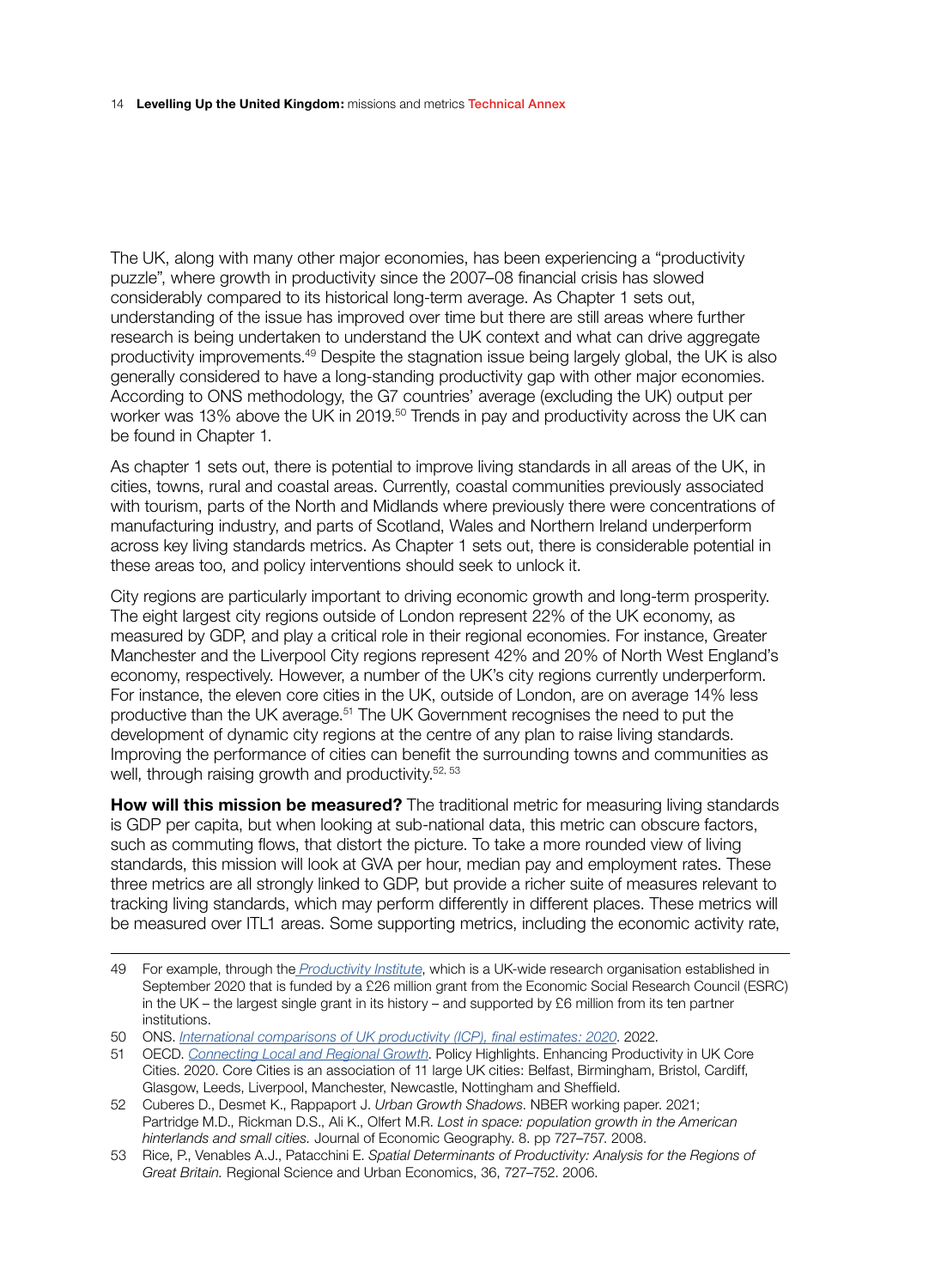will be measured at the local authority level, which will ensure that the disparities that exist within city regions are also taken into account. Measuring globally competitive cities requires capturing a range of underpinning metrics, including GVA per flled job, services trade balance, the share of Knowledge Intensive Service sectors, the percentage of 16 – 64 year olds with an NVQ4+ qualification and city density, across city regions. Further work will be undertaken, in consultation with external stakeholders, to develop and refne these metrics.

**Is this mission ambitious, specific and achievable?** The UK has seen persistent disparities in employment rates between different parts of the country. While employment rates have improved across the UK since the Global Financial Crisis (GFC), significant gaps in employment rates between different places persist.<sup>54</sup> The gaps in pay and productivity between London and other regions have been stable after a long period of divergence. Although challenging, convergence does have some historical precedent. Steady convergence occurred in the UK in the first half of the  $20<sup>th</sup>$  century, as well as in other countries in recent years.<sup>55</sup> Convergence will require addressing the current underperformance of UK cities, where three quarters of cities are less productive than the UK as a whole and only London is more productive than the average European city.56

Improvements across all six capitals will be fundamental to achieving increases in productivity, pay, jobs and employment. Differences in human capital have been shown to help explain variations in regional productivity, employment rates and wages,<sup>57</sup> so driving improvements in skills and health will be important to levelling up living standards. Likewise, innovation and physical infrastructure are vital to improving productivity, so boosting R&D and transport networks will also be core drivers of this mission. This is especially true in cities where agglomeration effects are cumulative, as they attract people, business, fnance and culture, creating a virtuous cycle.

The UK Government can play a key role in tackling the determinants of these disparities. Its position allows it to stimulate improvements across all six capitals that drive productivity, pay, jobs, and employment, while also creating the conditions for firms to grow and generate these benefts. However, central government alone does not control all the levers of growth. Efforts will have to be matched with investment by the private sector. Private sector investment and activity, both UK-owned and foreign-owned, not only drive productivity growth but also provide the incentives for people to train and invest. Foreign investment, in particular, is a key driver of growth, productivity and innovation at the sub-national level.<sup>58</sup> Foreign-owned businesses tend to make a disproportionately positive contribution to business turnover and employment, and drive improvements in productivity more widely through positive spillovers in skills and technology transfer to less productive frms.59

<sup>54</sup> Powell, A. *[Labour market statistics: UK regions and countries](https://researchbriefings.files.parliament.uk/documents/CBP-7950/CBP-7950.pdf)*. House of Commons Library. 2021; ONS. *[ASHE](https://www.ons.gov.uk/surveys/informationforbusinesses/businesssurveys/annualsurveyofhoursandearningsashe)*. Accessed: January 2022; ONS. *[LFS](https://www.ons.gov.uk/surveys/informationforhouseholdsandindividuals/householdandindividualsurveys/labourforcesurvey)*. Accessed: January 2022.

<sup>55</sup> Industrial Strategy Council. *[UK Regional Productivity Differences: An Evidence Review](https://industrialstrategycouncil.org/sites/default/files/attachments/UK%20Regional%20Productivity%20Differences%20-%20An%20Evidence%20Review_0.pdf)*.

<sup>56</sup> Swinney, P. *[So you want to level up?](https://www.centreforcities.org/publication/so-you-want-to-level-up/)*. Centre for Cities. 202[1;](https://www.centreforcities.org/publication/so-you-want-to-level-up/)  Centre for Cities. *[Cities Outlook 2020](https://www.centreforcities.org/wp-content/uploads/2020/01/Cities-Outlook-2020.pdf).* 2020.

<sup>57</sup> D'Costa, S., Overman, H. *[The urban wage growth premium: sorting or learning?](https://eprints.lse.ac.uk/59074/1/__lse.ac.uk_storage_LIBRARY_Secondary_libfile_shared_repository_Content_Overman,%20H_Urban%20wage_Overman_Urban%20wage_2014.pdf)* 2014.

<sup>58</sup> DIT. *[Estimating FDI and its impact in the United Kingdom](https://www.gov.uk/government/publications/estimating-fdi-and-its-impact-in-the-united-kingdom)*. 2021.

<sup>59</sup> DIT. *[Estimating FDI and its impact in the United Kingdom](https://www.gov.uk/government/publications/estimating-fdi-and-its-impact-in-the-united-kingdom)*. 2021. ONS. *[UK foreign direct investment: trends and analysis](https://www.ons.gov.uk/releases/ukforeigndirectinvestmenttrendsandanalysisaugust2020)*. 2020.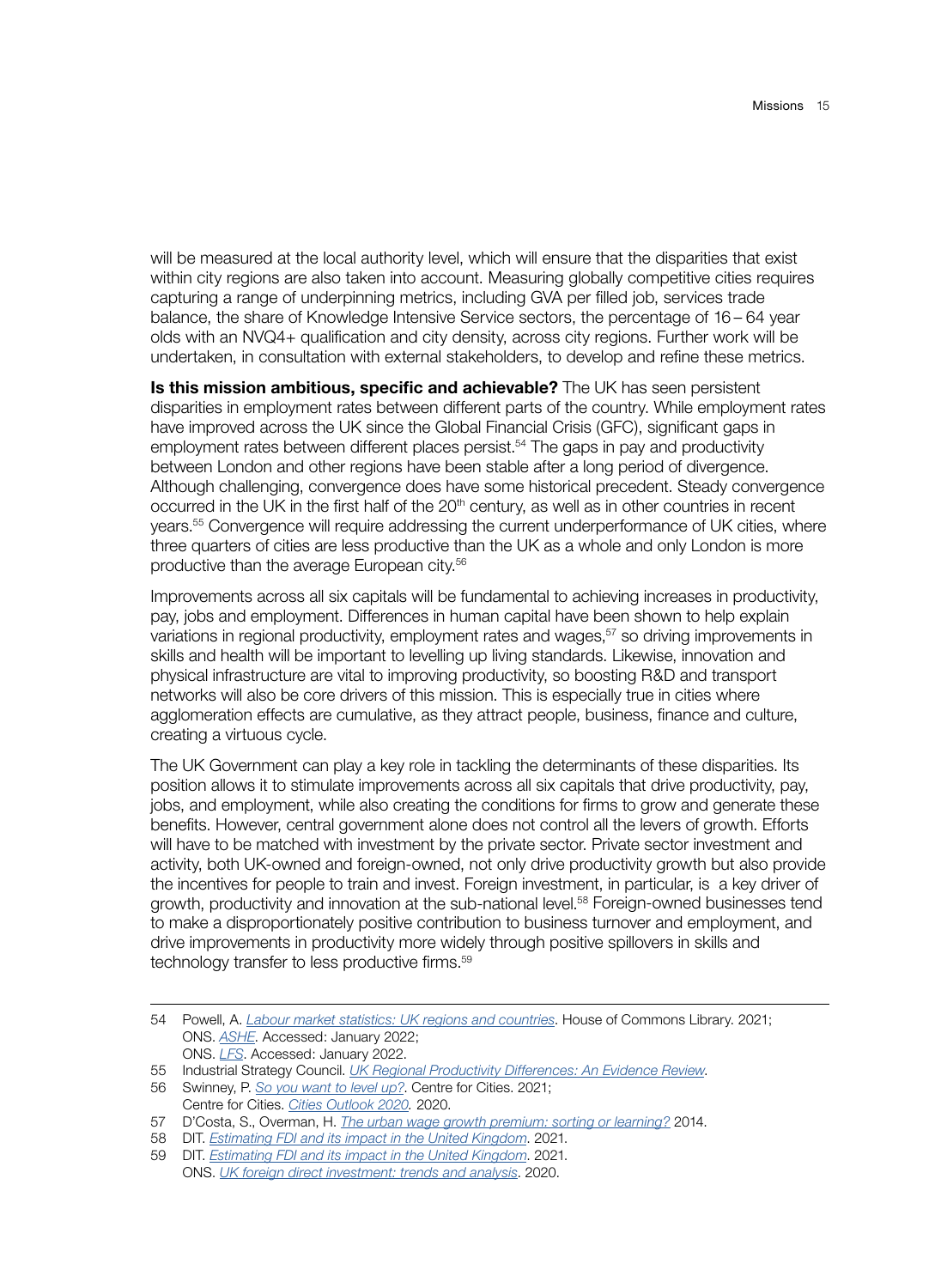<span id="page-18-0"></span>16 **Levelling Up the United Kingdom:** missions and metrics Technical Annex

**Mission 2:** By 2030, domestic public investment in R&D outside the Greater South East will increase by at least 40%, and over the Spending Review period by at least one third. This additional government funding will seek to leverage at least twice as much private sector investment over the long term to stimulate innovation and productivity growth.

### **Key related capital(s):** Intangible capital

**Principal objective(s):** boosting productivity, pay, jobs, and living standards by growing the private sector, especially in those places where they are lagging

**How does this mission relate to spatial disparities?** Achieving this mission is a key component of strengthening the UK's position as a global hub of innovation by 2035 and becoming a science superpower, while increasing the local benefts of R&D. It aims to increase research and innovation capacity around the UK, reducing spatial disparities in R&D investment and activity, improving intangible capital and living standards across the UK.

Innovative R&D investment generates benefts for the population at large by creating highskilled jobs, and raising productivity and growth.<sup>60</sup> Similarly, research organisations deliver innovation spillover benefits to external firms and organisations.<sup>61</sup> These spillovers have been shown to benefit firms in surrounding areas, with the benefits increasing the closer a firm is located to where the research takes place.<sup>62</sup> This same evidence indicates that public R&D funding increases employment and turnover growth for UK frms, especially for smaller and less productive frms in high-tech sectors. Further, a study by the National Institute of Economic and Social Research suggests that productivity returns on R&D investments can be particularly large for frms in regions that have not been traditionally considered as hightech or knowledge-intensive.<sup>63</sup>

Given innovation and productivity growth tends to be more concentrated in the Greater South East (GSE),<sup>64, 65</sup> focusing R&D spend outside this area could provide larger boosts to areas outside the GSE's GVA as well as national GDP.<sup>66</sup> Over half of R&D expenditure is in the GSE, which contains global R&D centres of excellence such as Cambridge, London and Oxford.<sup>67</sup> The GSE has increased its share of gross R&D by approximately one percentage point a year since 2017 and now stands at 2% of regional GDP (so-called R&D intensity).<sup>68</sup> This stands in

- 61 Frontier Economics. *[Rates of return to investment in science and innovation](https://assets.publishing.service.gov.uk/government/uploads/system/uploads/attachment_data/file/333006/bis-14-990-rates-of-return-to-investment-in-science-and-innovation-revised-final-report.pdf)*. 2014.
- 62 NIESR. *[From Ideas to Growth: Understanding the drivers of innovation and productivity across frms,](https://assets.publishing.service.gov.uk/government/uploads/system/uploads/attachment_data/file/1023591/niesr-report.pdf)  [regions and industries in the UK](https://assets.publishing.service.gov.uk/government/uploads/system/uploads/attachment_data/file/1023591/niesr-report.pdf)*. 2021.
- 63 NIESR. *[From Ideas to Growth: Understanding the drivers of innovation and productivity across frms,](https://assets.publishing.service.gov.uk/government/uploads/system/uploads/attachment_data/file/1023591/niesr-report.pdf)  [regions and industries in the UK](https://assets.publishing.service.gov.uk/government/uploads/system/uploads/attachment_data/file/1023591/niesr-report.pdf)*. 2021.
- 64 The Greater South East consists of London, the South East and East of England ITL1 regions.
- 65 NIESR. *[From Ideas to Growth: Understanding the drivers of innovation and productivity across frms,](https://assets.publishing.service.gov.uk/government/uploads/system/uploads/attachment_data/file/1023591/niesr-report.pdf)  [regions and industries in the UK](https://assets.publishing.service.gov.uk/government/uploads/system/uploads/attachment_data/file/1023591/niesr-report.pdf)*. 2021.
- 66 BEIS & Cambridge Econometrics. *[Macroeconomic modelling of the 2.4% target. 2020](https://assets.publishing.service.gov.uk/government/uploads/system/uploads/attachment_data/file/897462/macroeconomic-modelling-of-2-4-r-and-d-target.pdf)*.; The reason for the differences between regions can be traced to the sectoral composition in each case; regions with a higher manufacturing share are typically those that show more positive results.
- 67 ONS. *[Gross Expenditure on research and development, by region.](https://www.ons.gov.uk/economy/governmentpublicsectorandtaxes/researchanddevelopmentexpenditure/datasets/ukgrossdomesticexpenditureonresearchanddevelopmentregionaltables)* 2021.
- 68 ONS. *[Gross Expenditure on research and development, by region.](https://www.ons.gov.uk/economy/governmentpublicsectorandtaxes/researchanddevelopmentexpenditure/datasets/ukgrossdomesticexpenditureonresearchanddevelopmentregionaltables)* 2021.

<sup>60</sup> NIESR. *[From Ideas to Growth: Understanding the drivers of innovation and productivity across frms,](https://assets.publishing.service.gov.uk/government/uploads/system/uploads/attachment_data/file/1023591/niesr-report.pdf)  [regions and industries in the UK](https://assets.publishing.service.gov.uk/government/uploads/system/uploads/attachment_data/file/1023591/niesr-report.pdf)*. 2021.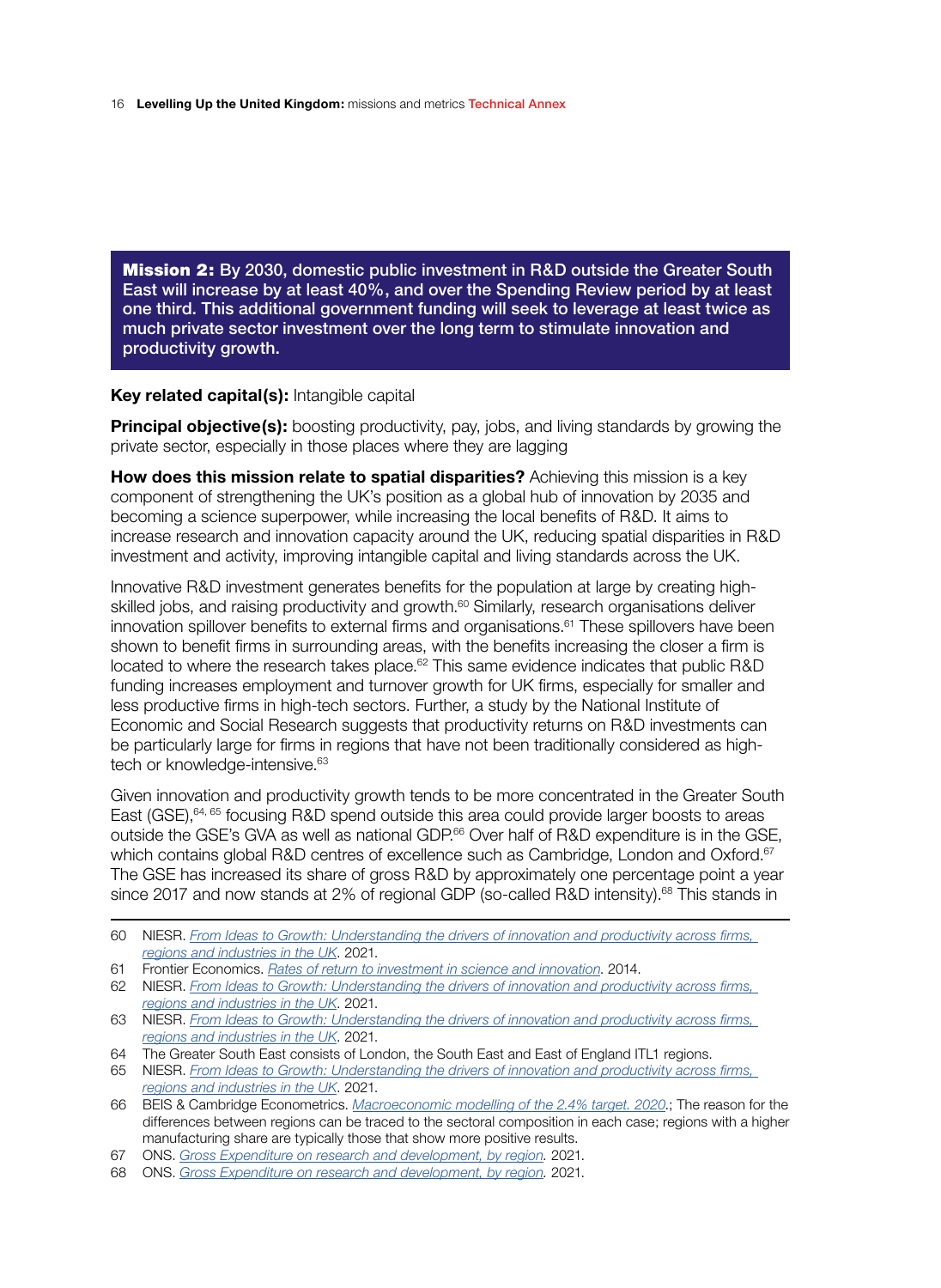contrast to R&D intensity outside the GSE, which has only increased from 1.4% in 2011 to 1.5% in 2019.69

Domestic R&D expenditure comprises public and private R&D. Business R&D expenditure (BERD) accounts for the majority of private R&D and was £25.9bn in 2019, or 67% of the UK total R&D spend.<sup>70</sup> However, the picture is nuanced at a subnational level.<sup>71</sup> Since 2018, BERD in the GSE has risen, while plateauing across the rest of the UK in aggregate (Figure 4). Evidence also shows a clear role for government support: in the UK as a whole, £1 of public R&D stimulates between £1.96 and £2.34 of private R&D.<sup>72</sup> However, BERD by region has diverged more than government and university R&D over time.

**Figure 4 Gross expenditure on research and development, UK, 2011 to 2019;**  business expenditure on research and development within and outside the<br> **Cusater South Fast, UK, 2011 to 2000**<sup>73</sup> **Greater South East, UK, 2011 to 202073**



**How will this mission be measured?** The headline metrics for this mission are government R&D funding and BERD assessed on an annual basis.<sup>74, 75</sup> Data collected at ITL1 will be aggregated to monitor progress outside the GSE.<sup>76</sup> There are some existing subnational data on domestic public R&D spend - for example, R&D funding through UK Research & Innovation (UKRI) is currently at around 51% outside London, the South East and East of

<sup>69</sup> ONS. *[Gross Expenditure on research and development, by region](https://www.ons.gov.uk/economy/governmentpublicsectorandtaxes/researchanddevelopmentexpenditure/datasets/ukgrossdomesticexpenditureonresearchanddevelopmentregionaltables).* 2021.

<sup>70</sup> ONS. *[Gross domestic expenditure on research and development, UK: 2019](https://www.ons.gov.uk/economy/governmentpublicsectorandtaxes/researchanddevelopmentexpenditure/bulletins/ukgrossdomesticexpenditureonresearchanddevelopment/2019)*. 2021.

<sup>71</sup> ONS. *[Business Expenditure on research and development, by region](https://www.ons.gov.uk/economy/governmentpublicsectorandtaxes/researchanddevelopmentexpenditure/datasets/ukgrossdomesticexpenditureonresearchanddevelopmentregionaltables)*. 2021.

<sup>72</sup> BEIS. *[Research and development: relationship between public and private funding](https://www.gov.uk/government/publications/research-and-development-relationship-between-public-and-private-funding)*. 2020.

<sup>73</sup> ONS. *[Gross Expenditure on research and development, by region](https://www.ons.gov.uk/economy/governmentpublicsectorandtaxes/researchanddevelopmentexpenditure/datasets/ukgrossdomesticexpenditureonresearchanddevelopmentregionaltables)*. 2021.

<sup>74</sup> ONS. *[Research and development expenditure by the UK government](https://www.ons.gov.uk/economy/governmentpublicsectorandtaxes/researchanddevelopmentexpenditure/datasets/scienceengineeringandtechnologystatisticsreferencetables)*. 2021.

<sup>75</sup> ONS. *[Business Expenditure on research and development, by region](https://www.ons.gov.uk/economy/governmentpublicsectorandtaxes/researchanddevelopmentexpenditure/datasets/ukbusinessenterpriseresearchanddevelopment)*. 2021.

<sup>76</sup> Specifcally, combined ITL1 data for the 6 regions and 3 nations in the UK outside the GSE.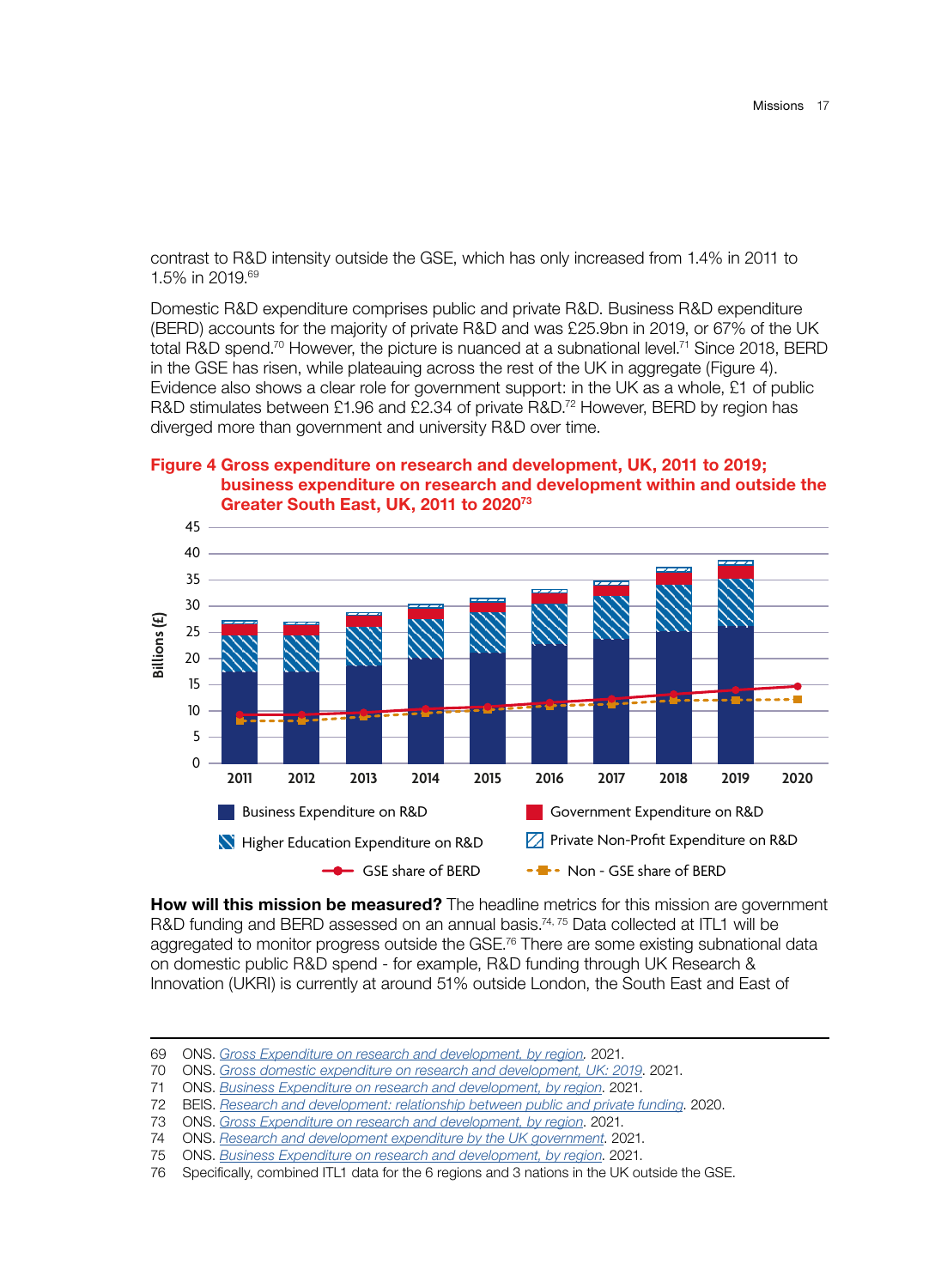England.77 However, the measure of UK government funding will also rely on new data being collected to fll gaps, with all government departments being asked to collect data on their own regional R&D expenditure and work with the ONS to publish it, to improve transparency and enhance the monitoring of this mission. Regional government R&D funding will exclude government R&D expenditure towards Horizon Europe, as domestic R&D funding can be more directly aligned to UK Government strategic goals.

Regional estimates for the leverage of private R&D from public R&D expenditure are not currently available due to data constraints, but supporting measurements for this mission will be to track annual business R&D expenditure, gross expenditure on research and development, and to collect project level co-investment data, as part of our effective programme monitoring. Additionally, to make regional R&D data more accessible and useful, the government has launched an open data tool, giving access to system indicators broken down by place and time. This data tool will be used to monitor the wider factors that infuence R&D expenditure, such as R&D salaries, STEM graduates, and venture capital rates.<sup>78</sup>

**Is this mission ambitious, specific and achievable?** Achieving the mission will require sustained and targeted increases in public R&D investment, as well as increased investment by business. It will be driven by a change in the way the UK Government invests. For example, for the frst time, BEIS will commit to invest at least 55% of its funding outside the GSE by 2024–25. In addition, the Department for Health and Social Care (DHSC) will increase National Institute for Health Research investment outside London, Oxford and Cambridge, while the Ministry of Defence will enhance and accelerate R&D spend across the UK through the Defence and Security Industrial Strategy.79

This mission also places a focus on using public R&D to leverage private sector R&D outside the GSE. A key aim of the UK Government's Innovation Strategy is to increase BERD across the UK – both within and outside the GSE. This will be achieved through policies such as increasing investment of public R&D expenditure in clusters of innovation in areas outside the GSE, alleviating risk and catalysing private investment, leveraging business R&D.

This mission also rests on creating sufficient R&D capacity and capabilities in the regions. Evidence suggests that successful R&D initiatives need sophisticated private sector partners,<sup>80</sup> and that building firm capabilities is needed before R&D can be produced by firms.<sup>81</sup> Further, FDI in R&D intensive activities is a key driver of R&D intensity at the subnational level. In 2020, foreign-owned businesses were responsible for 50% of business R&D performance in the UK.<sup>82</sup> Consequently, supporting and expanding FDI, including through the Global Britain Investment Fund is a core element of achieving this mission.

<sup>77</sup> ONS. *[Research and development expenditure by the UK government](https://www.ons.gov.uk/economy/governmentpublicsectorandtaxes/researchanddevelopmentexpenditure/datasets/scienceengineeringandtechnologystatisticsreferencetables)*. 2021.

<sup>78</sup> BEIS/Nesta *[Research & Development spatial data tool](https://www.gov.uk/guidance/access-research-and-development-spatial-data)*. 2021.

<sup>79</sup> MoD. *[Defence and Security Industrial Strategy: A strategic approach to the UK's defence and security](https://assets.publishing.service.gov.uk/government/uploads/system/uploads/attachment_data/file/971983/Defence_and_Security_Industrial_Strategy_-_FINAL.pdf)  [sectors](https://assets.publishing.service.gov.uk/government/uploads/system/uploads/attachment_data/file/971983/Defence_and_Security_Industrial_Strategy_-_FINAL.pdf)*. 2021.

<sup>80</sup> Cirera, X., Maloney, W. *[The Innovation Paradox: Developing-Country Capabilities and the Unrealized](https://openknowledge.worldbank.org/bitstream/handle/10986/28341/9781464811609.pdf)  [Promise of Technological Catch-Up](https://openknowledge.worldbank.org/bitstream/handle/10986/28341/9781464811609.pdf)*. 2017.

<sup>81</sup> Coad, A. *[What's good for the goose ain't good for the gander: heterogeneous innovation capabilities and](https://academic.oup.com/icc/article/29/3/621/5805426)  [the performance effects of R&D](https://academic.oup.com/icc/article/29/3/621/5805426)*. 2020.

<sup>82</sup> ONS. Business enterprise research and development. 2021.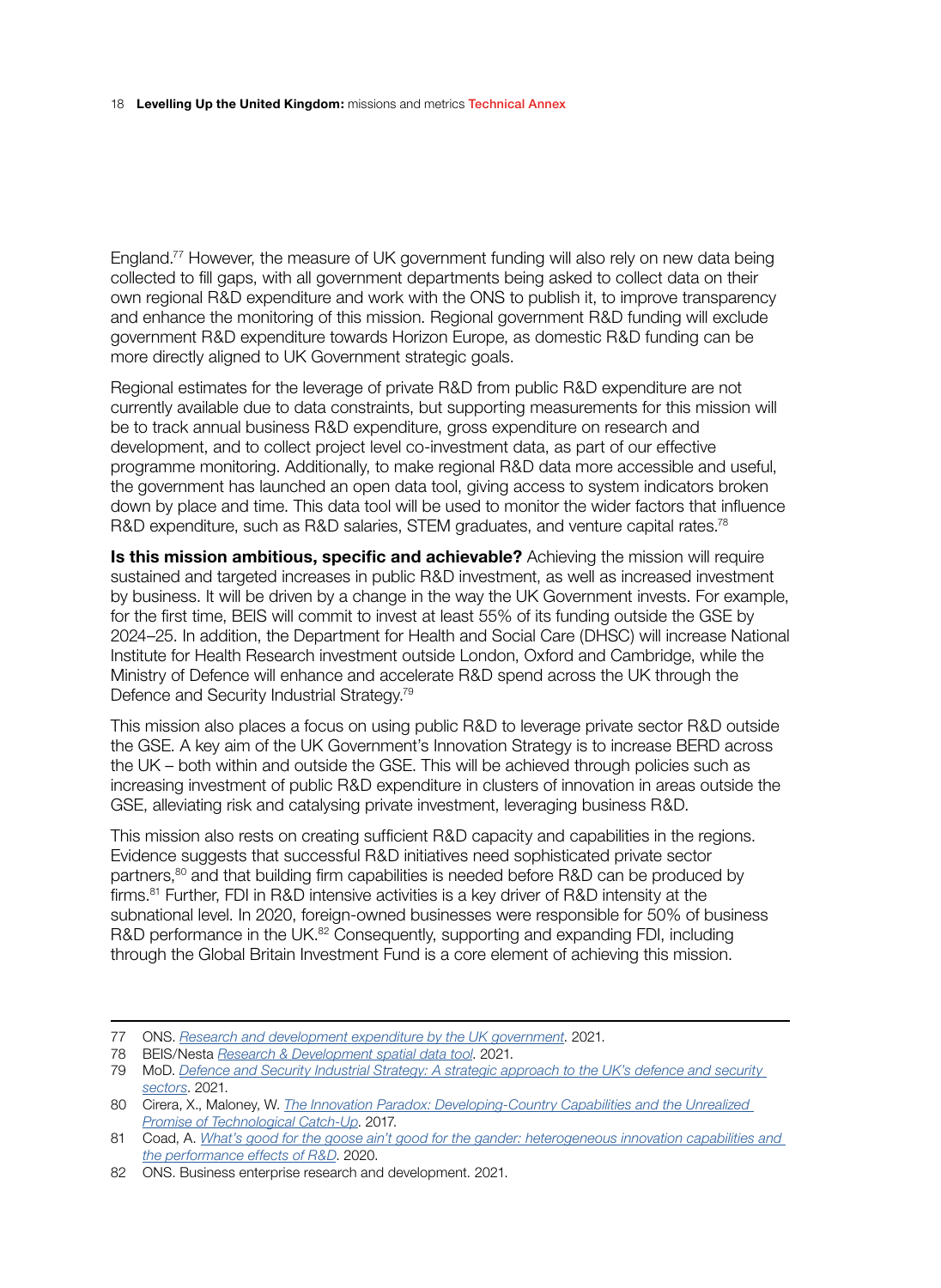<span id="page-21-0"></span>**Mission 3:** By 2030, local public transport connectivity across the country will be significantly closer to the standards of London, with improved services, simpler fares and integrated ticketing.

### **Key related capital(s):** Physical capital

**Principal objective(s):** boosting productivity, pay, jobs, and living standards by growing the private sector, especially in those places where they are lagging

**How does this mission relate to spatial disparities?** This mission aims to begin redressing geographic imbalances in the UK's transport infrastructure, an important element of physical capital, to boost the productivity of places outside London and unlock access to jobs. Achieving this mission would also contribute towards the UK reaching its Net Zero target by delivering more effective public transport. Transport modes such as buses, cycling and walking play a crucial role in enabling access to work for the isolated and vulnerable, while reducing congestion for other road users.<sup>83</sup>

Use and quality of public transport is higher in London. London consistently enjoys the shortest travel times to access key services and local employment centres across all modes of transport (public transport, walking, cycling and car), although this is also a function of it having a higher population density than other UK cities.<sup>84</sup> Unlike London, approximately 25% of places do not have multi-operator tickets allowing travel on all bus services in the area, which can have a compounding effect on prices.<sup>85</sup> Evidence measuring transport systems in the UK's major cities outside London relative to Western European counterparts shows that urban public transport commutes to European city centres are easier and faster than in the  $UK<sup>86</sup>$ 

**How will this mission be measured?** Several metrics can be used to assess progress in achieving this mission. For Great Britain, the Department for Transport (DfT) produces estimates on the "modal share" for method of travel to work by region of workplace at the ITL1 regional level (Figure 5). This is a headline metric for the mission. The other headline metric is the average journey time to centres of employment, $87$  with the data broken down by modes of transport and at lower tier local authority level in England. These measures provide robust indicators of the impact of improved standards. However, they do not explicitly tell us whether good standards have been met. Supporting metrics on bus punctuality and reliability, <sup>88</sup> measured over the ITL1 regions of England, will help to identify whether connectivity and service quality improves. Additionally, a supporting metric covering the proportion of all journeys that are public transport will be monitored for the ITL1 regions of England.

<sup>83</sup> DfT. *[Bus Back Better Strategy](https://assets.publishing.service.gov.uk/government/uploads/system/uploads/attachment_data/file/980227/DfT-Bus-Back-Better-national-bus-strategy-for-England.pdf)*. pg.18. 2021. *DfT analysis fnds bus schemes deliver benefts worth four times their cost*;

NatCen. *[Transport and inequality: An evidence review for the Department for Transport](https://assets.publishing.service.gov.uk/government/uploads/system/uploads/attachment_data/file/953951/Transport_and_inequality_report_document.pdf)*. 2019.

<sup>84</sup> DfT. *[Journey time statistics, England: 2019](https://www.gov.uk/government/statistics/journey-time-statistics-england-2019)*. 2021.

<sup>85</sup> DfT. *[Bus Back Better Strategy](https://assets.publishing.service.gov.uk/government/uploads/system/uploads/attachment_data/file/980227/DfT-Bus-Back-Better-national-bus-strategy-for-England.pdf)*. 2021.

<sup>86</sup> Rodrigues, G., Breach, A. *[Measuring up: Comparing public transport in the UK and Europe's biggest](https://www.centreforcities.org/publication/comparing-public-transport-uk-europe-cities/)  [cities.](https://www.centreforcities.org/publication/comparing-public-transport-uk-europe-cities/)* Centre for cities. 2021.

<sup>87</sup> Containing more than 5,000 jobs.

<sup>88</sup> DfT. *[Bus reliability and punctuality \(BUS09](https://www.gov.uk/government/statistical-data-sets/bus09-frequency-and-waiting-times#table-bus0902)*). 2021.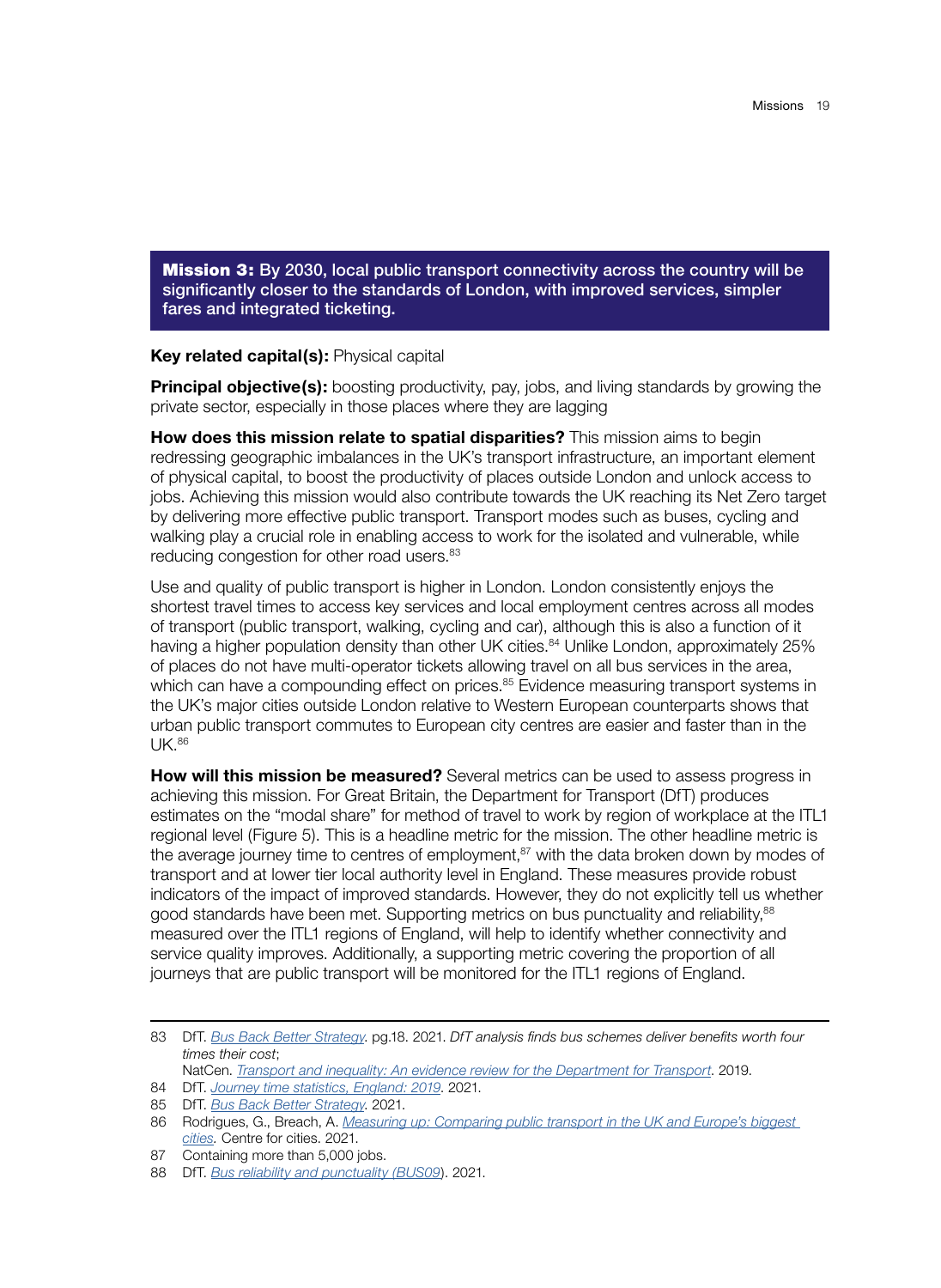

## Figure 5 Percentage of residents using public transport as their usual method of travel to work by region of workplace, GB countries and regions, 2005 to 2010<sup>8</sup>

New approaches to measuring connectivity are being developed, such as a National Infrastructure Commission metric that accounts for population density and distance travelled. Building on these innovations, DfT is also developing a new measure to estimate connectivity between regions and places, that will support the measurement of this mission.<sup>90</sup>

Moving closer to London standards means improving public transport reliability, capacity and integration through measures such as bus and cycling priority lanes. It does not necessarily mean replicating the Transport for London model and its underground system in all cities in the UK. In some cases, cities will need to look to the standards and solutions seen in European counterparts to measure ambition. This is also true when comparing urban centres and rural towns, which will need to measure only the relevant aspects of "London standards" such as reliability. Using these metrics to monitor improved transport connectivity will require the development of appropriate local benchmarks to ensure areas around city regions and rural areas are not left behind.

<sup>89</sup> DfT. *[Transport Statistics Great Britain – Modal comparisons](https://assets.publishing.service.gov.uk/government/uploads/system/uploads/attachment_data/file/1041064/tsgb0109.ods)* (TSGB0109). 2021.

<sup>90</sup> For example: the connectivity metric produced to support the National Infrastructure Commission's *[Rail Needs Assessment](https://nic.org.uk/studies-reports/national-infrastructure-assessment/national-infrastructure-assessment-1/transport-connectivity/)*. 2018.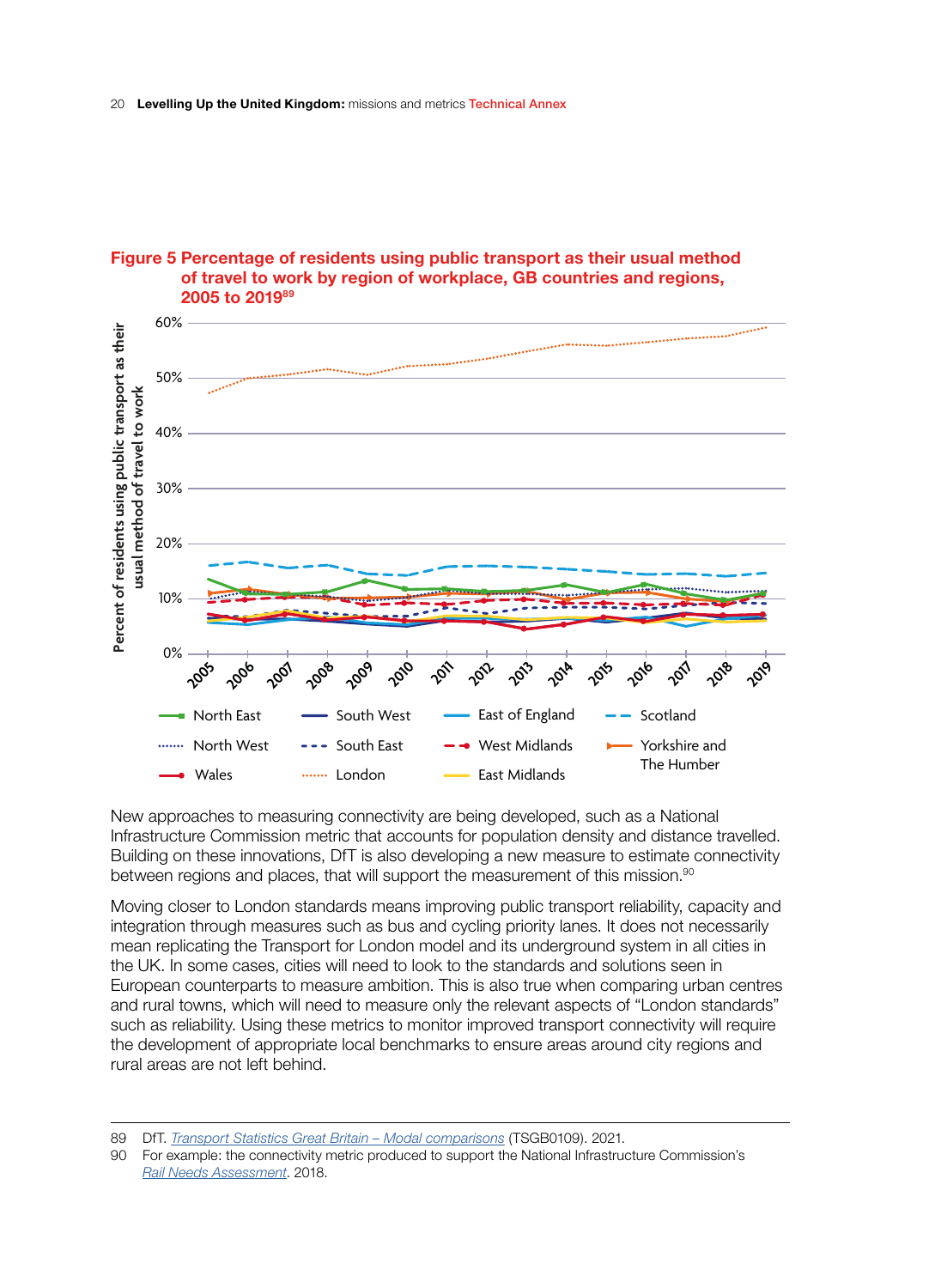**Is this mission ambitious, specific and achievable?** Achieving this mission would see public transport connectivity improvements across all areas where performance is currently lagging and reverse trends of divergence between London and the rest of the UK. This would show up in the total modal share of public transport and active travel (cycling, walking) trips in the regions moving towards London levels rather than moving away. Existing evidence suggests that there are significant regional disparities across these measures. For example, in 2018–19 public transport mode share in London stood at a high of 30% versus just 5% in the South West. For urban cities and towns, the average was just 6%.<sup>91</sup> Similarly, in 2019–20, the proportion of adults cycling once per week stood at a high of 14% in London versus 9% in the West Midlands.<sup>92</sup>

Bringing public transport closer to London standards in Scotland, Wales and Northern Ireland will require close collaboration with the devolved administrations who are each responsible for provision of public transport. This engagement will take account of the existing transport landscape and commitments from the devolved administrations to drive up public transport standards.

<sup>91</sup> DfT. *[Region and Rural-Urban Classifcation](https://www.gov.uk/government/statistical-data-sets/nts99-travel-by-region-and-area-type-of-residence)*. 2021.

<sup>92</sup> DfT. *[Walking and cycling statistics, England: 2020](https://www.gov.uk/government/statistics/walking-and-cycling-statistics-england-2020/walking-and-cycling-statistics-england-2020)*. 2021.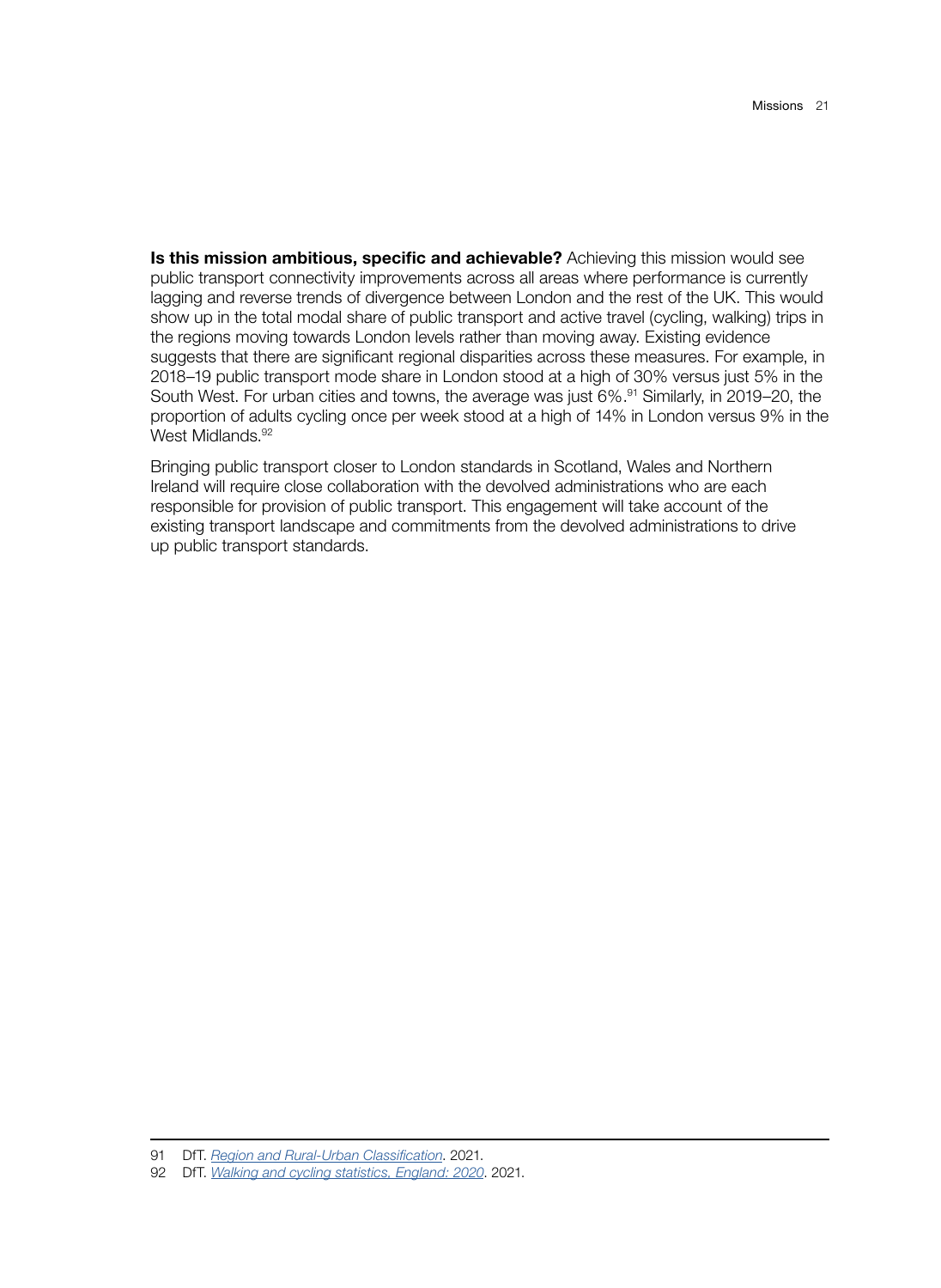<span id="page-24-0"></span>**Mission 4:** By 2030, the UK will have nationwide<sup>93</sup> gigabit-capable broadband and 4G coverage, with 5G coverage for the majority of the population.<sup>94</sup>

## **Key related capital(s):** Physical capital

**Principal objective(s):** boosting productivity, pay, jobs, and living standards by growing the private sector, especially in those places where they are lagging

**How does this mission relate to spatial disparities?** High-quality digital infrastructure is essential for positioning the UK to take advantage of technological advances and improve living standards and well-being. This mission is directed at addressing spatial disparities in digital infrastructure provision. Densely populated areas of the UK have world-class infrastructure. But the rate of rollout to more sparsely populated areas has been slower,  $95$  as the economic incentives for the private sector to provide services to these communities are less clear cut. Achieving this mission would contribute to increased economic growth, innovation and productivity through improved digital connectivity in all places, as well as supporting those that are vulnerable or disadvantaged to access high-quality services.

Digital infrastructure is an important element of physical capital. It allows knowledge and ideas to circulate smoothly and cheaply, and encourages more efficient business practice. These effects are more important now than ever with the onset of widespread hybrid working. While 97% of premises in the UK can already access superfast speeds thanks to the Government's £2bn Superfast Broadband Programme,<sup>96</sup> this mission will ensure that almost all premises in the UK have access to the gigabit-capable networks they will need for the future, as demand for data rapidly increases.

**How will this mission be measured?** The headline metrics for this mission are geographical 4G coverage and premises coverage of gigabit broadband. Good 4G coverage is currently available from at least one major network operator in 92% of the UK, $97$  up from 80% in 2017. Places not receiving any coverage are concentrated in rural areas. Gigabit broadband is currently available in 63% of UK premises,<sup>98</sup> again with maximum availability being concentrated in major urban centres. The areas with no availability are predominantly rural. The metrics for this mission will be tracked at lower tier local authority level using Office of Communications (Ofcom) and Think Broadband data. Ambitions for 5G, including measurement, are pending further research and consultation.

<sup>93</sup> Where 'nationwide' means 95% of the UK landmass for 4G (this combined coverage is expected to be achieved for the UK by the end of 2025) and at least 99% of premises for gigabit-capable broadband.

<sup>94</sup> The UK Government will be reviewing the 5G ambition, to ensure it accurately reflects the needs of consumers, businesses and the public sector over the next decade.

<sup>95</sup> Ofcom. *[Connected Nations update: Summer 2021](https://www.ofcom.org.uk/__data/assets/pdf_file/0013/224212/connected-nations-summer-2021.pdf).* 2021.

<sup>96</sup> Thinkbroadband. *[Local Broadband Information](https://labs2.thinkbroadband.com/local/uk)*. Accessed: January 2022.

<sup>97</sup> Ofcom. *[Connected Nations update: Summer 2021.](https://www.ofcom.org.uk/__data/assets/pdf_file/0013/224212/connected-nations-summer-2021.pdf)* 2021.

<sup>98</sup> Local Broadband Information, *[Think Broadband](https://labs.thinkbroadband.com/local/)*.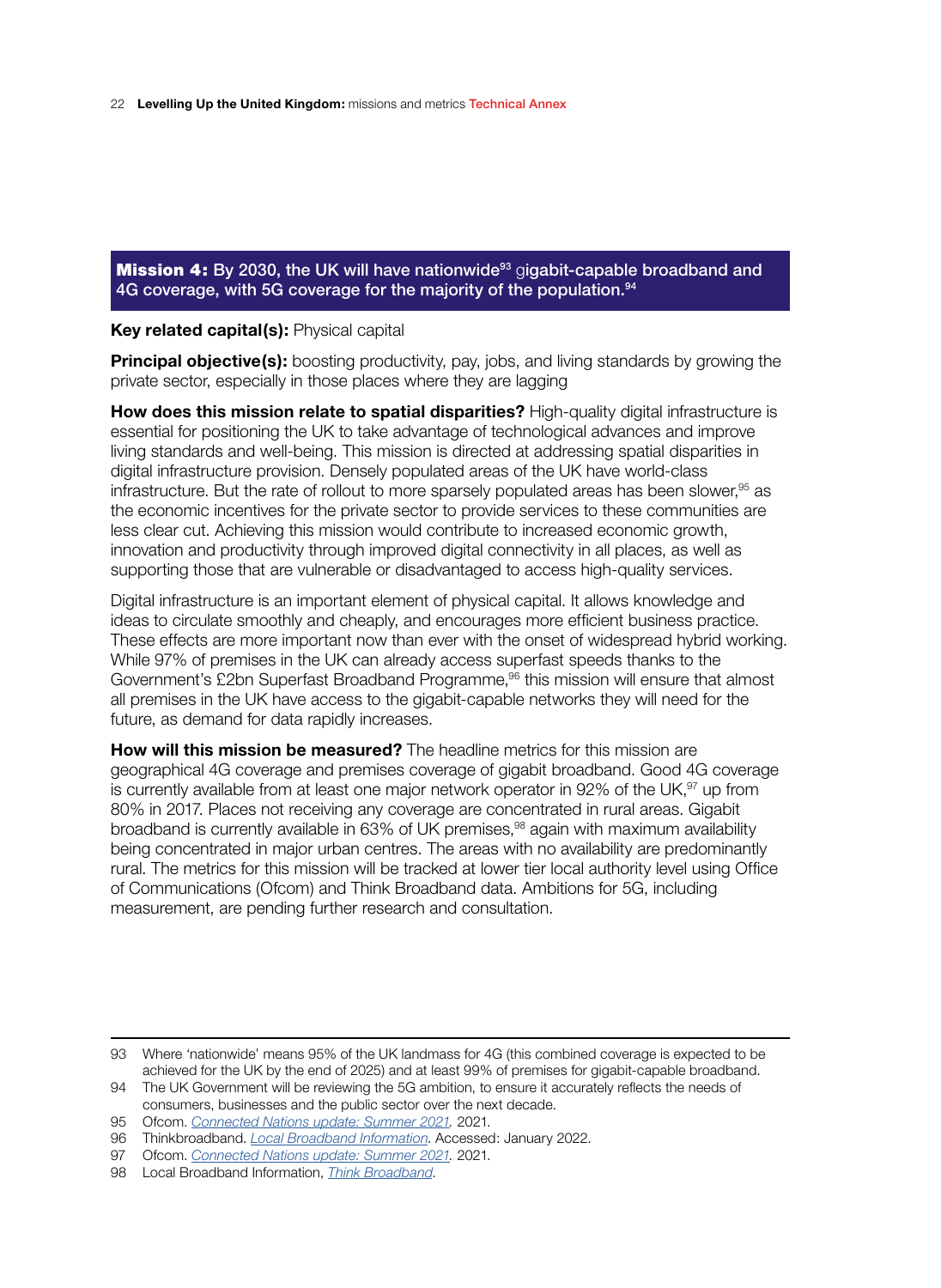**Is this mission ambitious, specific and achievable?** Achieving this mission is in line with the UK Government's ambitious commitments on 4G, 5G and gigabit-capable broadband that are targeted spatially, specifcally to address the urban-rural divide. Parts of rural Scotland, Wales and Northern Ireland, alongside North East England, are in line to beneft the most, giving all parts of the UK the connections people need to work, access services and keep in touch.<sup>99</sup> Currently, there are some striking regional and country differences (Figure 6) across the UK. Achieving this mission would effectively remove the spatial disparity in 4G and broadband for the entire UK.100 This mission will be delivered through private sector partnership with the UK Government. It is expected that private providers will roll out infrastructure coverage in the frst instance, while the UK Government will cover gaps in provision across all three types of infrastructure for areas where it is not economically viable for the private sector.



**Figure 6 4G and Gigabit Coverage, UK, June 2017 to December 2021<sup>101</sup>** 

<sup>99</sup> *[Mobile connectivity revolution to boost the Union, DCMS](https://www.gov.uk/government/news/mobile-connectivity-revolution-to-boost-the-union)*.

<sup>100</sup> As part of the forthcoming Wireless Infrastructure Strategy, due for publication in 2022, HMG will review the 5G target.

<sup>101</sup> 4G coverage from: Ofcom. *[Connected Nations update: Summer 2021](https://www.ofcom.org.uk/__data/assets/pdf_file/0013/224212/connected-nations-summer-2021.pdf).* 2021; Gigabit coverage from: *[Local Broadband Information, Think Broadband](https://labs.thinkbroadband.com/local/)*.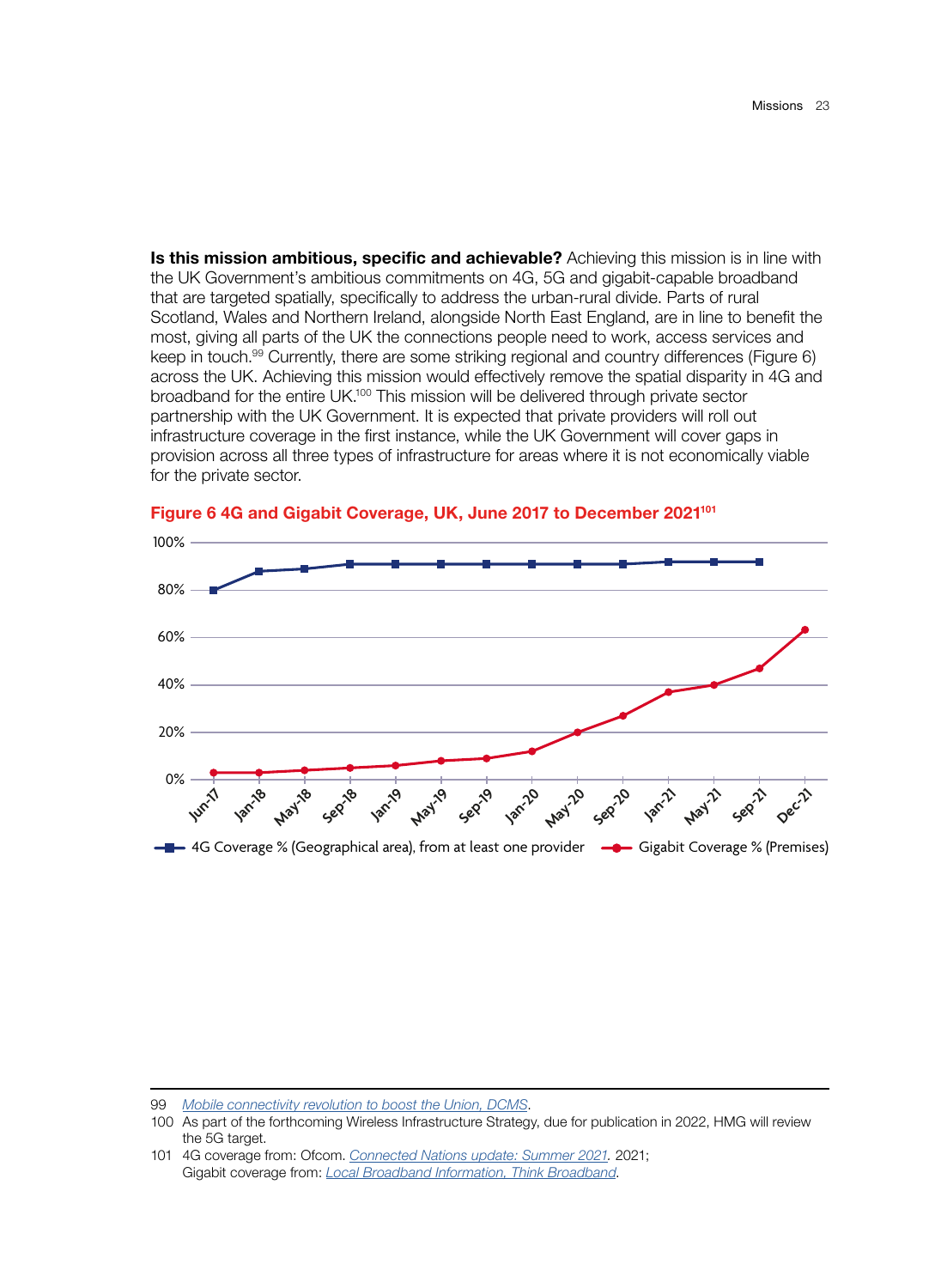<span id="page-26-0"></span>24 **Levelling Up the United Kingdom:** missions and metrics Technical Annex

**Mission 5:** By 2030, the number of primary school children achieving the expected standard in reading, writing and maths will have significantly increased. In England, this will mean 90% of children will achieve the expected standard, and the percentage of children meeting the expected standard in the worst performing areas will have increased by over a third.

## **Key related capital(s):** Human Capital

**Principal objective(s):** Spreading opportunities and improving public services, especially in those places where they are weakest

**How does this mission relate to spatial disparities?** This mission is directed at improving literacy and numeracy and reducing spatial disparities in educational attainment among primary school children across all parts of the UK, with a focus on the worstperforming areas. Education is the foundation for building human capital. It plays a crucial role in allowing people to build skills and reach their potential. It also enables people to participate in their community and affects their quality of life.<sup>102</sup> Improving education in the worstperforming areas is a targeted way of spreading opportunity and improving prosperity across the UK. Currently in England, attainment in poorly-performing areas is 62%,<sup>103</sup> compared to 67% in all other local authorities. Figure 7 shows that these areas have poorer outcomes at key stage 2 than other local authorities, and that pupils in a specifc set of schools that have received at least two successive "Requires Improvement" Ofsted judgements (2RI) within these areas perform signifcantly worse, with just 52% achieving expected standards.

## **Figure 7 Rank of local authorities according to reading, writing, and maths performance at key stage 2 split between Education Investment Areas** performance at key stage 2 split between Education Investment Areas **EXECUTE AND STRIP STATES IN STRIP BETWEEN EXECUTE:**<br> **At ASSEMBLE ASSESS** ENGINEERING CONSUMING A SUBSTITUTE:



102 Burgess, S. *[Human Capital and Education: The State of the Art in the Economics of Education](https://ftp.iza.org/dp9885.pdf)*. 2016.

103 For the purposes of this analysis, 'poorly-performing areas' refers to Education Investment Areas, which have been selected based on historic poor performance at key stage 2 and key stage 4, or where existing place-based programmes are in place in local authorities.

<sup>104</sup> Department for Education. *[Education Investment Areas: selection methodology, 2022](https://www.gov.uk/government/publications/youth-investment-fund-yif-places-selection-methodology/youth-investment-fund-yif-places-selection-methodology)*.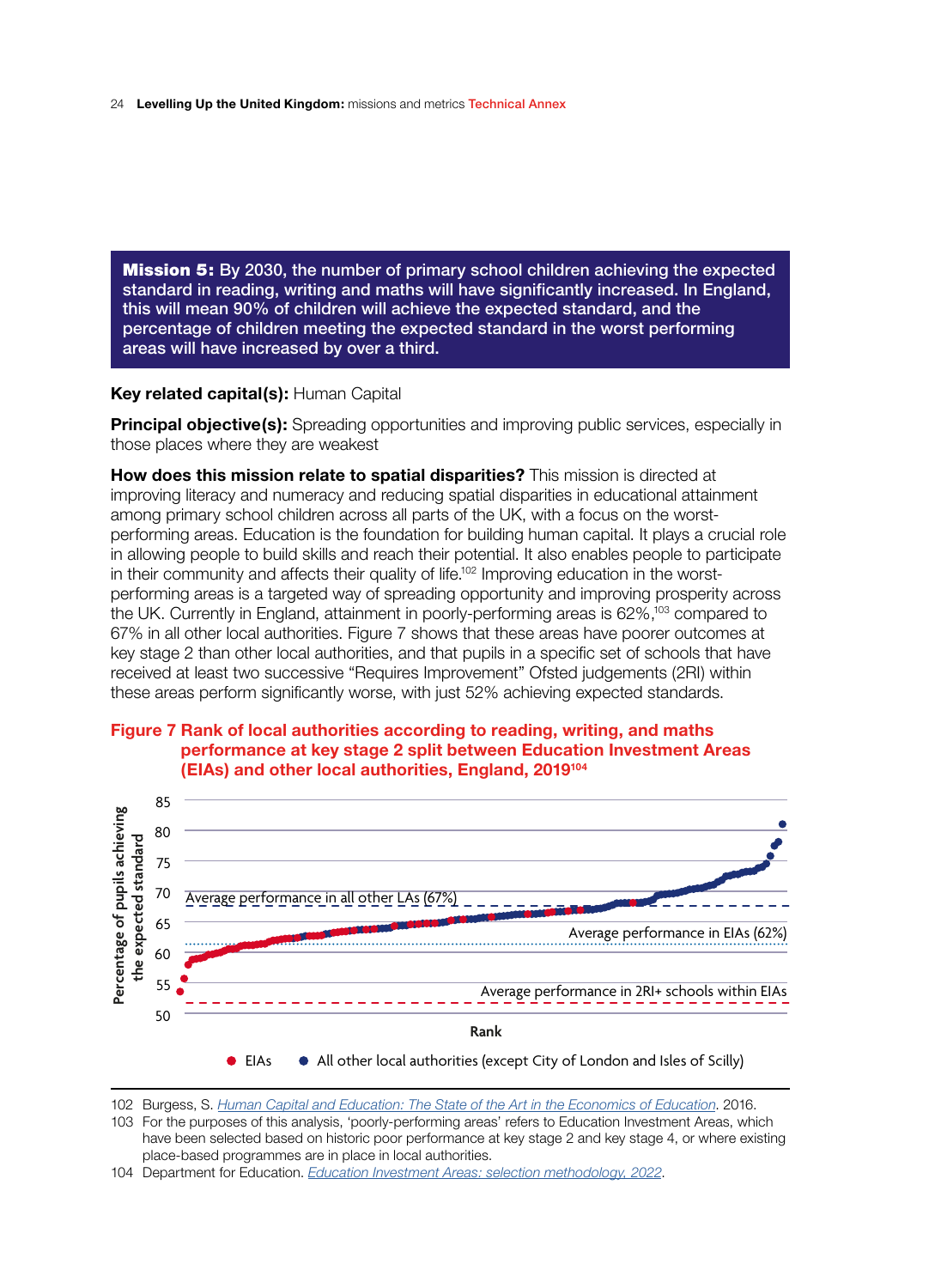**How will this mission be measured?** The headline metric for this mission is the proportion of students who reach the expected level in reading, writing and maths at key stage 2 (and equivalent) nationally and in the third of Education Investment Areas (upper tier local authorities) with the lowest levels of attainment in England. Educational attainment at an early stage has lifelong implications, including the likelihood of entering higher education. Attainment in reading, writing and maths is a good indicator of whether children are gaining the critical skills they need to succeed at secondary school and later participate in society and the workforce.

**Is this mission ambitious, specific and achievable?** Recent trends suggest that attainment at key stage 2 in the worst performing areas in England has increased slightly over the last few years.<sup>105</sup> Achieving this mission would mean that the worst performing schools in the bottom third of local authority areas improve faster than other schools, raising their performance substantially. This would also include catching up lost learning due to COVID-19. Achieving this level of ambition would require a signifcant improvement at key stage 2 in all of the 2RI schools in the worst-performing parts of England.

Achieving the stated ambition will require concerted effort across government, alongside local authorities, schools and other local stakeholders, to boost school quality, improve early years education and to reduce barriers to succeeding at school. Increasing the proportion of primary school pupils reaching the expected standard of reading, writing and maths in Scotland, Wales and Northern Ireland will require close collaboration with the devolved administrations who are each responsible for delivering education services. Engagement will take account of different national performance standards and existing commitments to improve performance.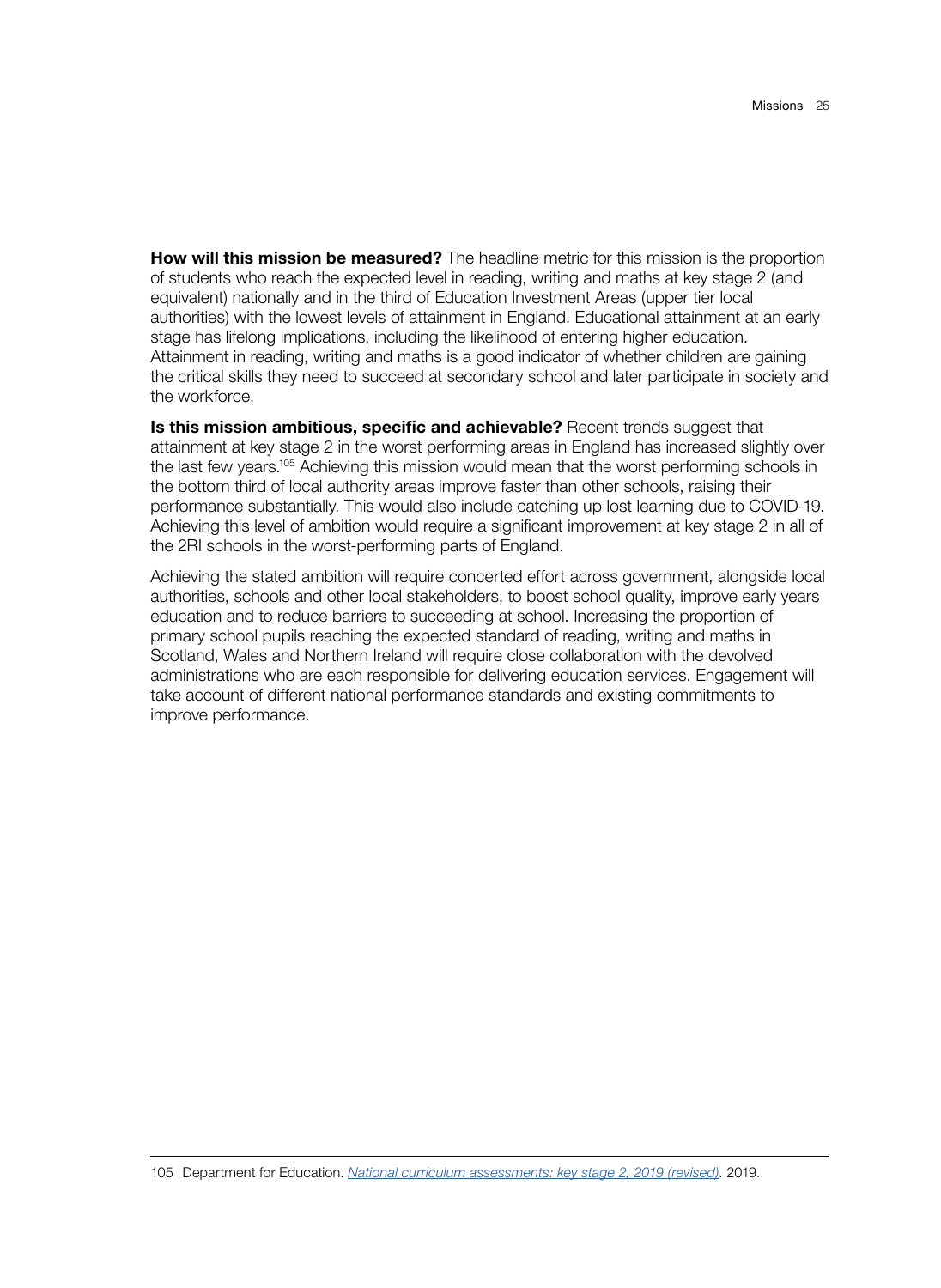<span id="page-28-0"></span>26 **Levelling Up the United Kingdom:** missions and metrics Technical Annex

**Mission 6:** By 2030, the number of people successfully completing high-quality skills training will have significantly increased in every area of the UK. In England, this will lead to 200,000 more people successfully completing high-quality skills training annually, driven by 80,000 more people completing courses in the lowestskilled areas.

## **Key related capital(s):** Human Capital

**Principal objective(s):** Spreading opportunities and improving public services, especially in those places where they are weakest

**How does this mission relate to spatial disparities?** This mission is aimed at making sure skill levels rise in all areas of the country, and particularly in the places where they are the weakest, so that more people have the skills they need to get good jobs. Skills are a crucial driver of economic disparities between people and places. Boosting skills improves human capital and is a clear way to improve the earnings potential and life chances of people who have already left school.<sup>106</sup> The mission is targeted at those currently outside of the education system who will still represent 80% of the labour force in 2030. Figure 8 below shows the decline in skills achievements in England, a trend that is mirrored in areas with the lowest levels of skills.

## **Figure 8 Adult (19+) funded further education and skills (including apprenticeships**  achievement and excluding community learning), England, 2011-12 to  $2020-21^{107}$



106 ONS. *[Distribution of earnings by employment characteristics in the UK: 2017](https://www.ons.gov.uk/employmentandlabourmarket/peopleinwork/earningsandworkinghours/compendium/distributionofukearningsanalyses/2017/distributionofearningsbyemploymentcharacteristicsintheuk2017)*. 2018.

107 DFE. *[Statistics: further education and skills: January 2022](https://explore-education-statistics.service.gov.uk/find-statistics/further-education-and-skills#dataDownloads-1)*. 2022.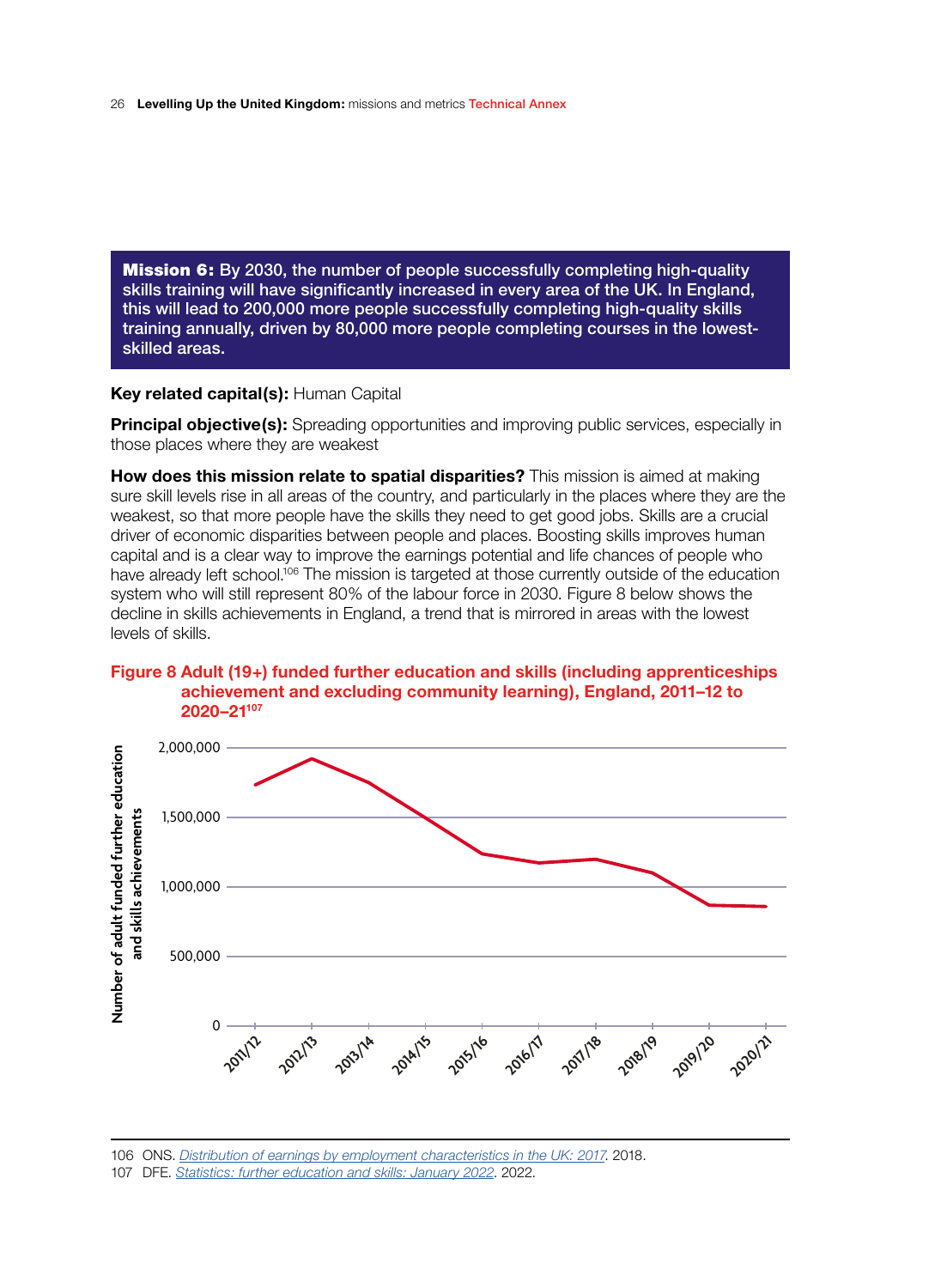**How will this mission be measured?** The headline metric for this mission is the number of adults who are successfully completing high-quality skills training. Achieving or completing skills training is closely associated with positive outcomes, such as further training, employment and higher wages, and is therefore a good measure of whether people are acquiring the skills they need to make them more productive and succeed in a modern and changing economy.<sup>108</sup> The baseline calculations for this metric include qualification-focused 19+ Further Education and skills training achievement (including apprenticeships), but not Higher Education.

Training within the scope of this mission needs to be high-quality training that matches the needs of local employers and builds capabilities, to ensure it improves economic and social outcomes. This mission focuses on the third of upper tier local authorities where skill levels, defned as the share of the population with level 3+ qualifcations, are lowest. Training and retraining in skills is central to the success of the local economy, particularly as Further Education learners and adults tend to be less geographically mobile.

A combined measure of achievements in level 4 and 5 across the FE and HE sectors is under development, which builds on the recent Higher Level Learners in England report.109 As this work progresses, incorporating this data into the headline metric will be explored. The Department for Education (DfE) will also monitor broader measures of private employers' investment in training to provide a holistic picture of skills achievements and will continue to track learner outcomes to ensure that skills achievements are maximising returns to both the individual and society.

**Is this mission ambitious, specifc and achievable?** Skills participation and achievements have been declining significantly over the past 10 years, including in areas with the lowest skills.110 Achieving this mission would require turning around this stubbornly persistent downwards trend and driving increases in the numbers successfully completing training over the next ten years. COVID-19 has affected achievements over recent years, so the mission is being set relative to a 2018–19 (i.e. pre-COVID-19) baseline. The further reduction in achievements in the following two academic years means that the 200,000 increase represents an increase of over 50% compared to 2020–21.111

The low training rates over the last decade or so suggest that there is a stock of low-skilled workers who have the potential to be retrained and/or upskilled, to make the most of the real term increase in government funding to 2024. Achieving this mission will depend on action across government, as well as local authorities and Mayoral Combined Authorities (MCAs), employers and skills providers. It will require a shift in skill provision, to ensure that more people can access training that provides the stepping stone to improved jobs and pay. It also likely requires strong communications both from government and the private sector to emphasise the importance of skills training, as a core barrier to uptake is people not feeling training is worth the time or money.

110 DFE. *[Further education and skills: March 2021](https://www.gov.uk/government/statistics/further-education-and-skills-march-2021)*. 2021.

<sup>108</sup> DFE. *[Further Education: Outcome-based success measures, 2018/19](https://explore-education-statistics.service.gov.uk/find-statistics/further-education-outcome-based-success-measures/2018-19)*. 2021.

<sup>109</sup> DFE. *[Higher Level Learners in England, 2018/19](https://explore-education-statistics.service.gov.uk/find-statistics/higher-level-learners-in-england/2018-19)*. 2021.

<sup>111</sup> DFE. *[Further education and skills: March 2021](https://www.gov.uk/government/statistics/further-education-and-skills-march-2021)* 2021.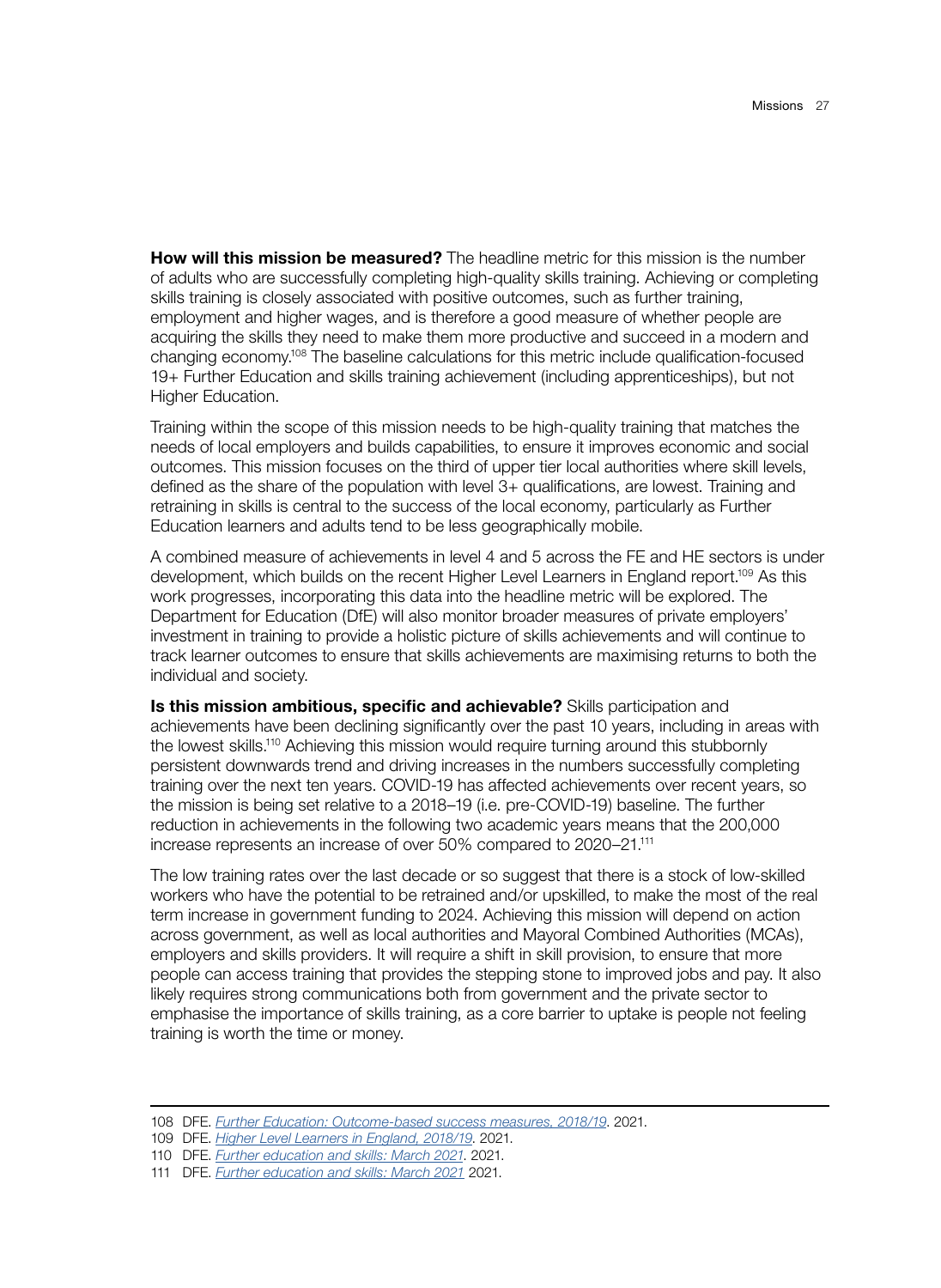#### 28 **Levelling Up the United Kingdom:** missions and metrics Technical Annex

In addition to raising the number of achievements, it is also important to continue to improve the quality of training and better align achievements with employer needs. By 2030, almost all technical courses in England will be on employer-led standards, ensuring that the education and training people receive is directly linked to the skills needed for jobs. The qualifcations review will remove funding for low-quality courses and prioritise those aligned to employer-led standards. Reforms to provider funding and accountability will help develop a system that empowers and enables the sector to deliver high-quality skills. These reforms will mean that taxpayer, as well as employer, investment in skills can be directed more effectively – delivering better outcomes for the economy.

Increasing the proportion of people completing high-quality skills training in Scotland, Wales and Northern Ireland will require close collaboration with the devolved administrations who are each responsible for delivering skills programmes. This engagement will take account of the existing skills landscape and commitments from the devolved administrations to drive up participation.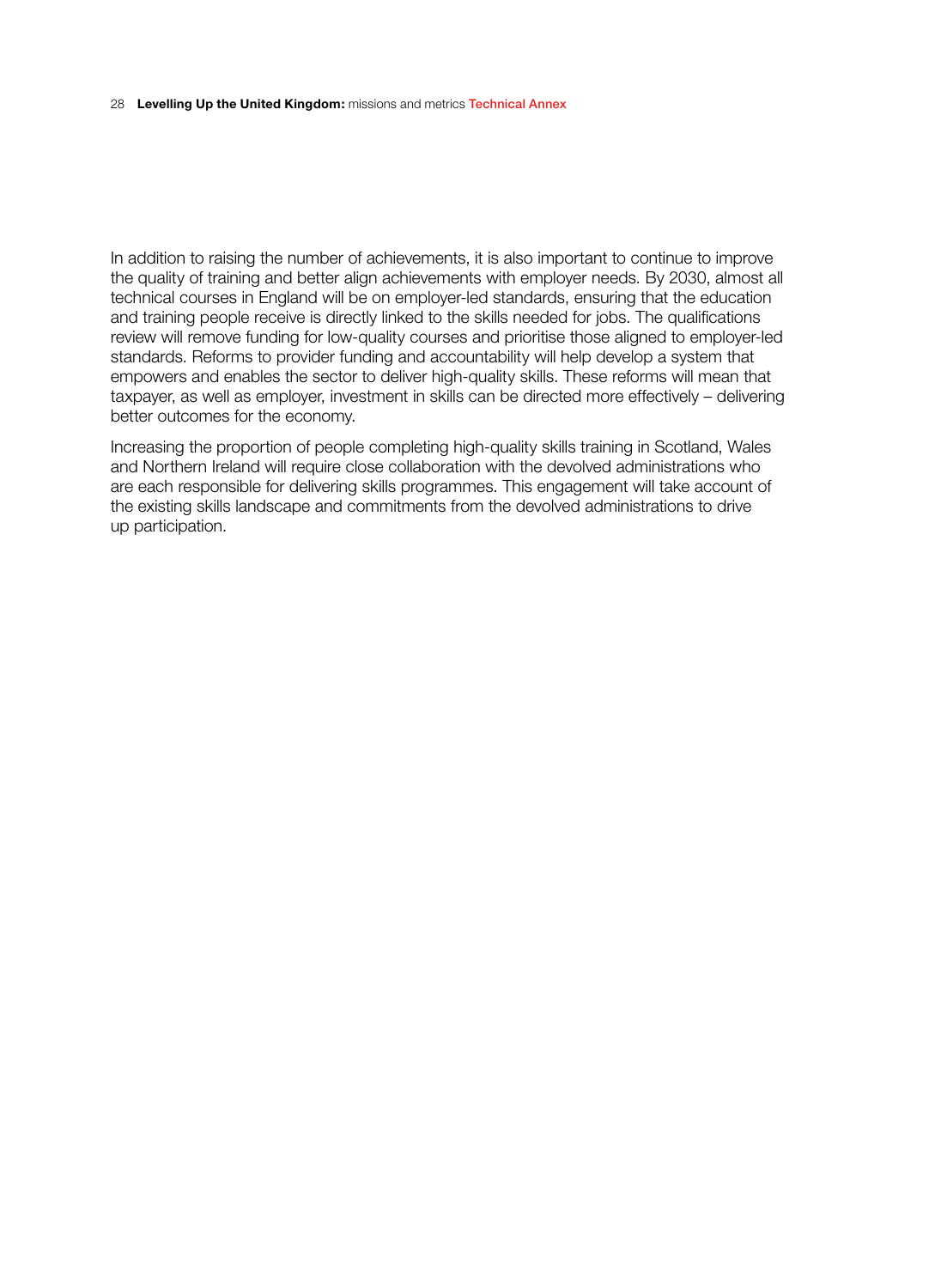<span id="page-31-0"></span>**Mission 7:** By 2030, the gap in Healthy Life Expectancy (HLE) between local areas where it is highest and lowest will have narrowed, and by 2035 HLE will rise by five years.

### **Key related capital(s):** Human Capital

**Principal objective(s):** Spreading opportunities and improving public services, especially in those places where they are weakest

**How does this mission relate to spatial disparities?** This mission aims to improve Healthy Life Expectancy across the UK, improving health, well-being and productivity, and reducing pressure on public services. Health is a national asset: a healthy, resilient population means a healthy, resilient society and economy. Good health is a key determinant of people's well-being,<sup>112</sup> their ability to work<sup>113</sup> and a key element of human capital.<sup>114</sup>

However, there are stark differences in HLE across the UK. On average, those living in the highest decile of local authorities by HLE can expect around 10.6 more years of good health than those living in the lowest decile. Not only is the gap large, but it has remained at comparable levels between 2013–15 and 2017–19, as shown by Figure 9. Achieving this mission would signifcantly improve health across the UK as a whole, contributing to expanding opportunities and increasing productivity by keeping people healthier, and preventing people falling out of work due to their ill health. Furthermore, achieving this mission on spatial disparities should also help to reduce ethnic and socioeconomic disparities, given the intersections between them.115

<sup>112</sup> ONS. *[Measures of National Well-being Dashboard](https://www.ons.gov.uk/peoplepopulationandcommunity/wellbeing/articles/measuresofnationalwellbeingdashboard/2018-04-25)*. 2019.

<sup>113</sup> ONS. *[Health state life expectancies, UK: 2017 to 2019](https://www.ons.gov.uk/peoplepopulationandcommunity/healthandsocialcare/healthandlifeexpectancies/bulletins/healthstatelifeexpectanciesuk/2017to2019)*. 2021.

<sup>114</sup> ONS. *[Human capital estimates, UK: 2004 to 2017](https://www.ons.gov.uk/peoplepopulationandcommunity/wellbeing/articles/humancapitalestimates/2004to2017)*. 2018.

<sup>115</sup> Duque, M., Mcknight, A. *[Understanding the Links between Inequalities and Poverty \(LIP\) Understanding](http://eprints.lse.ac.uk/103457/1/CASEpaper217.pdf)  [the relationship between inequalities and poverty: a review of dynamic mechanisms](http://eprints.lse.ac.uk/103457/1/CASEpaper217.pdf)*. 2019; DHSC. *[Advancing our health: prevention in the 2020s](https://assets.publishing.service.gov.uk/government/uploads/system/uploads/attachment_data/file/819766/advancing-our-health-prevention-in-the-2020s-accessible.pdf)*. 2019.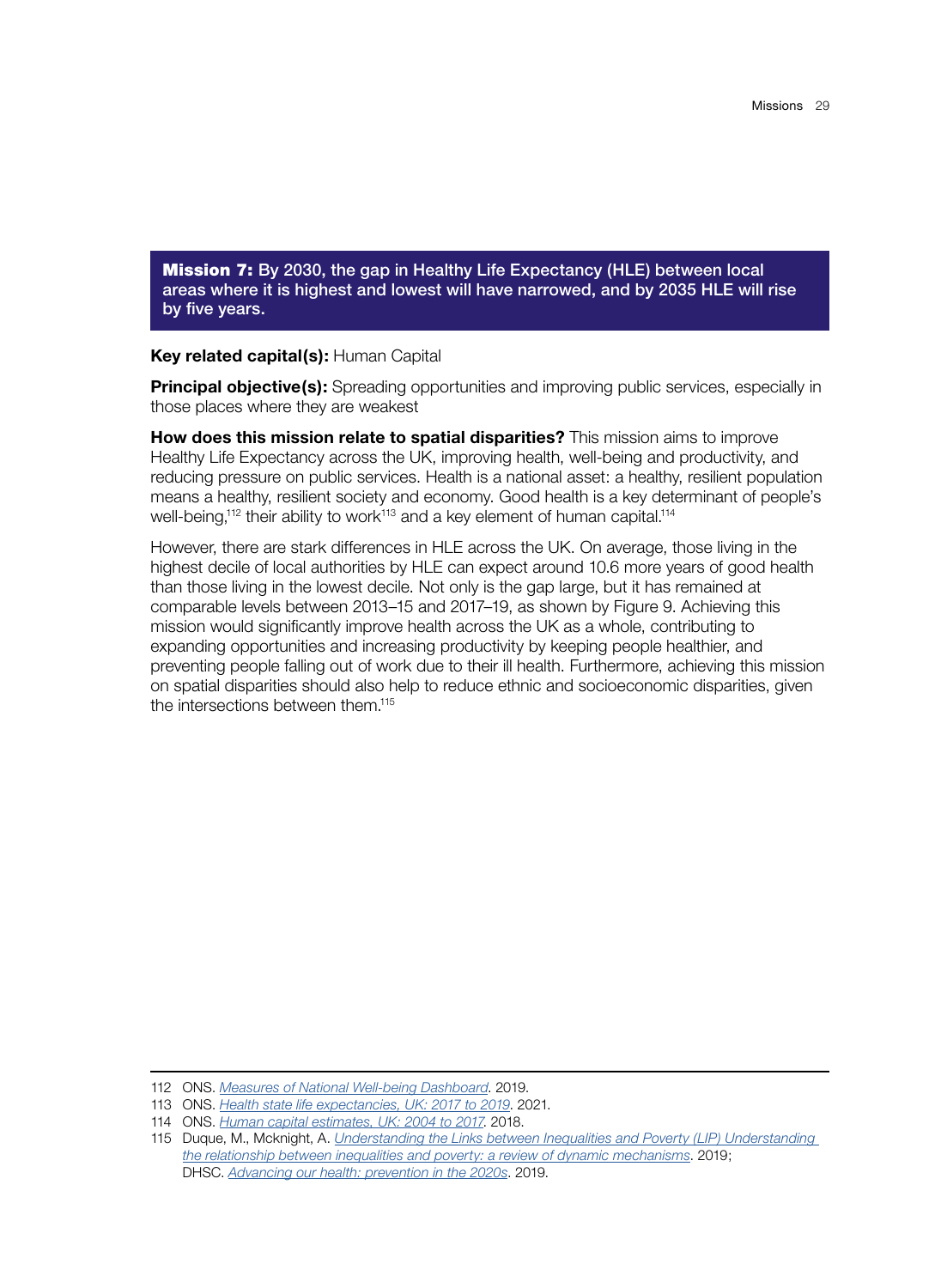

## Figure 9 Gap in Healthy Life Expectancy (HLE) between the highest and lowest deciles of local areas (Males and Females), UK, 2013-15 to 2017-19<sup>116, 117</sup>

**How will this mission be measured?** The mission will be measured using the ONS HLE at birth statistic. This is an estimate of the average number of years a person would live in a state of "very good" or "good" health, based on how individuals perceive their general health. This estimate assumes the particular area's age- and gender-specifc mortality rates throughout the lifespan, based on the current health of the population.<sup>118</sup> This metric will be measured over upper tier local authorities in England, local authorities in Wales, council areas in Scotland and local government districts in Northern Ireland. The gap referenced in the mission will be measured as the difference between the median HLEs in the top and bottom deciles of local authorities, when ranked by HLE.

**Is this mission ambitious, specific and achievable?** At a national level, HLE remained relatively fat between 2009–2011 and 2017–2019, increasing by 0.2 years for males and decreasing by 0.5 years for females.<sup>119</sup> Data for HLE reflecting the impact of the COVID-19 pandemic is not yet available, but there may be a detrimental impact on HLE. Achieving this mission will require ending this stagnation and reversing any detrimental impact on HLE due to COVID-19. Turning to disparities in HLE between places, the gap between the highest and lowest deciles of local authorities is large, standing at 10.6 years for both males and females in 2017–19 (also shown in Figure 9).

118 ONS. *[Health state life expectancies by national deprivation deciles, England: 2017 to 2019](https://www.ons.gov.uk/peoplepopulationandcommunity/healthandsocialcare/healthinequalities/bulletins/healthstatelifeexpectanciesbyindexofmultipledeprivationimd/latest#glossary)*. 2021.

<sup>116</sup> ONS. *[Health state life expectancy, all ages](https://www.ons.gov.uk/peoplepopulationandcommunity/healthandsocialcare/healthandlifeexpectancies/datasets/healthstatelifeexpectancyallagesuk)*, UK 2021.

<sup>117</sup> Local areas refer to upper tier local authorities in England, local authorities in Wales, council areas in Scotland and local government districts in Northern Ireland.

<sup>119</sup> ONS. *[Health state life expectancy, all ages, UK](https://www.ons.gov.uk/peoplepopulationandcommunity/healthandsocialcare/healthandlifeexpectancies)*. 2021.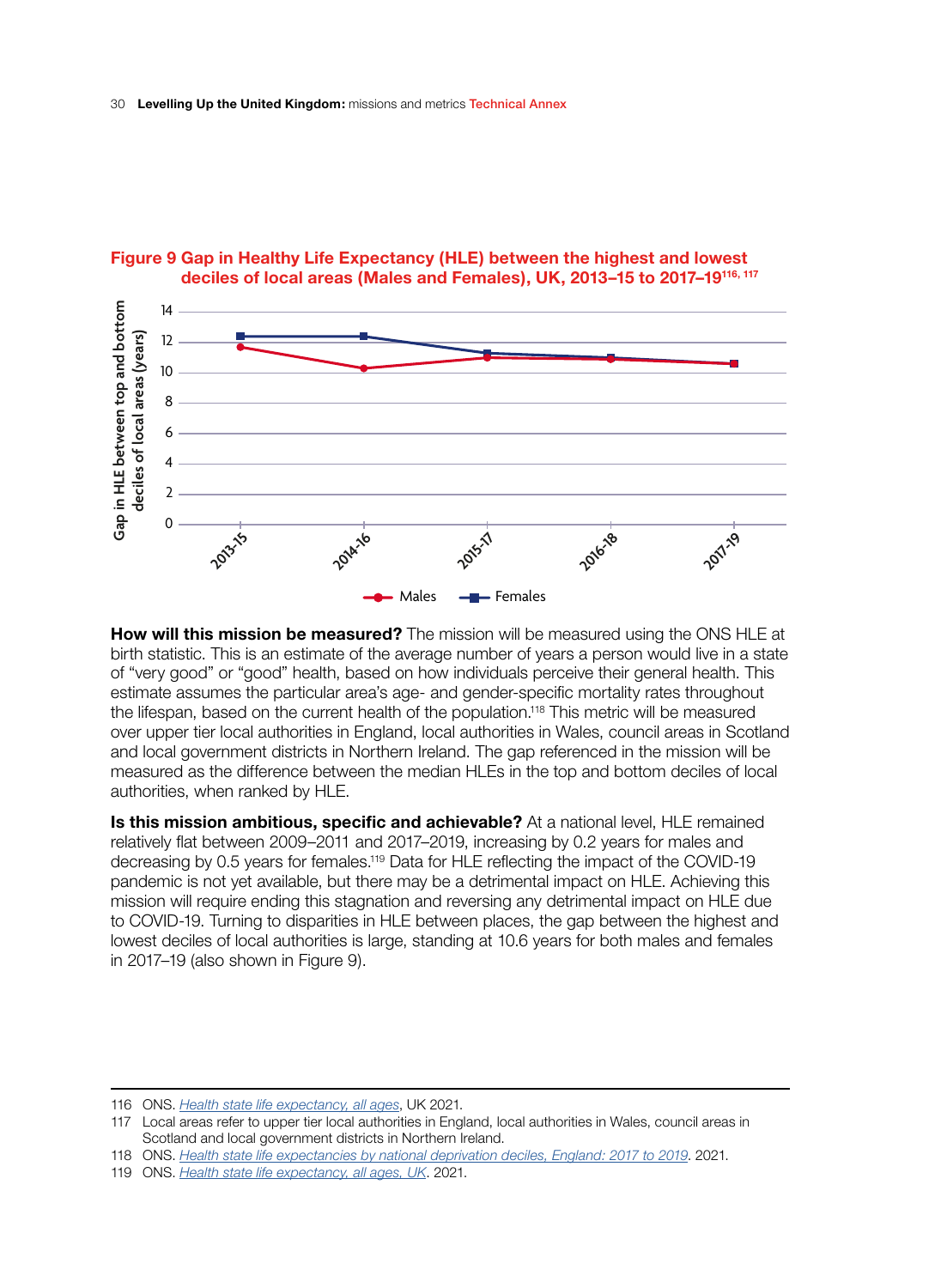This mission is ambitious, but there are actions that can be taken to improve people's health. Achieving this mission will require collaborative and innovative effort from across government, civil society and health systems to address the key drivers of health disparities, including an ambitious set of proposals to go further on reducing disparities in health from DHSC in the forthcoming Health Disparities White Paper. In particular, it will be important to prevent ill health by acting across underlying factors such as housing, and ensuring that progress is made on specifc health risks, such as smoking and obesity, as well as tackling some of the biggest killers and causes of ill health, such as cancer, cardiovascular disease, musculoskeletal conditions and mental ill health.

Narrowing gaps in HLE in Scotland, Wales and Northern Ireland will require close collaboration with the devolved administrations who are each responsible for delivering health services.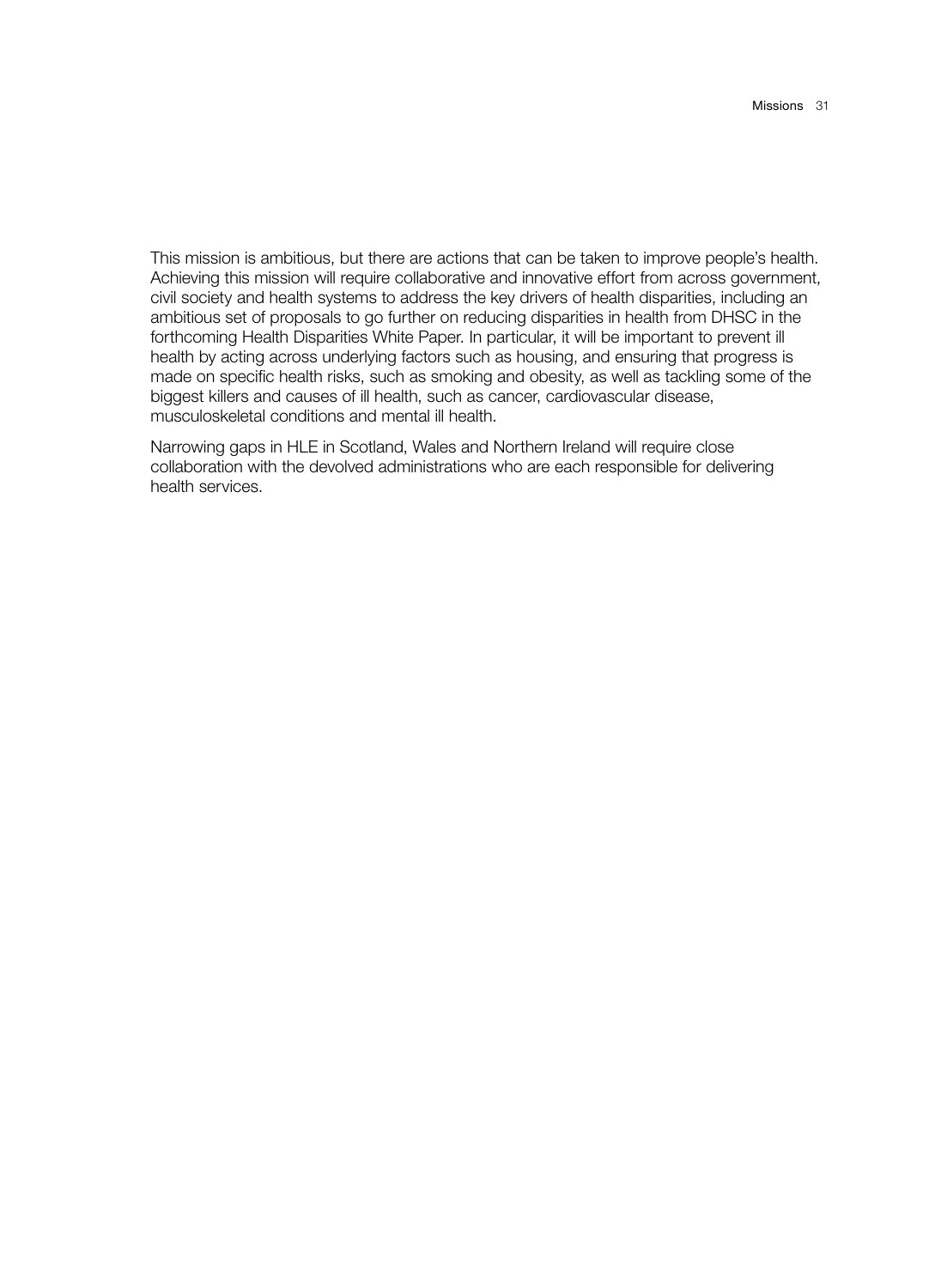<span id="page-34-0"></span>Mission 8: By 2030, well-being will have improved in every area of the UK, with the gap between top performing and other areas closing.

## **Key related capital(s):** All

**Principal objective(s):** All

**How does this mission relate to spatial disparities?** Well-being captures the extent to which people across the UK lead happy and fulflling lives – the overarching objective for levelling up. It allows us to understand how the capitals combine and impact on individuals' lived experience across different areas of the country. The What Works Centre for Wellbeing<sup>120</sup> highlights that "almost everything in our lives affects well-being" and that physical and mental health, jobs and living standards, and family and community relationships, among other things such as environment and green space, all play a role in driving well-being.

Measures of well-being, such as life satisfaction, serve as a summary statistic on that lived experience. Disparities in well-being are complex and can be hyper-localised. Existing wellbeing measures suggest that there are large and persistent disparities at both a regional level and local level (Figure 10). Like living standards, well-being depends on all six capitals. However, it differs from the picture on productivity, pay and employment with prosperous areas such as London reporting the lowest reported levels of well-being.<sup>121, 122</sup> As Chapter 1 indicates, factors such as people's mental and physical health, quality of work and housing have a role in explaining their lived experiences in different places.

<sup>120</sup> Brown, H., Abdallah, S., Townsley, R. *[Understanding Local Needs for well-being Data](https://whatworkswellbeing.org/resources/understanding-local-needs-for-wellbeing-data/)*. 2017.

<sup>121</sup> ONS. *[Annual personal well-being estimates](https://www.ons.gov.uk/peoplepopulationandcommunity/wellbeing/datasets/headlineestimatesofpersonalwellbeing)*. 2021.

<sup>122</sup> As Chapter 1 indicates, factors such as people's mental and physical health, quality of work and housing have a role in explaining their lived experience in different places.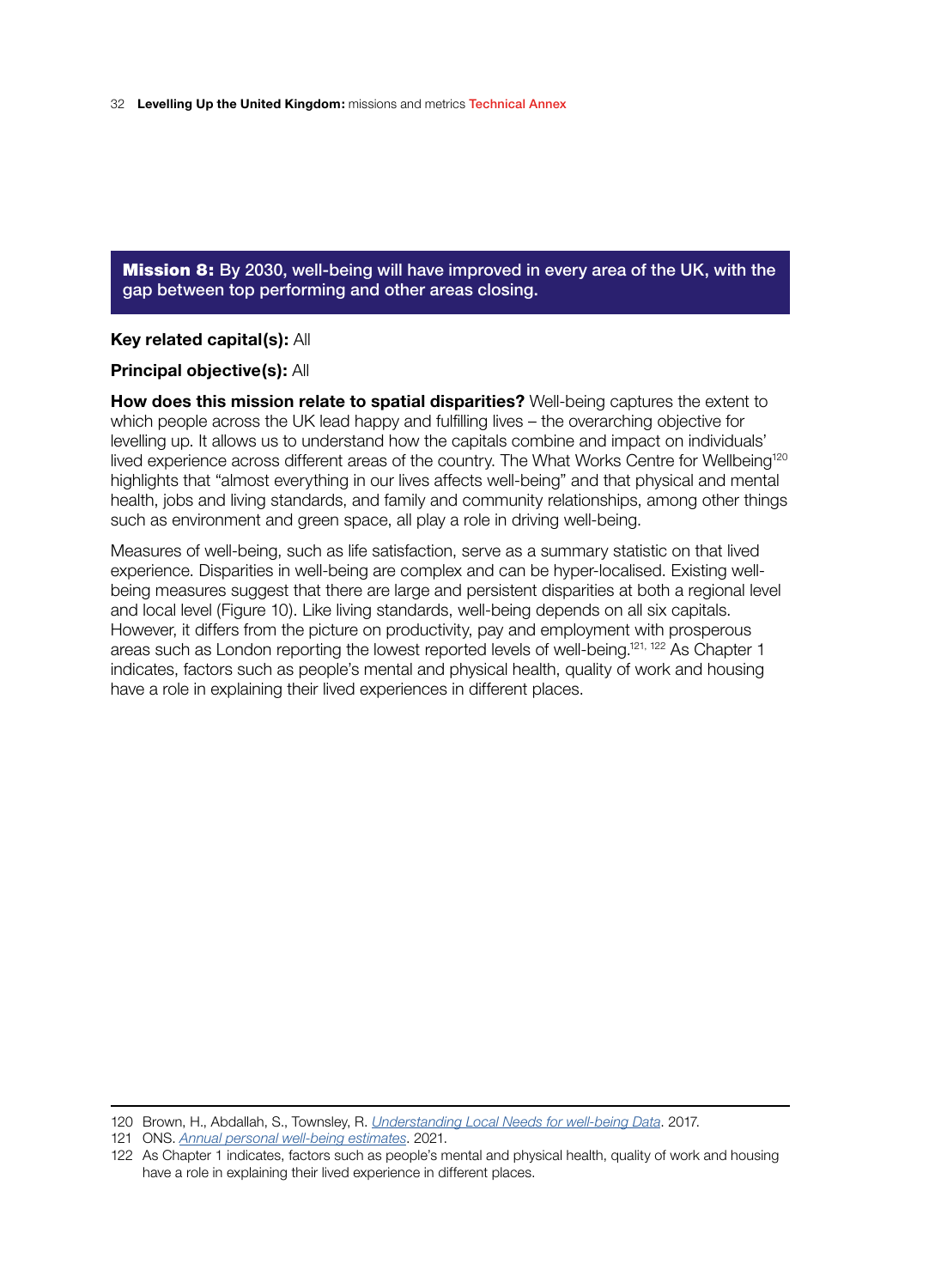

## **Figure 10 Average life satisfaction ratings across top and bottom performing areas, UK, 2011-12 to 2020-21<sup>123</sup>**

**How will this mission be measured?** The ONS measures of personal well-being will be used as a starter to help monitor the progress of this mission. There are four well-being metrics: life satisfaction, whether we feel the things we do in life are worthwhile, happiness, and anxiety, with questions covering these dimensions represented on multiple ONS and wider government surveys.<sup>124</sup> These metrics complement each other as they take into account different methods for assessing well-being. Each metric will be measured at the local authority level.

This mission builds on the extensive research on well-being over the past decade, including recent supplementary guidance on how to appraise well-being in the latest Green Book update.125 However, this mission requires further work to identify a basket of metrics that will allow for an expansive measurement and tracking of progress on this mission at lower spatial levels. Ongoing research will explore how well-being is affected by various outcomes and policy actions. Further work is also required to understand the impact of COVID-19 on trends in well-being, both in the short and longer term, as this will have implications for the mission.

**Is this mission ambitious, specific and achievable?** This mission is exploratory. In order to set a credible and specifc mission, the UK Government will undertake further work to supplement existing data on well-being at a subnational level, as well as to understand the drivers of well-being and identify the most impactful levers available to policymakers.

<sup>123</sup> ONS. *[Personal well-being estimates, April 2020 to March 2021 – local authority](https://www.ons.gov.uk/peoplepopulationandcommunity/wellbeing/datasets/headlineestimatesofpersonalwellbeing)*

<sup>124</sup> ONS. *[Surveys using our four personal well-being questions](https://www.ons.gov.uk/peoplepopulationandcommunity/wellbeing/methodologies/surveysusingthe4officefornationalstatisticspersonalwellbeingquestions)*. 2018.

<sup>125</sup> HM Treasury. *[Green Book supplementary guidance: wellbeing](https://www.gov.uk/government/publications/green-book-supplementary-guidance-wellbeing)*. UK Green Book. 2021.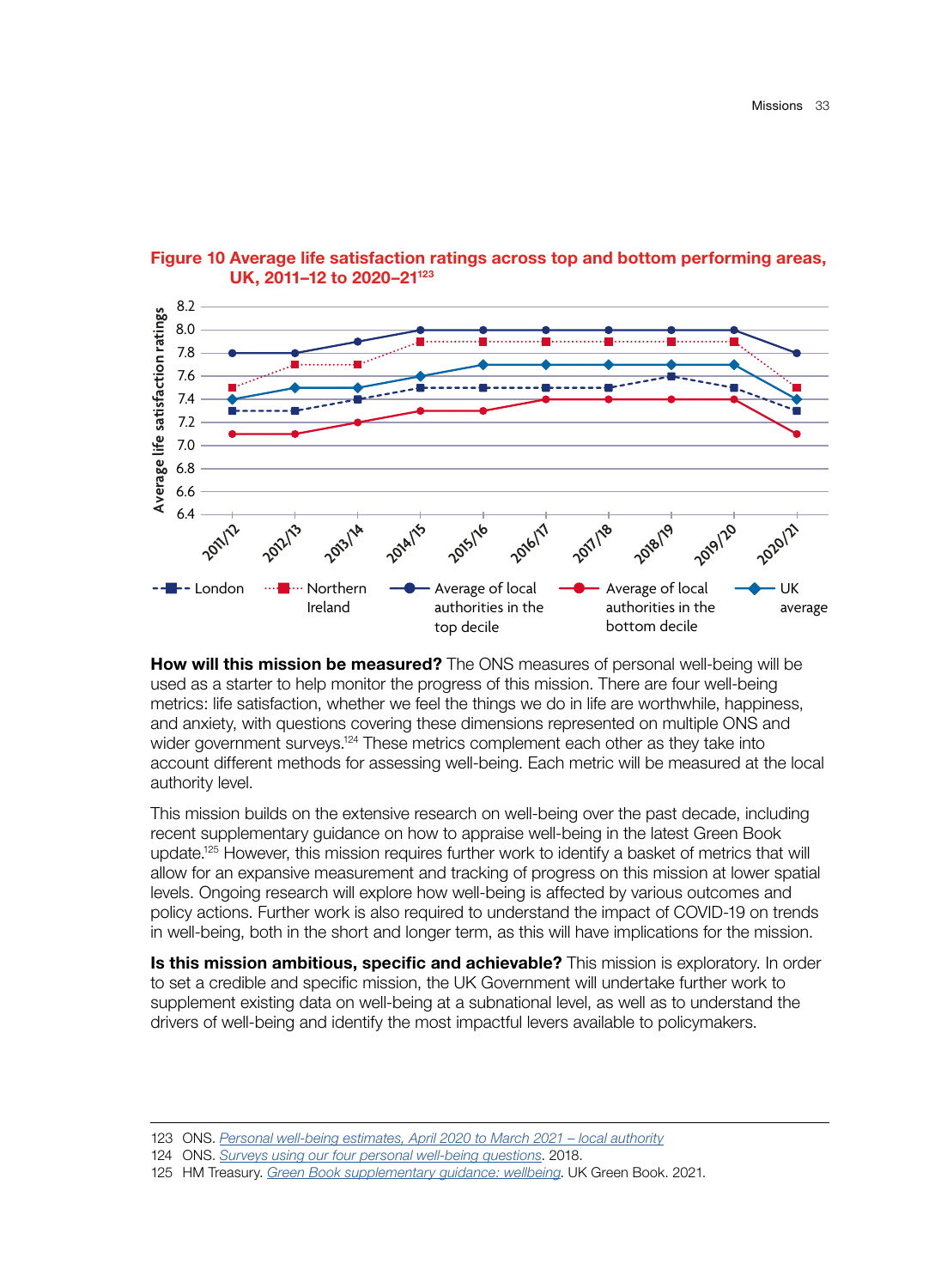<span id="page-36-0"></span>Mission 9: By 2030, pride in place, such as people's satisfaction with their town centre and engagement in local culture and community, will have risen in every area of the UK, with the gap between top performing and other areas closing.

**Key related capital(s):** Institutional capital and Social capital

**Principal objective(s):** Restoring a sense of community, local pride and belonging, especially in those places where they are slipping

**How does this mission relate to spatial disparities?** The extent to which people are satisfied with the place they live in varies significantly across the UK (Figure 11).<sup>126</sup> Local area satisfaction is connected to a number of variables including community engagement, local heritage, engagement in cultural life, access and quality of local amenities, and quality of town centres. These vary considerably across the UK and further research is required to understand what drives these variables.<sup>127</sup> Improvements are an essential component in building stronger and more cohesive communities. This mission is about strengthening social and institutional capital in left-behind areas, both crucial elements in driving long-term levelling up outcomes.



**Figure 11 Local area satisfaction, England regions, 2013-14 to 2020-21<sup>128</sup>** 

<sup>126</sup> DCMS. *[Community Life Survey Reference Tables - Table B7](https://www.gov.uk/government/statistics/community-life-survey-202021)*. 2021.

<sup>127</sup> The Cares Family., Power to Change. *[Building our social infrastructure: Why levelling up means creating a](https://files.thecaresfamily.org.uk/thecaresfamily/images/Building-our-social-infrastructure.pdf)  [more socially connected Britain](https://files.thecaresfamily.org.uk/thecaresfamily/images/Building-our-social-infrastructure.pdf)*. 2021.

<sup>128</sup> DCMS. *[Community Life Survey](https://www.gov.uk/government/collections/community-life-survey--2)*. 2021.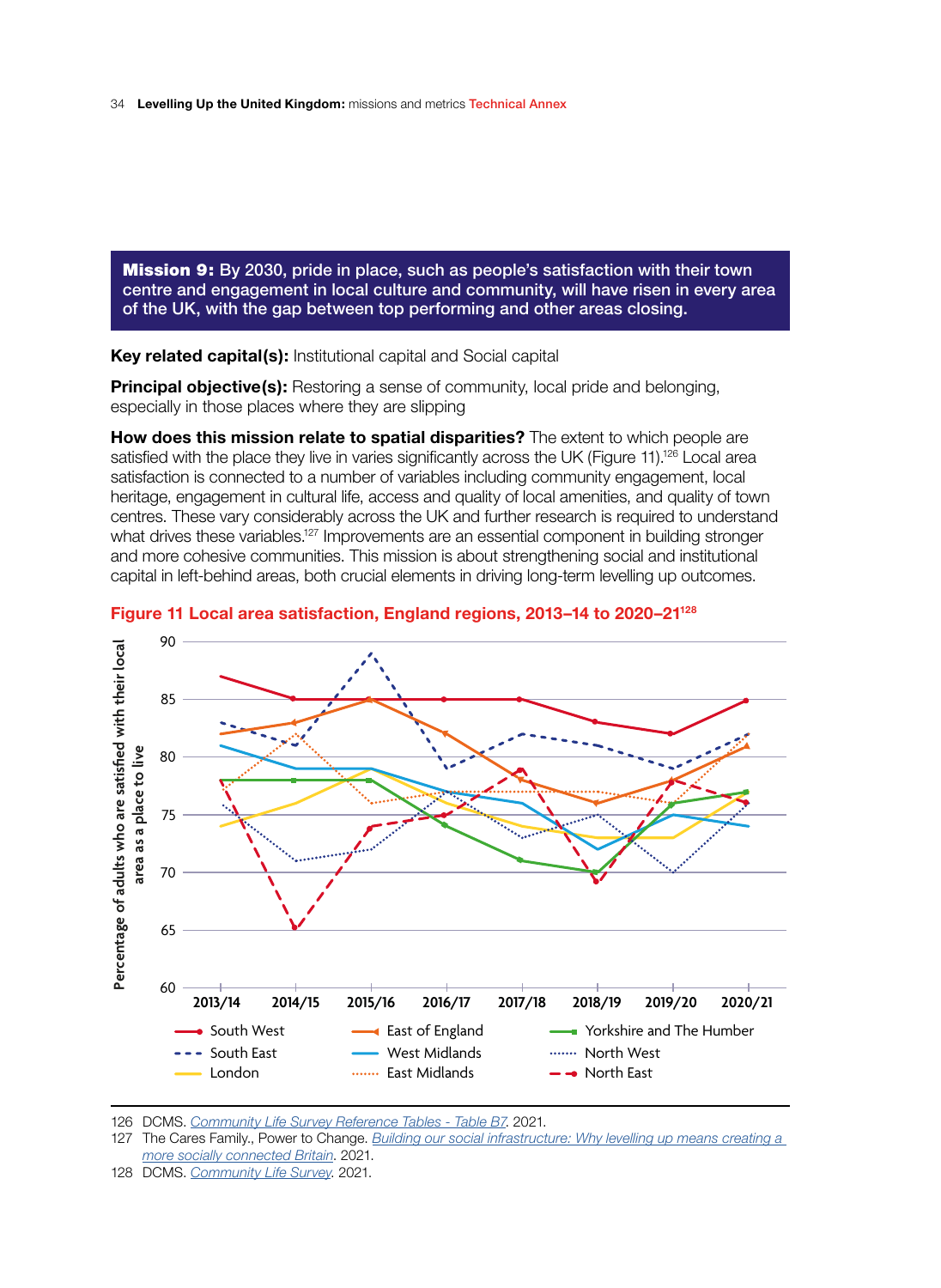**How will this mission be measured?** Survey-based measures of pride in place are still in their infancy. These measures are subjective and, in some cases, not yet developed or designed to enable analysis at a spatial level. For example, the Department for Digital, Culture, Media & Sport (DCMS) runs the Community Life Survey, which measures aspects such as "sense of belonging". However, these data cover England only and can only be broken down into very large spatial units.<sup>129</sup> Likewise, think tanks such as Local Trust and Demos have made progress in researching what matters for pride in place and local area satisfaction.<sup>130</sup> The UK Government intends to carry out further work to identify and develop the most appropriate measures of pride in place, improve the evidence base on what determines it and assess how policies might be designed to improve it, especially in communities where it is low.

There are considerable challenges to developing measures for pride of place. For example, there is currently no recorded measure of satisfaction with town centres and it will take time to expand existing surveys and collect enough data to identify trends and disparities. Additionally, further work is required to understand how measures such as town centre satisfaction and engagement in local culture and community respond to the levers available to government among other factors, how to defne these measures, and how to best isolate the effect of interventions in the data.

**Is this mission ambitious, specific and achievable?** This mission is exploratory. In order to set a credible and specifc mission, the UK Government will undertake further work to supplement existing data on pride in place at a subnational level, as well as to understand the drivers of pride in place and identify the most impactful levers available to policymakers.

<sup>129</sup> DCMS. *[Community Life Survey](https://www.gov.uk/government/statistics/community-life-survey-202021)*. 2021.

<sup>130</sup> Local Trust. *[Left behind? Understanding communities on the edge: Executive summary](https://localtrust.org.uk/wp-content/uploads/2019/09/Local-Trust-Left-Behind-Report-Executive-Summary-December-2019.pdf)*. 2019; Demos. *[Everyday Places: Creating strong locations to support daily life in Britain](https://demos.co.uk/project/everyday-places-creating-strong-locations-to-support-daily-life-in-britain/)*. 2021.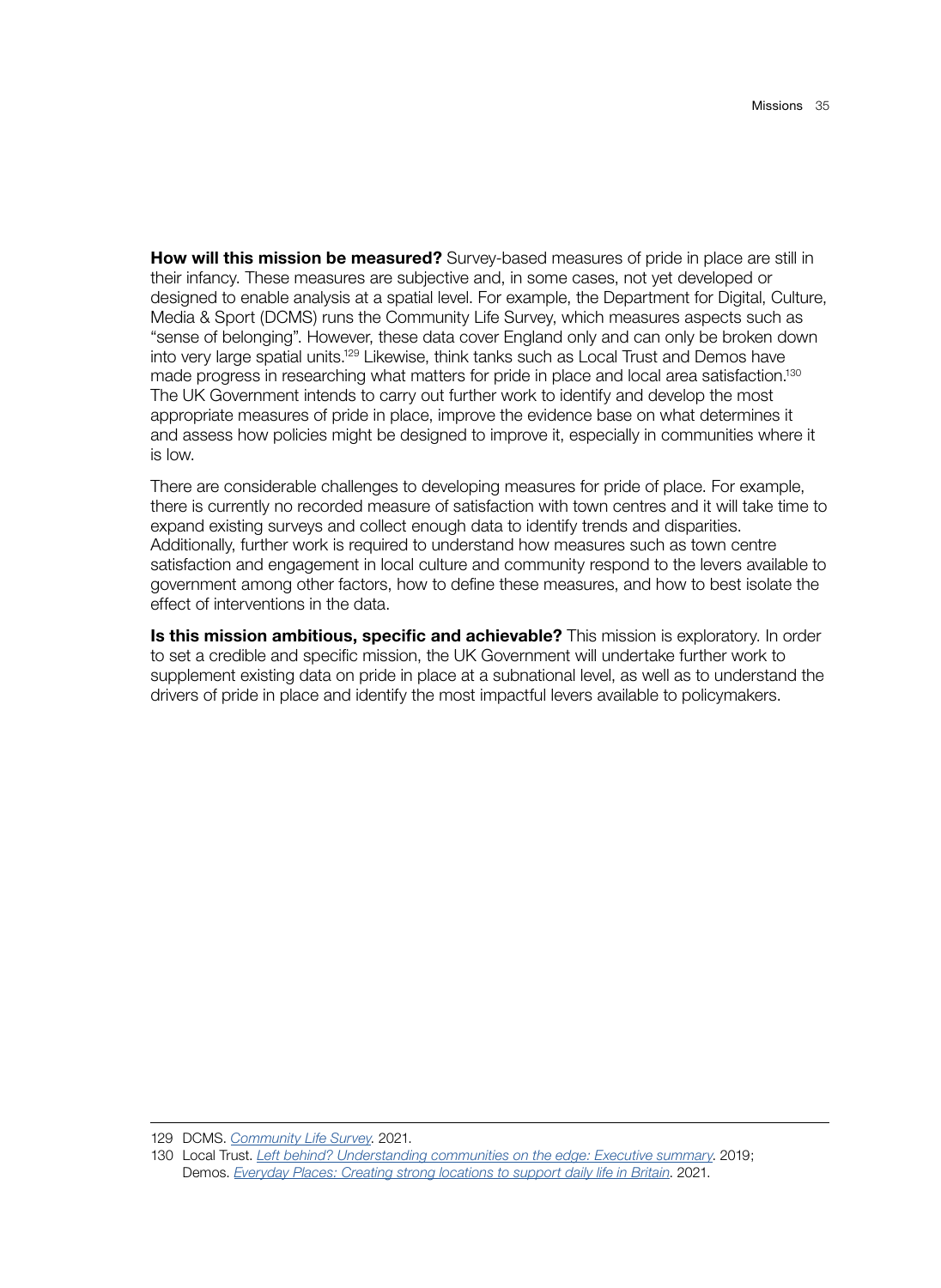<span id="page-38-0"></span>**Mission 10:** By 2030, renters will have a secure path to ownership with the number of first-time buyers increasing in all areas; and the government's ambition is for the number of non-decent rented homes to have fallen by 50%, with the biggest improvements in the lowest-performing areas.**<sup>131</sup>**

**Key related capital(s):** Social capital, Human capital and Physical capital

**Principal objective(s):** Restoring a sense of community, local pride and belonging, especially in those places where they are slipping

**How does this mission relate to spatial disparities?** This mission aims to provide a path to home ownership for first-time buyers and improve the standard of housing in the UK. Home ownership is associated with stronger social capital, including higher levels of trust, an increased sense of belonging and more investment in local areas.132 There is also some evidence that it improves children's educational attainment,<sup>133</sup> and future labour market earnings.134

However, in England, the proportion of households that own their home has fallen in all regions since 2003-04, ranging from 10pp in London to 5pp in the North East (Figure 12).135, 136, 137 A key driver has been deteriorating affordability ratios in every region over the past 20 years making it more challenging for people to purchase their first home. Through improving access to home ownership, this mission seeks to give people a greater stake in society and improve pride of place.

<sup>131</sup> Government will consult on the impact on the private rented market and particularly those on the lowest incomes. Further detail will be set out once the review of the Decent Homes Standard has concluded.

<sup>132</sup> Department for Levelling Up, Housing and Communities., Ministry of Housing, Communities & Local Government. *[English Housing Survey](https://assets.publishing.service.gov.uk/government/uploads/system/uploads/attachment_data/file/817438/EHS_2017-18_Neighbourhoods_Report.pdf)*. 2019.

<sup>133</sup> Haurin, D.R.,Parcel, T.L., Haurin, R.J. *Does home ownership affect child outcomes?*. Real Estate Economics 30 635–666. 2002.

<sup>134</sup> Fischer, C.S. *To Dwell among Friends: Personal Networks among Town and City*. University of Chicago Press, Chicago. 1982.

<sup>135</sup> Department for Levelling Up, Housing and Communities. Ministry of Housing, Communities & Local Government. *[English Housing Survey](https://www.gov.uk/government/collections/english-housing-survey)*. 2021.

<sup>136</sup> Affordability ratios showing median house prices as a multiple of median earnings: ONS. *[House price to workplace-based earnings ratio, 2002 to 2020](https://www.ons.gov.uk/peoplepopulationandcommunity/housing/datasets/ratioofhousepricetoworkplacebasedearningslowerquartileandmedian)*. 2021.

<sup>137</sup> Home ownership rates are a function of FTBs, mortality and the number of people moving from their own home to rental accommodation. Consequently, they are an imperfect proxy for frst time buyers.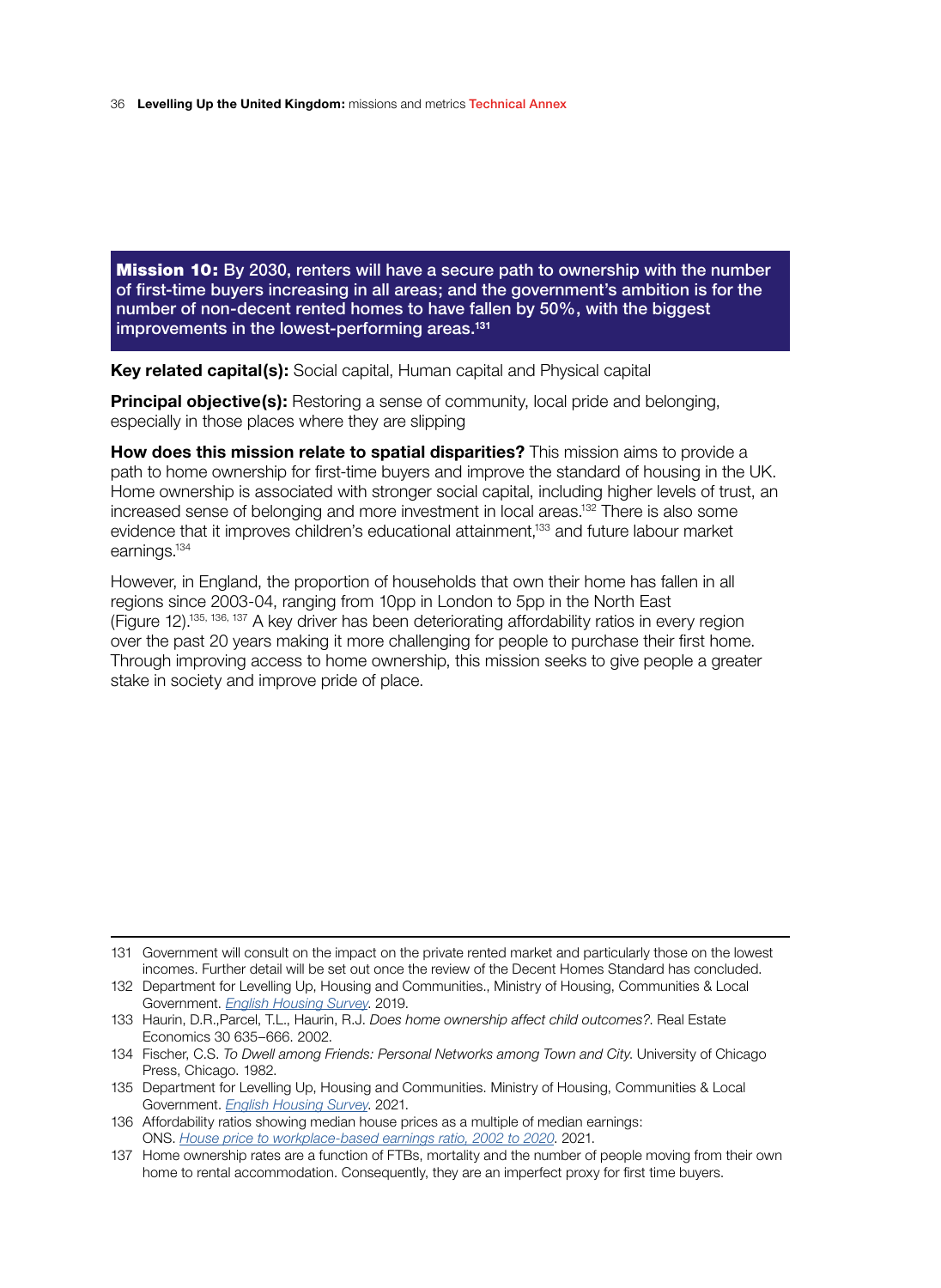

**Figure 12 Change in homeownership rates, England regions, 2003 to 2020<sup>138</sup>** 

At the same time, poor quality housing is damaging to people's health and well-being, and holds people back from fulfilling their potential.<sup>139</sup> Consequently, improving housing quality should improve people's ability to participate in the workforce and society, and improve pride in place. This is a particular challenge in rental accommodation – which accommodates 35% of England's households – where tenants are subject to decisions made by their landlords.<sup>140</sup> The quality of rental housing varies considerably across the UK, with as many as 34% of privately rented homes being non-decent in Yorkshire and the Humber, compared to 17% in the South East.141 Accordingly, the mission aims to ensure everyone has access to good quality housing, with a particular focus on improving areas where quality is worst.

**How will this mission be measured?** For home ownership, the intention is to use frsttime buyer numbers per year, by England region. This metric best captures the extent to which the UK Government is delivering a viable path to home ownership for existing renters. However, there are currently no official UK Government statistics that provide this data at a regional level. Data from the English Housing Survey (EHS) shows the number of recent (in the last three years) first-time buyers, but due to limited sample sizes this is only broken down by London vs. the rest of England. The UK Government is committed to developing a public metric for annual frst-time buyer numbers at the sub-national level within the next year.

<sup>138</sup> Department for Levelling Up, Housing and Communities. Ministry of Housing, Communities & Local Government. *[English Housing Survey](https://www.gov.uk/government/collections/english-housing-survey)*. 2021

<sup>139</sup> BRE. *[Report fnds poor housing is costing NHS £1.4bn a year](https://www.bregroup.com/press-releases/bre-report-finds-poor-housing-is-costing-nhs-1-4bn-a-year/?cn-reloaded=1)*. 2021.

<sup>140</sup> Department for Levelling Up, Housing and Communities., Ministry of Housing, Communities & Local Government. *[English Housing Survey](https://www.gov.uk/government/collections/english-housing-survey)*. 2021.

<sup>141</sup> To note: despite the mission covering the social rental sector these statistics are for the private rented sector only. Source: Department for Levelling Up, Housing and Communities, Ministry of Housing, Communities & Local Government. *[English Housing Survey](https://www.gov.uk/government/collections/english-housing-survey)*. 2021.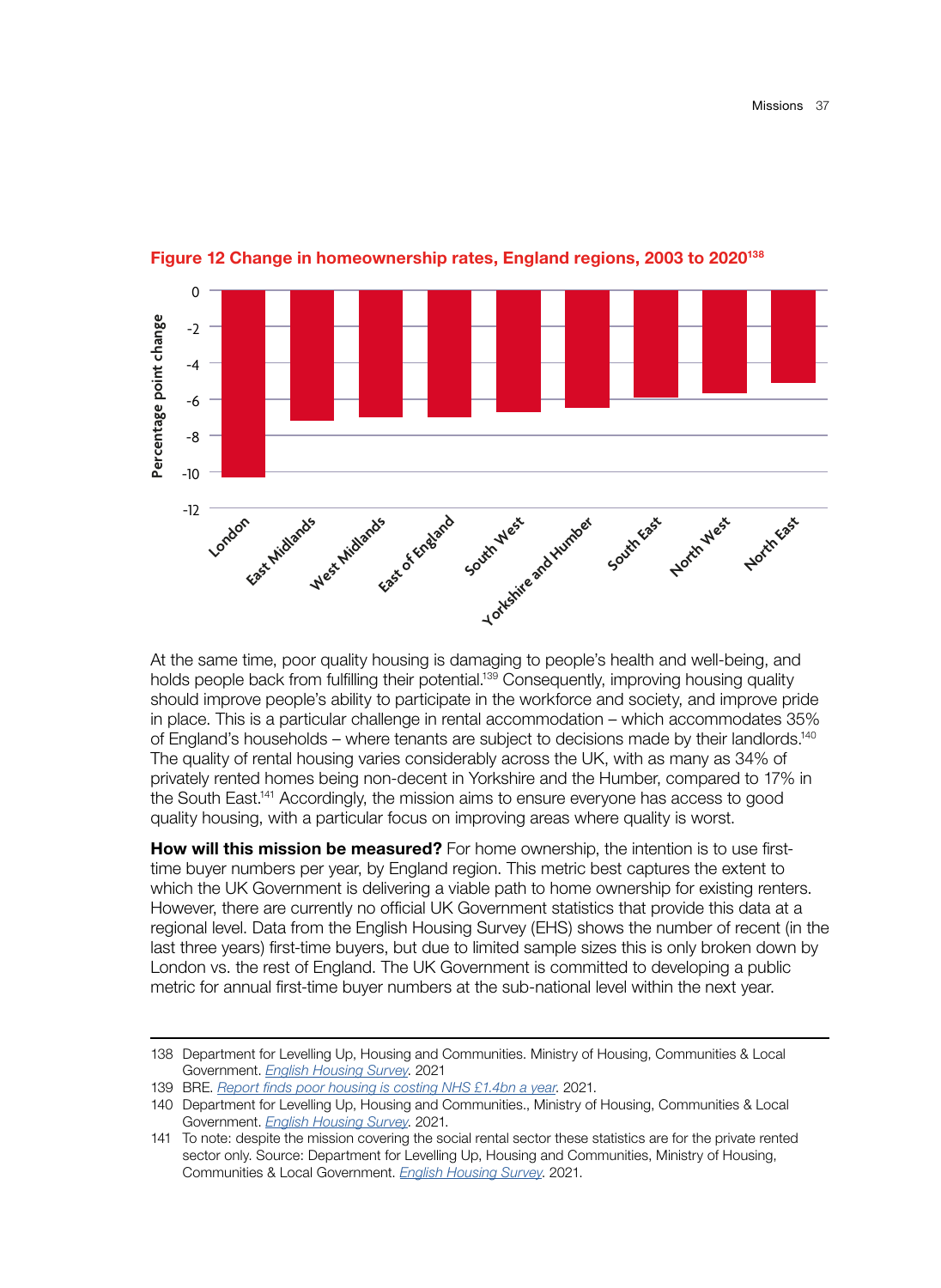Ahead of these data being made public, supporting metrics drawn from the EHS will be used to track home ownership trends.

The headline metric for housing quality is the proportion of renters living in housing that does not meet the decent homes standard. The Decent Homes Standard is being reviewed to ensure it is ft for the present day, and the UK Government's intention is to apply it across all rented tenures. The UK Government will consult on the impact on the private rented market, and particularly those on the lowest incomes. Further detail will be provided once the Decent Homes Standard review has concluded. The measure is limited to renters as it is in the private and social rented sectors where concerted action is needed to improve quality, as tenants have less ability to make improvements for themselves. The UK Government also has greater levers to effectively drive change in these sectors. Currently, housing quality can only be measured at the ITL1 level in England. The metric will look at outcomes in all regions in England, as all areas have pockets of poor outcomes.

**Is this mission ambitious, specific and achievable?** To achieve this mission by 2030, the UK Government will build on previous schemes and continue to support frst-time buyers through a range of ownership policies, including the First Homes programme. This mission is also underpinned by a commitment to continue work with mortgage lenders to maximise the availability of high loan-to-value mortgages, and to continue to ramp up housebuilding to address the underlying affordability issues that first-time buyers face.

Halving the number of non-decent rented homes would require a considerably faster rate of improvement than the current trajectory. If the rate of improvement from the last five years was to continue until 2030, the number of non-decent homes would drop by around 10%.<sup>142</sup> To achieve this mission the UK Government will use policy levers that require landlords in both the private and social rented sectors to make improvements where they own poor-quality properties. Critical policy initiatives to deliver this mission will include the forthcoming Social Housing Regulation Bill and the Private Rented Sector White Paper.

Increasing the number of frst-time buyers and reducing the number of non-decent rented homes in Scotland, Wales and Northern Ireland will require close collaboration with the devolved administrations who are each responsible for housing policies. Engagement will take account of the existing housing landscape and commitments from the devolved administrations to drive up home ownership and housing quality.

<sup>142</sup> DLUHC Analysis of: Department for Levelling Up, Housing and Communities, Ministry of Housing, Communities & Local Government. *[English Housing Survey](https://www.gov.uk/government/collections/english-housing-survey)*. 2021.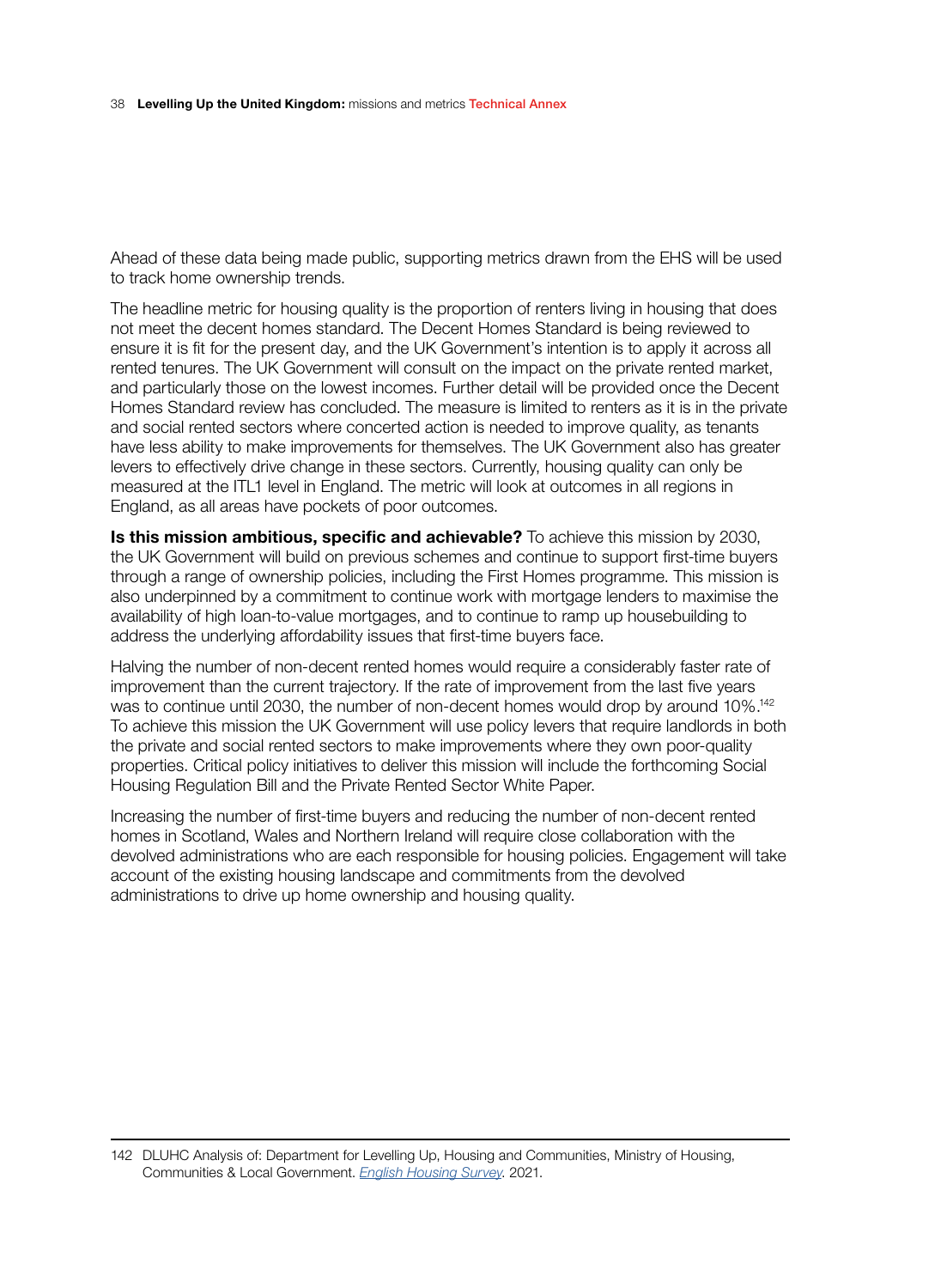<span id="page-41-0"></span>**Mission 11:** By 2030, homicide, serious violence and neighbourhood crime will have fallen, focused on the worst-affected areas.

#### **Key related capital(s):** Social capital

**Principal objective(s):** Restoring a sense of community, local pride and belonging, especially in those places where they have been lost

**How does this mission relate to spatial disparities?** Everybody is entitled to feel safe at home and in their local communities. Crime affects how secure people feel in their local area, which is a key element of social capital. In addition, it has detrimental impacts on the wellbeing of victims and can impact on the physical and mental health of people in local communities.143, 144 Crime can also deter investment in local areas which can negatively affect the quality of jobs created.<sup>145</sup>

The majority of crimes are committed in large metropolitan areas, refecting both large residential populations and high levels of footfall.<sup>146</sup> However, there are also smaller areas with high crime rates, although these are less significant in terms of volume, such as deprived coastal areas.147 This clustering of crime means that there are large spatial disparities in crime rates. Between 2007–8 and 2017–18, the average homicide rate per population in the 10% most deprived areas in England and Wales was approximately seven times greater than the rate in the 10% least deprived.<sup>148</sup> Further, nearly a quarter of all neighbourhood crime in 2018–19 took place in just 5% of areas (Lower Layer Super Output Areas).<sup>149</sup>

**How will this mission be measured?** The headline metrics for this mission are homicides, serious violence and neighbourhood crime. Police-recorded data will be used to measure homicide and NHS hospital admissions data for under 25s will be used to measure serious violence. Both datasets are available at the police force area level.150 The worst-affected areas for both homicide and serious violence will be defned as the 18 forces with the largest volumes of hospital admissions over a three-year period (2015–16 to 2017–18).151 For neighbourhood crime, the worst-affected areas will be identifed using police-recorded crime data and neighbourhood crime levels will be tracked for the worst-affected areas in aggregate, using Crime Survey data (see Figure 13 for the overall trend). An expansion of the Crime Survey is being explored that would support more accurate estimates of neighbourhood crime levels in these areas and will provide a richer picture of what is happening to neighbourhood crime levels at police force area level.

- 147 Internal Home Office analysis of Police.UK data at Lower Layer Super Output Area level (LSOA)
- 148 Home Office. *Trends and drivers of homicide: Main findings*. 2020.
- 149 Home Office. *[Safer Streets Fund \(2021-2022\) Prospectus](https://assets.publishing.service.gov.uk/government/uploads/system/uploads/attachment_data/file/957227/SSF_R2_Prospectus_FINAL.pdf)*. 2021

<sup>143</sup> ONS. *[Chapter 3: Personal Well-being and crime](https://www.ons.gov.uk/peoplepopulationandcommunity/crimeandjustice/compendium/crimestatisticsfocusonpublicperceptionsofcrimeandthepoliceandthepersonalwellbeingofvictims/2015-03-26/chapter3personalwellbeingandcrime)*. 2015.

<sup>144</sup> Lorenc, T., Petticrew, M., Whitehead, M., et al. *[Crime, fear of crime and mental health: synthesis of theory](https://www.ncbi.nlm.nih.gov/books/NBK262831/)  [and systematic reviews of interventions and qualitative evidence](https://www.ncbi.nlm.nih.gov/books/NBK262831/)*. Public health research, No. 2.2. 2014.

<sup>145</sup> Rosenthal, Ross. *Violent crime, entrepreneurship, and cities*. 2010.

<sup>146</sup> ONS. *[Crime in England and Wales: Police Force Area data tables](https://www.ons.gov.uk/peoplepopulationandcommunity/crimeandjustice/datasets/policeforceareadatatables)*. Accessed January 2022.

<sup>150</sup> The police-recorded homicide data is available for police force areas in England and Wales and the hospital admissions data for under 25s is available for police force areas in England.

<sup>151</sup> These areas are listed *[here](https://www.gov.uk/government/news/355m-to-support-young-people-at-risk-of-involvement-in-serious-violence)*.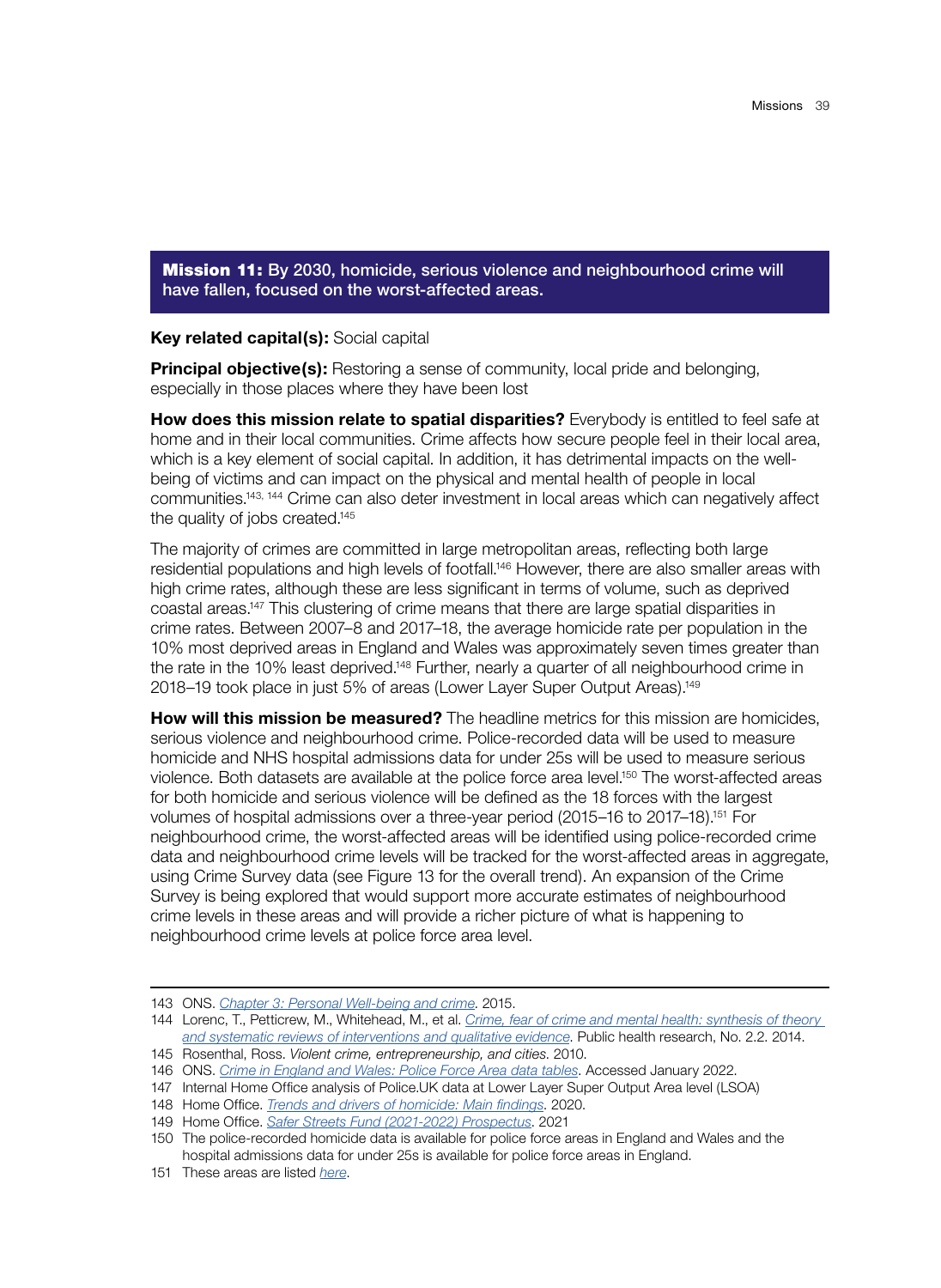

## Figure 13 Estimates for Neighbourhood Crime incidents, based on Crime Survey responses, England and Wales, 2011-12 to 2020-21<sup>152</sup>

**Is this mission ambitious, specific and achievable?** Homicide and serious violence in the 18 worst-affected areas both rose from lows in 2014–15 to peaks in 2017–18. Since then, there have been decreases but levels remain above 2014-15 levels.<sup>153, 154</sup> Focusing on the worst-affected areas is likely to have a significant impact on the national picture. These areas accounted for 70% of homicide in England and Wales in the year to June 2021<sup>155</sup> and have consistently accounted for over 80% of all serious violence episodes among the under-25s since 2012–13.<sup>156</sup> Neighbourhood crime has fallen over the past decade, including substantial decreases since the onset of the pandemic (Figure 13).<sup>157, 158</sup>

<sup>152</sup> ONS. *[Crime in England and Wales: year ending June 2021](https://www.ons.gov.uk/peoplepopulationandcommunity/crimeandjustice/bulletins/crimeinenglandandwales/yearendingjune2021)*.

<sup>153</sup> Data relating to homicide is available at: ONS. *[Crime in England and Wales: Police Force Area data tables](https://www.ons.gov.uk/peoplepopulationandcommunity/crimeandjustice/datasets/policeforceareadatatables)*. Accessed January 2022.

<sup>154</sup> Data relating to serious violence is available at: NHS Digital. *[Monthly hospital admissions for assault by](https://digital.nhs.uk/supplementary-information/2021/monthly-hospital-admissions-for-assault-by-sharp-object-september-2021)  [sharp object in England – September 2021](https://digital.nhs.uk/supplementary-information/2021/monthly-hospital-admissions-for-assault-by-sharp-object-september-2021)*. 2021.

<sup>155</sup> ONS, *[Crime in England and Wales: Police Force Area data tables](https://www.ons.gov.uk/peoplepopulationandcommunity/crimeandjustice/datasets/policeforceareadatatables)*. Accessed January 2022.

<sup>156</sup> Internal Home Office Analysis. Data for police force areas in England is available at NHS Digital, *Monthly [hospital admissions for assault by sharp object in England - September 2021](https://digital.nhs.uk/supplementary-information/2021/monthly-hospital-admissions-for-assault-by-sharp-object-september-2021)*. 2021. Data for police force areas in Wales is not publicly available.

<sup>157</sup> ONS. *[Crime in England and Wales: Appendix tables](https://www.ons.gov.uk/peoplepopulationandcommunity/crimeandjustice/datasets/crimeinenglandandwalesappendixtables)*. Accessed January 2022.

<sup>158</sup> Neighbourhood crime is comprised of domestic burglary, theft from the person, robbery and vehicle crime.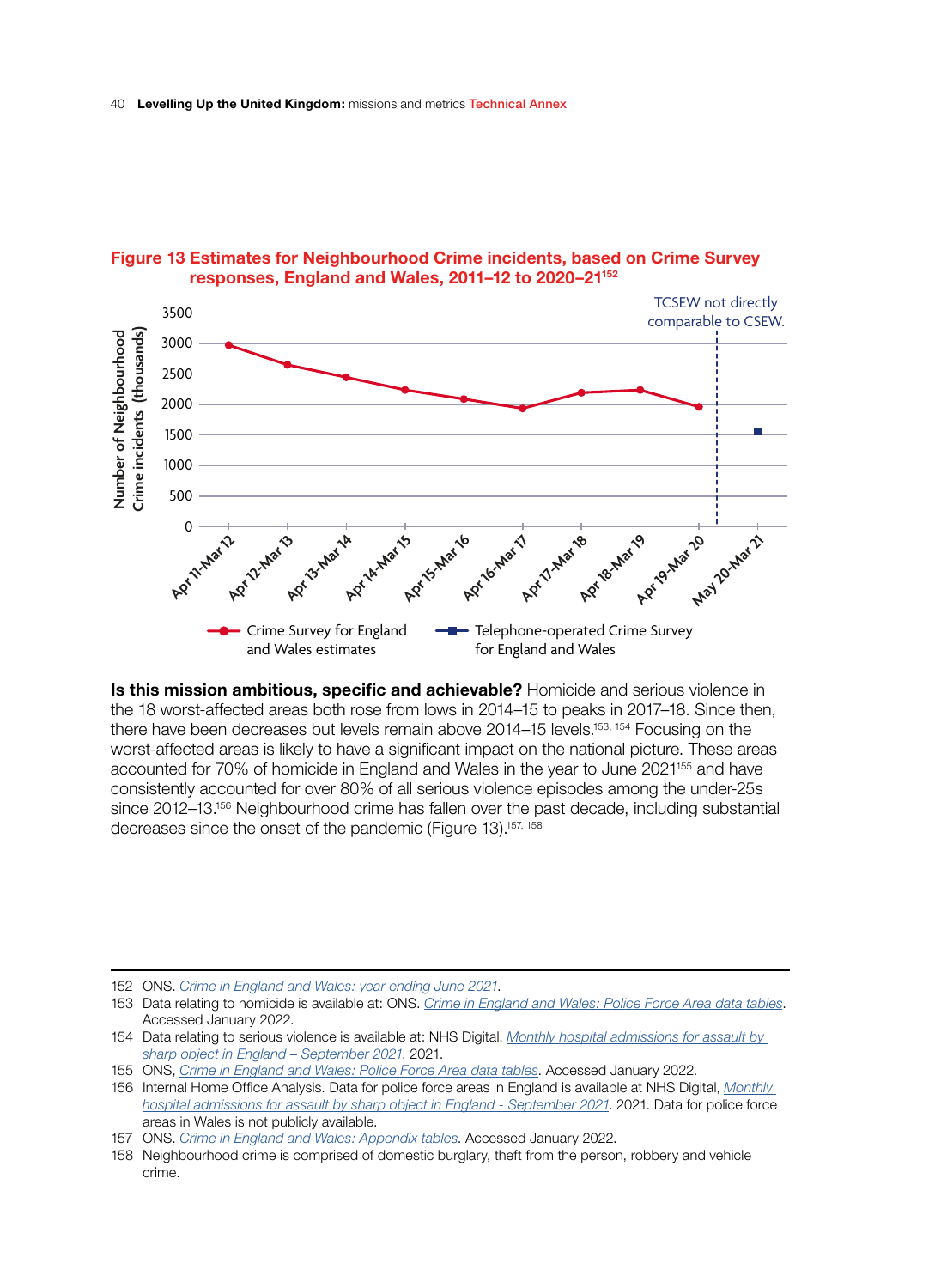<span id="page-43-0"></span>**Mission 12:** By 2030, every part of England that wants one will have a devolution deal with powers at or approaching the highest level of devolution and a simplifed, long-term funding settlement.

**Key related capital(s):** Institutional Capital

**Principal objective(s):** Empowering local leaders and communities, especially in those places lacking local agency

**How does this mission relate to spatial disparities?** Strong, empowered local leadership is at the heart of the UK Government's approach to levelling up. Levelling up will only be successful if local actors are empowered and provided with the funding stability and fexibility to build the institutional capital required for places to develop long-term solutions that work for their communities.

**How will this mission be measured?** This mission will be measured using a basket of objective and subjective metrics. This includes the proportion of the population living in an area with the highest level of local devolution in England (Figure 14). It will also consider a range of options for supplementary metrics such as survey measures of people feeling involved in decision-making and expenditure-based measures used to proxy the degree of decentralisation of decision-making.

## **Figure 14 Percentage of the population living under a Mayoral Combined Authority (MCA) and the Greater London Authority (GLA), England, October 2014 to February 2020<sup>159</sup>**



<sup>159</sup> ONS. *[Estimates of the population for the UK, England and Wales, Scotland and Northern Ireland](https://www.ons.gov.uk/peoplepopulationandcommunity/populationandmigration/populationestimates/datasets/populationestimatesforukenglandandwalesscotlandandnorthernireland)*. 2021. Devoconnect. *[Interactive Devolution Map](https://devoconnect.co.uk/devolution-map/)*. Accessed: January 2022.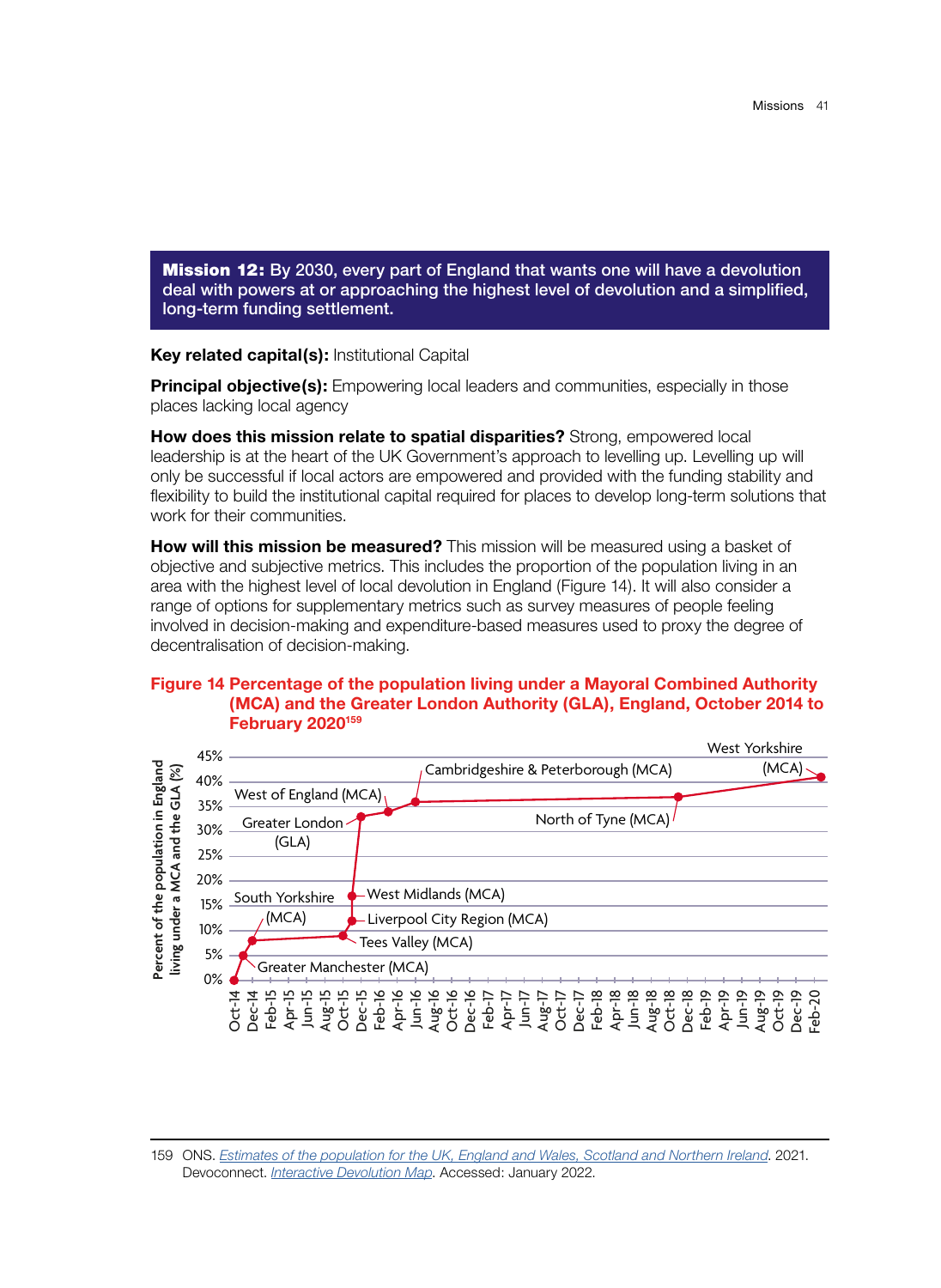#### 42 **Levelling Up the United Kingdom:** missions and metrics Technical Annex

**Is this mission ambitious, specific and achievable?** At present, only 41% of the English population are covered by a devolution deal, and London, Greater Manchester and the West Midlands are responsible for almost two-thirds of this.<sup>160</sup> Even in areas where devolution has taken place, many areas do not have the same range of powers as Greater Manchester or London. Achieving the stated mission will require accelerating progress to date, going further and deeper on existing deals, and extending devolution beyond the urban areas that have typically benefted the most from devolution. As part of this, local leaders will be empowered with greater funding stability and flexibility to plan for future priorities.

Achieving this mission will require implementation of the new devolution framework in England set out in Chapter 2. This will provide a clear and consistent set of pathways enabling areas to widen and deepen their devolved powers, supporting more places to reach the preferred model of devolution. The fexibility provided by County Deals will allow more areas beyond urban conurbations to access devolution, while still being at a suitable spatial scale to drive agglomeration in functional economic geographies.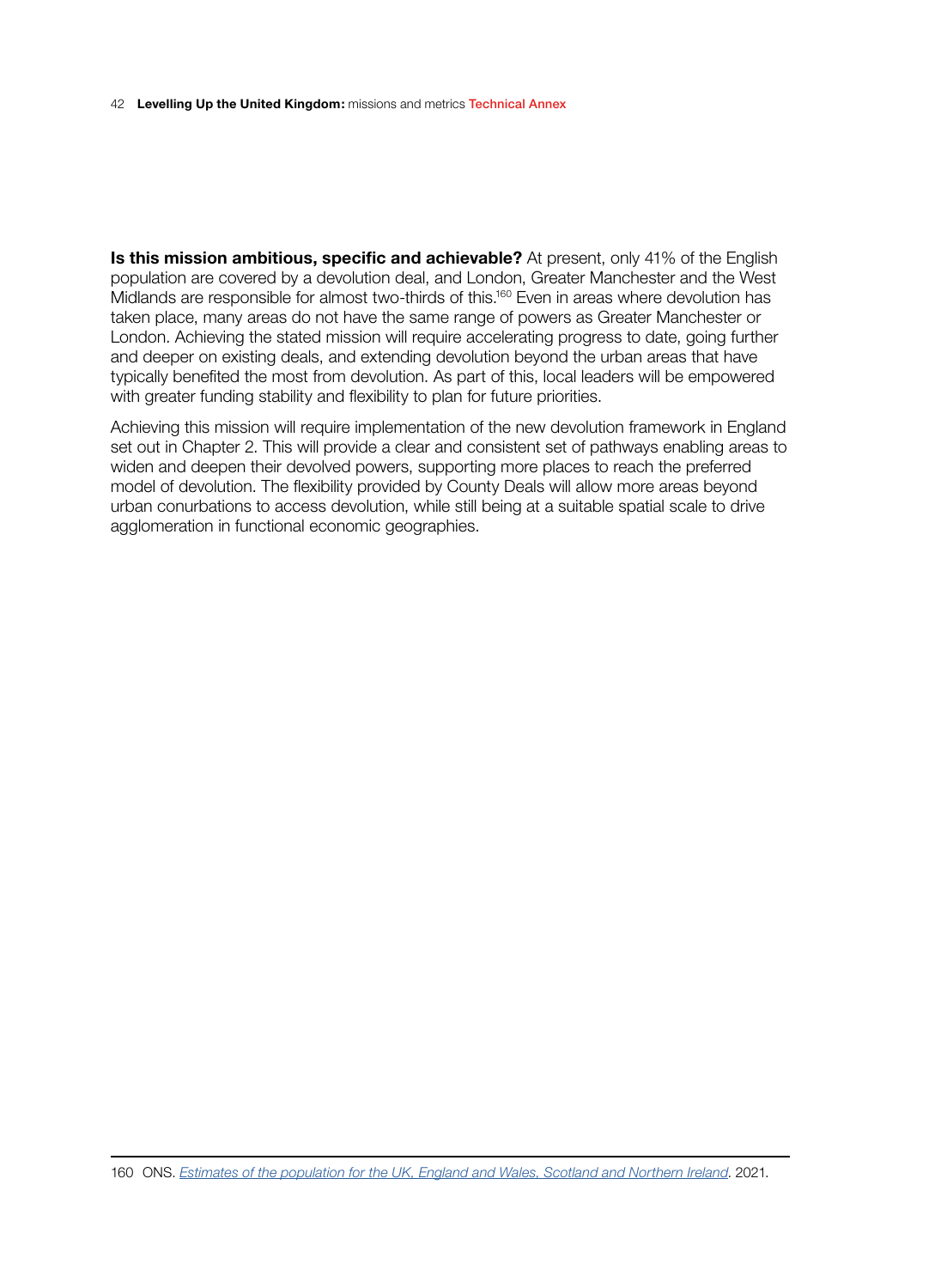# <span id="page-45-0"></span>Measuring the progress in levelling up

The UK government has identifed a preliminary suite of metrics to support monitoring and evaluation of progress against the 12 missions and the four high-level objectives of the levelling up programme.161

These metrics will help to address a number of measurement challenges. **Headline metrics** are the principal tool for describing the specifc disparities that missions are aiming to address and for monitoring developments against the missions. They will be tracked regularly to ensure suffcient progress is being made. **Supporting metrics** capture information relevant to, but broader than, the specifc mission. A combination of the headline and supporting metrics will provide a rich source of information on the evolution of spatial disparities in a broader levelling up context. It is envisaged that this information forms a crucial input to any evaluation of progress towards the missions.

Many of the metrics have been drawn from the list of metrics published at the 2021 Spending Review.<sup>162</sup> The list has then been supplemented with a small number of additional metrics to reflect the focus and scope of the missions.

The list of metrics set out in Figure 15 are preliminary. They are neither exhaustive nor defnitive at this stage. The UK Government plans to seek inputs from interested stakeholders through a period of engagement and informal consultation before they are fnalised. This will involve academic experts, think tanks, civil society, frontline professionals, private industry and the ONS, as well as government departments. During this period of engagement, stakeholders will be encouraged to identify additional metrics that might improve measurement of missions or outcomes further. A selection of these metrics will be added to the preliminary list.

<sup>161</sup> It should be noted that the COVID-19 pandemic has impacted on the baseline of many of the metrics. The future trajectory of the pandemic, including how the recovery takes shape, will have implications for how to track the various metrics.

<sup>162</sup> In the 2021 Spending Review, the Government committed itself to ensure that spending decisions maximised value for money and produced real outcomes for citizens. The Government's priority outcomes were updated to ensure the principles of levelling up are at the heart of the commitments made in the 2021 Spending Review. To ensure these priority outcomes are delivered, the Spending Review tied together spending and performance by setting out priority outcomes for each government department and accompanying metrics to measure their progress.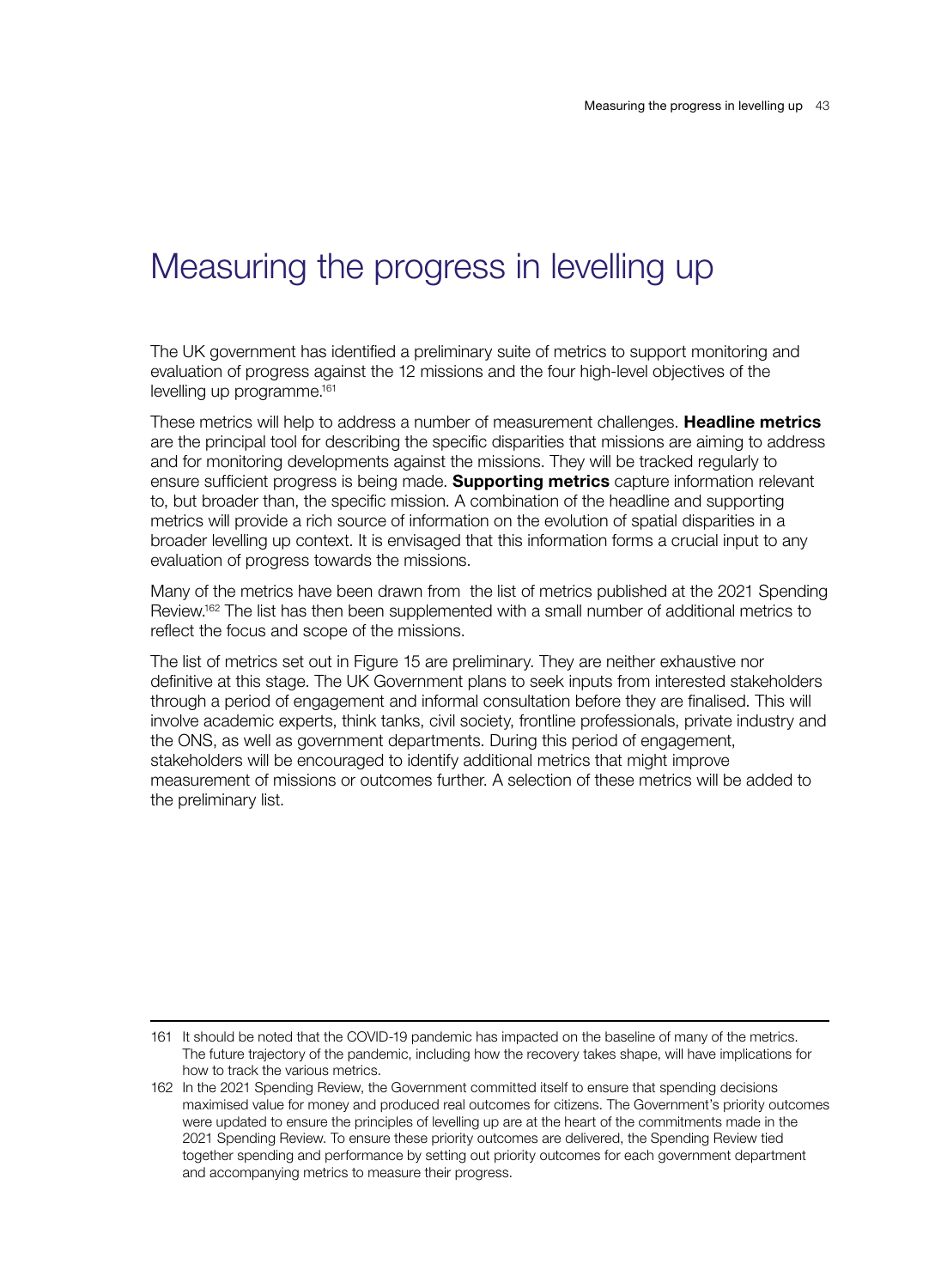44 **Levelling Up the United Kingdom:** missions and metrics Technical Annex

In particular, there are several areas that are relevant to levelling up, but where further work is needed to investigate, analyse or develop appropriate metrics before they can be used for measuring and monitoring progress at the right levels of geography. These include measures of:

- a. quality of work;
- b. work and health, in particular health-related worklessness;
- c. pride in place and well-being;
- d. long-term outcomes for those completing training;163 and
- e. local leadership.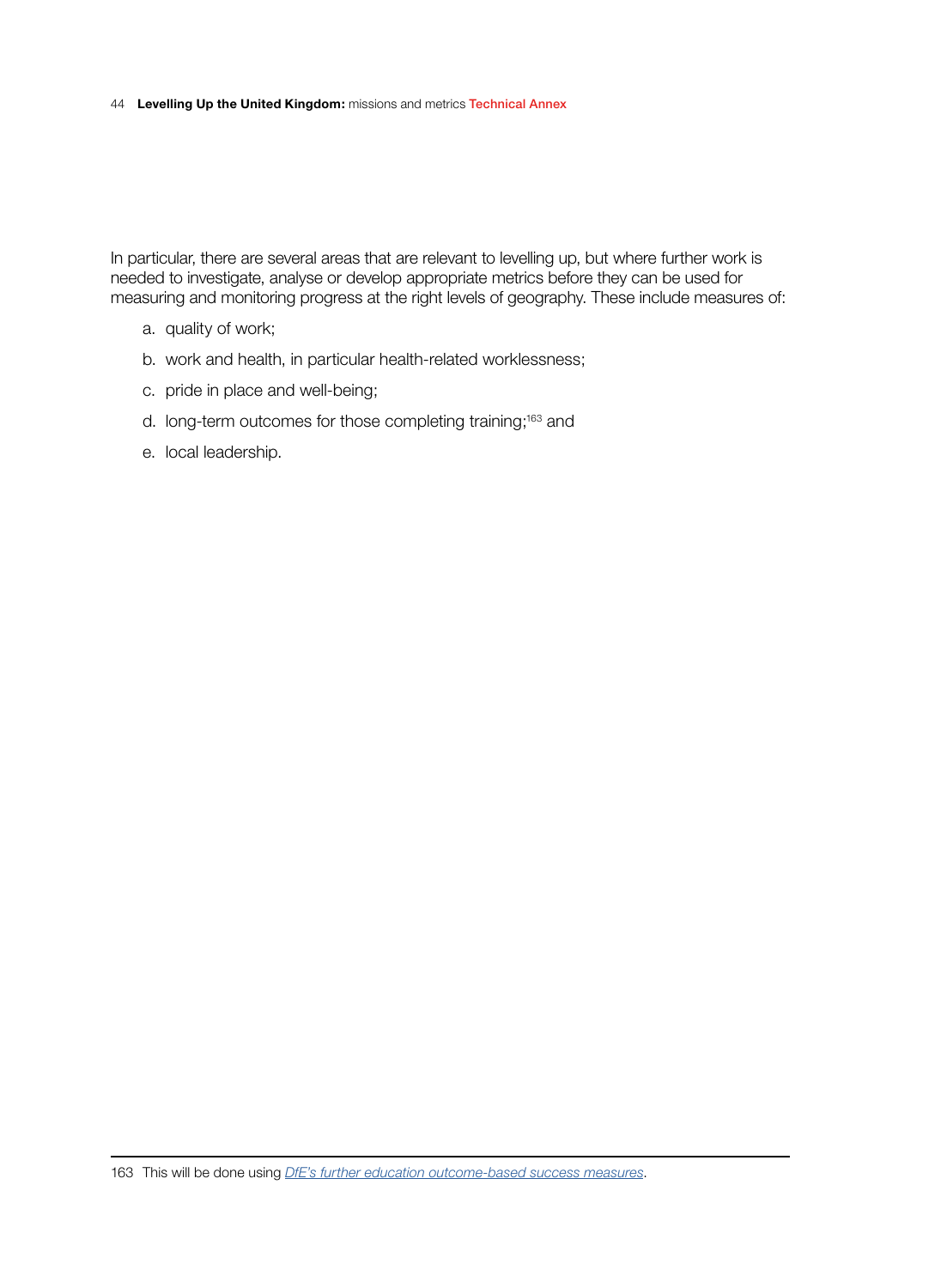## **Figure 15 Metrics for monitoring the progress against the levelling up missions and objectives**

| <b>Objective</b>                                                                                                | <b>Mission</b>                                                                                                                                                                                                    | <b>Metrics</b><br>(Headline/Supporting)                                                         |
|-----------------------------------------------------------------------------------------------------------------|-------------------------------------------------------------------------------------------------------------------------------------------------------------------------------------------------------------------|-------------------------------------------------------------------------------------------------|
| <b>Boosting</b><br>productivity,<br>pay, jobs and<br>living<br>standards by<br>growing the<br>private<br>sector | Mission 1: By 2030, pay, employment and productivity will have risen in<br>every area of the UK, with each containing a globally competitive city, with the                                                       | Gross Value Added (GVA) per hour<br>worked                                                      |
|                                                                                                                 | gap between the top performing and other areas closing. <sup>164</sup>                                                                                                                                            | Gross median weekly pay (£)                                                                     |
|                                                                                                                 |                                                                                                                                                                                                                   | Employment rate for 16-64-year<br>olds                                                          |
|                                                                                                                 |                                                                                                                                                                                                                   | Gross Disposable Household Income<br>(GDHI)                                                     |
|                                                                                                                 |                                                                                                                                                                                                                   | Proportion of jobs that are low paid                                                            |
|                                                                                                                 |                                                                                                                                                                                                                   | Participation rate                                                                              |
|                                                                                                                 |                                                                                                                                                                                                                   | Disability employment rate gap                                                                  |
|                                                                                                                 |                                                                                                                                                                                                                   | Proportion of children in workless<br>households                                                |
|                                                                                                                 |                                                                                                                                                                                                                   | Proportion of employed people in<br>skilled employment (SOC 1-3, 5)                             |
|                                                                                                                 |                                                                                                                                                                                                                   | Total value of UK exports                                                                       |
|                                                                                                                 |                                                                                                                                                                                                                   | Inward and outward Foreign Direct<br>Investment (FDI)                                           |
|                                                                                                                 | Mission 2: By 2030, domestic public investment in R&D outside the Greater                                                                                                                                         | <b>Business expenditure on R&amp;D</b>                                                          |
|                                                                                                                 | South East will increase by at least 40%, and over the Spending Review                                                                                                                                            | <b>Government funding for R&amp;D</b>                                                           |
|                                                                                                                 | period by at least one third. This additional government funding will seek to<br>leverage at least twice as much private sector investment over the long term<br>to stimulate innovation and productivity growth. | Percentage of businesses that are<br>innovation active                                          |
|                                                                                                                 |                                                                                                                                                                                                                   | Inward and outward Foreign Direct<br>Investment (FDI)                                           |
|                                                                                                                 | Mission 3: By 2030, local public transport connectivity across the country<br>will be significantly closer to the standards of London, with improved<br>services, simpler fares and integrated ticketing.         | Usual method of travel to work by<br>region of workplace                                        |
|                                                                                                                 |                                                                                                                                                                                                                   | Average travel time in minutes to<br>reach nearest large employment<br>centre (500 + employees) |
|                                                                                                                 |                                                                                                                                                                                                                   | Percentage of non-frequent bus<br>services running on time                                      |
|                                                                                                                 |                                                                                                                                                                                                                   | Average excess waiting time for<br>frequent (bus) services                                      |
|                                                                                                                 |                                                                                                                                                                                                                   | Public transport trips as a proportion of<br>total trips per year                               |
|                                                                                                                 | Mission 4: By 2030, the UK will have nationwide gigabit-capable broadband<br>and 4G coverage, with 5G coverage for the majority of the population.                                                                | Percentage of premises with<br>gigabit-capable broadband                                        |
|                                                                                                                 |                                                                                                                                                                                                                   | Percentage of 4G (and 5G) coverage<br>by at least one mobile network<br>operator                |

164 Supporting metrics for many of the other missions are expected to contribute to measuring and tracking of living standards, for example education and skills, health and well-being.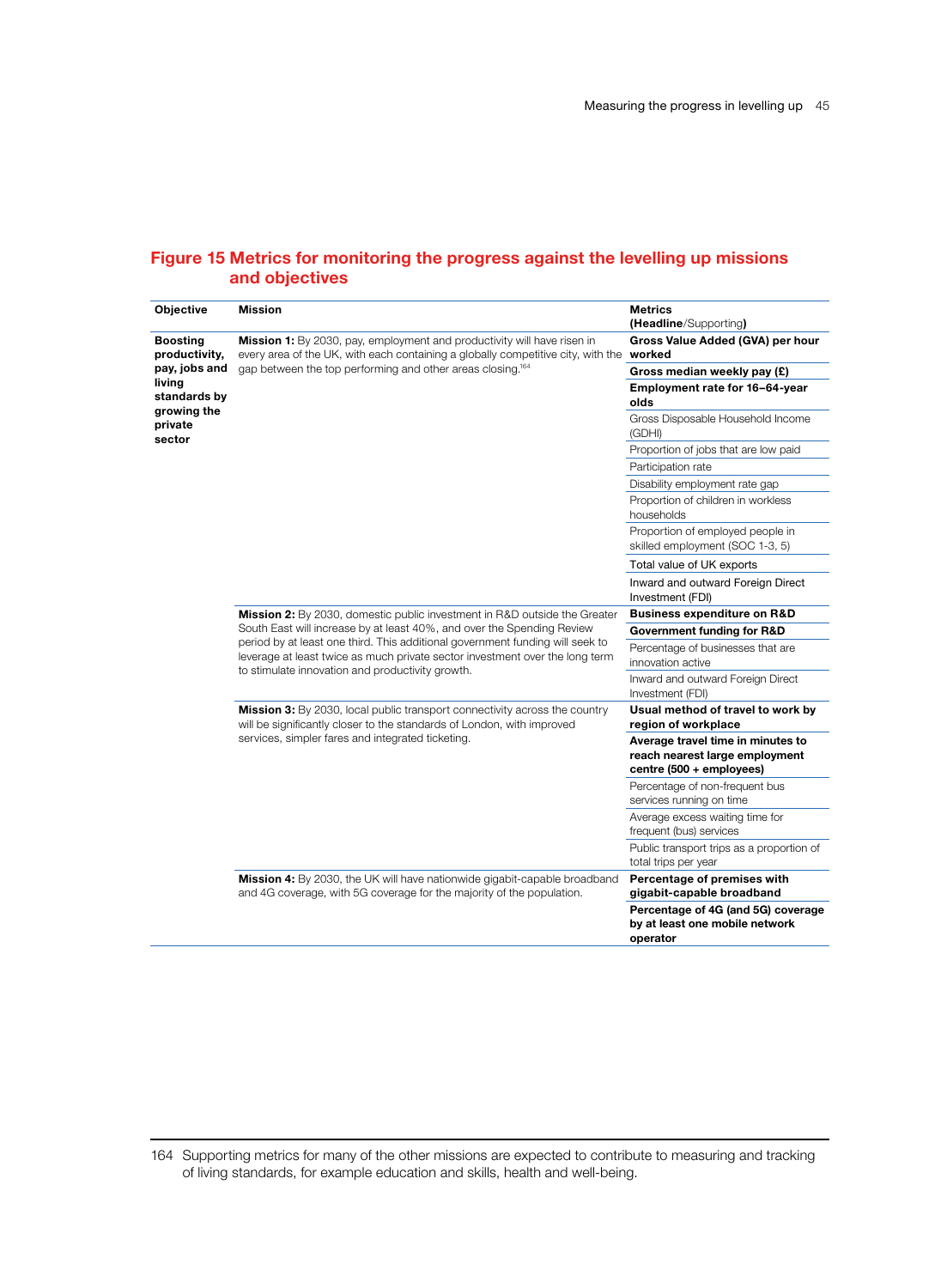#### 46 **Levelling Up the United Kingdom:** missions and metrics Technical Annex

| <b>Objective</b>                                                                                                                         | <b>Mission</b>                                                                                                                                                                                                                                                                                                                                                                               | <b>Metrics</b><br>(Headline/Supporting)                                                                                                    |
|------------------------------------------------------------------------------------------------------------------------------------------|----------------------------------------------------------------------------------------------------------------------------------------------------------------------------------------------------------------------------------------------------------------------------------------------------------------------------------------------------------------------------------------------|--------------------------------------------------------------------------------------------------------------------------------------------|
| <b>Spreading</b><br>opportunity<br>and<br>improving<br>public<br>services<br>courses in the lowest skilled areas.<br>rise by five years. | <b>Mission 5:</b> By 2030, the number of primary school children achieving the<br>expected standard in reading, writing and maths will have significantly<br>increased. In England, this will mean 90% of children will achieve the<br>expected standard, and the percentage of children meeting the expected<br>standard in the worst performing areas will have increased by over a third. | Percentage of pupils meeting the<br>expected standard in reading,<br>writing and maths by end of<br>primary school                         |
|                                                                                                                                          |                                                                                                                                                                                                                                                                                                                                                                                              | Percentage of young people achieving<br>GCSEs (and equivalent qualifications) in<br>English and maths by age 19                            |
|                                                                                                                                          |                                                                                                                                                                                                                                                                                                                                                                                              | Percentage of schools rated good or<br>outstanding by Ofsted                                                                               |
|                                                                                                                                          |                                                                                                                                                                                                                                                                                                                                                                                              | Persistent absences for all pupils and<br>disadvantaged and vulnerable cohorts<br>of children                                              |
|                                                                                                                                          |                                                                                                                                                                                                                                                                                                                                                                                              | Percentage of 5-year olds achieving<br>'expected level' on literacy,<br>communication and maths early learning<br>goals                    |
|                                                                                                                                          | <b>Mission 6:</b> By 2030, the number of people successfully completing<br>high-quality skills training will have significantly increased in every area of the<br>UK. In England, this will lead to 200,000 more people successfully completing<br>high-quality skills training annually, driven by 80,000 more people completing                                                            | 19+ Further Education and Skills<br><b>Achievements (qualifications)</b><br>excluding community learning,<br><b>Multiply and bootcamps</b> |
|                                                                                                                                          |                                                                                                                                                                                                                                                                                                                                                                                              | Number of starts, and achievements, on<br>apprenticeships per 1,000                                                                        |
|                                                                                                                                          |                                                                                                                                                                                                                                                                                                                                                                                              | Proportion of the population aged<br>$16 - 64$ with level 3+ qualifications                                                                |
|                                                                                                                                          |                                                                                                                                                                                                                                                                                                                                                                                              | 19+ further education and skills<br>participation                                                                                          |
|                                                                                                                                          | Mission 7: By 2030, the gap in Healthy Life Expectancy (HLE) between local<br>areas where it is highest and lowest will have narrowed, and by 2035 HLE will                                                                                                                                                                                                                                  | <b>Healthy Life Expectancy (HLE)</b>                                                                                                       |
|                                                                                                                                          |                                                                                                                                                                                                                                                                                                                                                                                              | Smoking prevalence of adults                                                                                                               |
|                                                                                                                                          |                                                                                                                                                                                                                                                                                                                                                                                              | Obesity prevalence - children and adults                                                                                                   |
|                                                                                                                                          |                                                                                                                                                                                                                                                                                                                                                                                              | Cancer diagnosis at stage 1 and 2                                                                                                          |
|                                                                                                                                          |                                                                                                                                                                                                                                                                                                                                                                                              | Under 75 mortality rate from<br>cardiovascular diseases considered<br>preventable (per 100,000 population)                                 |
|                                                                                                                                          | <b>Mission 8:</b> By 2030, well-being will have improved in every area of the UK,<br>with the gap between top performing and other areas closing.                                                                                                                                                                                                                                            | Average life satisfaction ratings <sup>165</sup>                                                                                           |
|                                                                                                                                          |                                                                                                                                                                                                                                                                                                                                                                                              | Average feeling that things done in<br>life are worthwhile ratings <sup>166</sup>                                                          |
|                                                                                                                                          |                                                                                                                                                                                                                                                                                                                                                                                              | Average happiness ratings <sup>167</sup>                                                                                                   |
|                                                                                                                                          |                                                                                                                                                                                                                                                                                                                                                                                              | Average anxiety ratings <sup>168</sup>                                                                                                     |

165 The average rating of those that feel satisfed about their lives.

167 The average rating of those that felt happy yesterday.

<sup>166</sup> The average rating of those that feel the things they do in life are worthwhile.

<sup>168</sup> The average rating of those that felt anxious yesterday.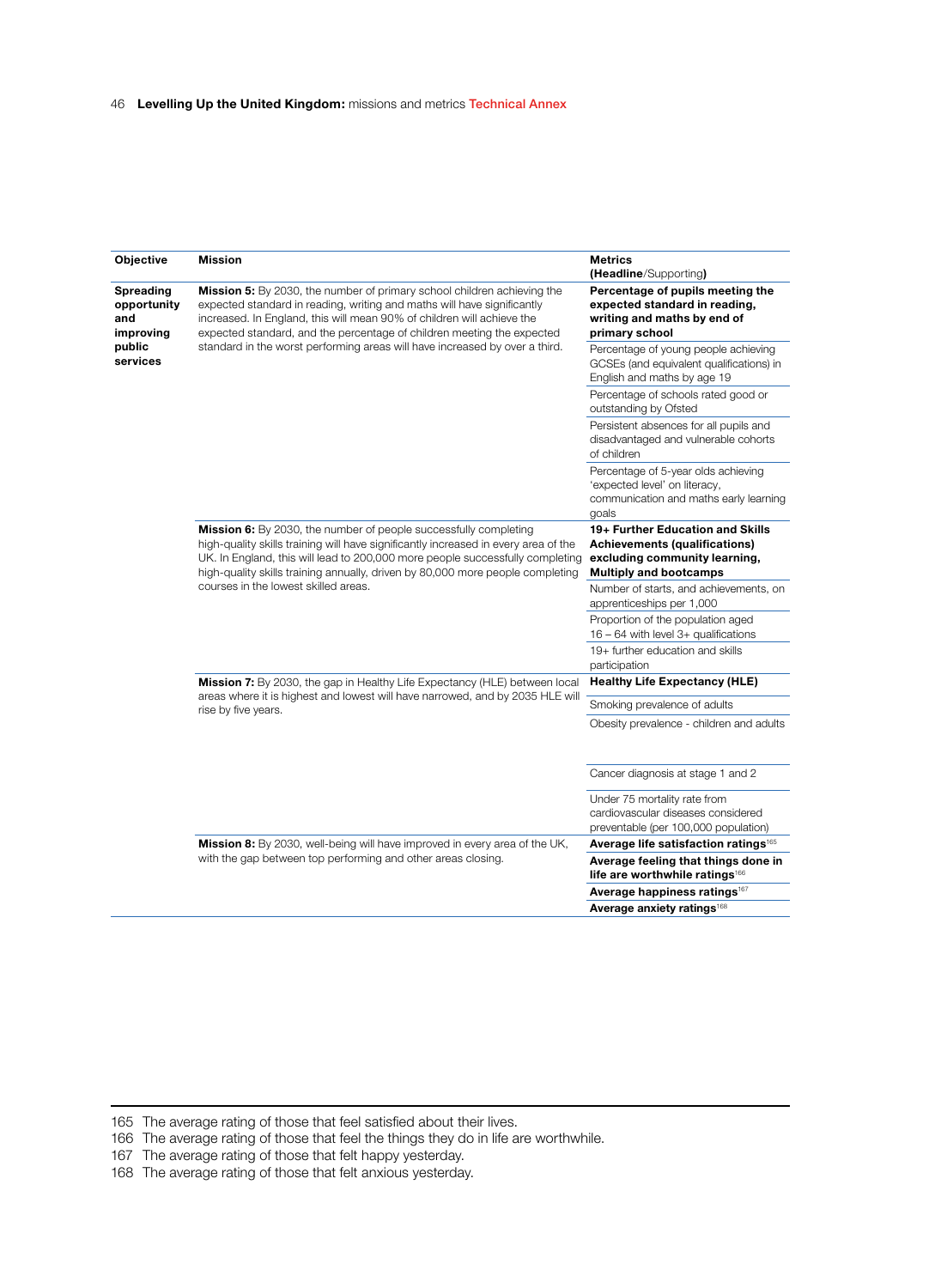| Objective                                                                | <b>Mission</b>                                                                                                                                                                                                                                                                                                 | <b>Metrics</b><br>(Headline/Supporting)                                                                                                                                           |
|--------------------------------------------------------------------------|----------------------------------------------------------------------------------------------------------------------------------------------------------------------------------------------------------------------------------------------------------------------------------------------------------------|-----------------------------------------------------------------------------------------------------------------------------------------------------------------------------------|
| Restoring a<br>sense of<br>community,<br>local pride<br>and<br>belonging | <b>Mission 9:</b> By 2030, pride in place, such as people's satisfaction with their<br>town centre and engagement in local culture and community, will have risen<br>in every area of the UK, with the gap between top performing and other<br>areas closing.                                                  | Percentage of adults who are satisfied<br>with their local area as a place to live<br>(E)                                                                                         |
|                                                                          |                                                                                                                                                                                                                                                                                                                | Percentage of individuals who have<br>engaged in civic participation in the last<br>12 months (E)                                                                                 |
|                                                                          | <b>Mission 10:</b> By 2030 renters will have a secure path to ownership with the<br>number of first-time buyers increasing in all areas; and the government's<br>ambition is for the number of non-decent rented homes to have fallen by<br>50%, with the biggest improvements in the lowest performing areas. | Proportion of non-decent rented<br>homes                                                                                                                                          |
|                                                                          |                                                                                                                                                                                                                                                                                                                | <b>Number of first time buyers</b>                                                                                                                                                |
|                                                                          |                                                                                                                                                                                                                                                                                                                | Recent first time buyers (last 3 years)                                                                                                                                           |
|                                                                          |                                                                                                                                                                                                                                                                                                                | Net additions to the housing stock                                                                                                                                                |
|                                                                          | <b>Mission 11:</b> By 2030, homicide, serious violence and neighbourhood crime<br>will have fallen, focused on the worst-affected areas.                                                                                                                                                                       | Neighbourhood crime                                                                                                                                                               |
|                                                                          |                                                                                                                                                                                                                                                                                                                | Homicide                                                                                                                                                                          |
|                                                                          |                                                                                                                                                                                                                                                                                                                | <b>Hospital Admissions for Assault</b><br>with a Sharp Object amongst<br>under-25s                                                                                                |
| <b>Empowering</b><br>local leaders<br>and<br>communities                 | <b>Mission 12:</b> By 2030, every part of England that wants one will have a<br>devolution deal with powers at or approaching the highest level of devolution<br>and a simplified, long-term funding settlement.                                                                                               | Percent of the population living in<br>an area covered by the highest<br>level of devolution                                                                                      |
|                                                                          |                                                                                                                                                                                                                                                                                                                | We are currently exploring wider<br>metrics to measure the empowerment<br>of local leaders and communities. This<br>will be further developed during the<br>consultation process. |

(E) metrics are exploratory and may change.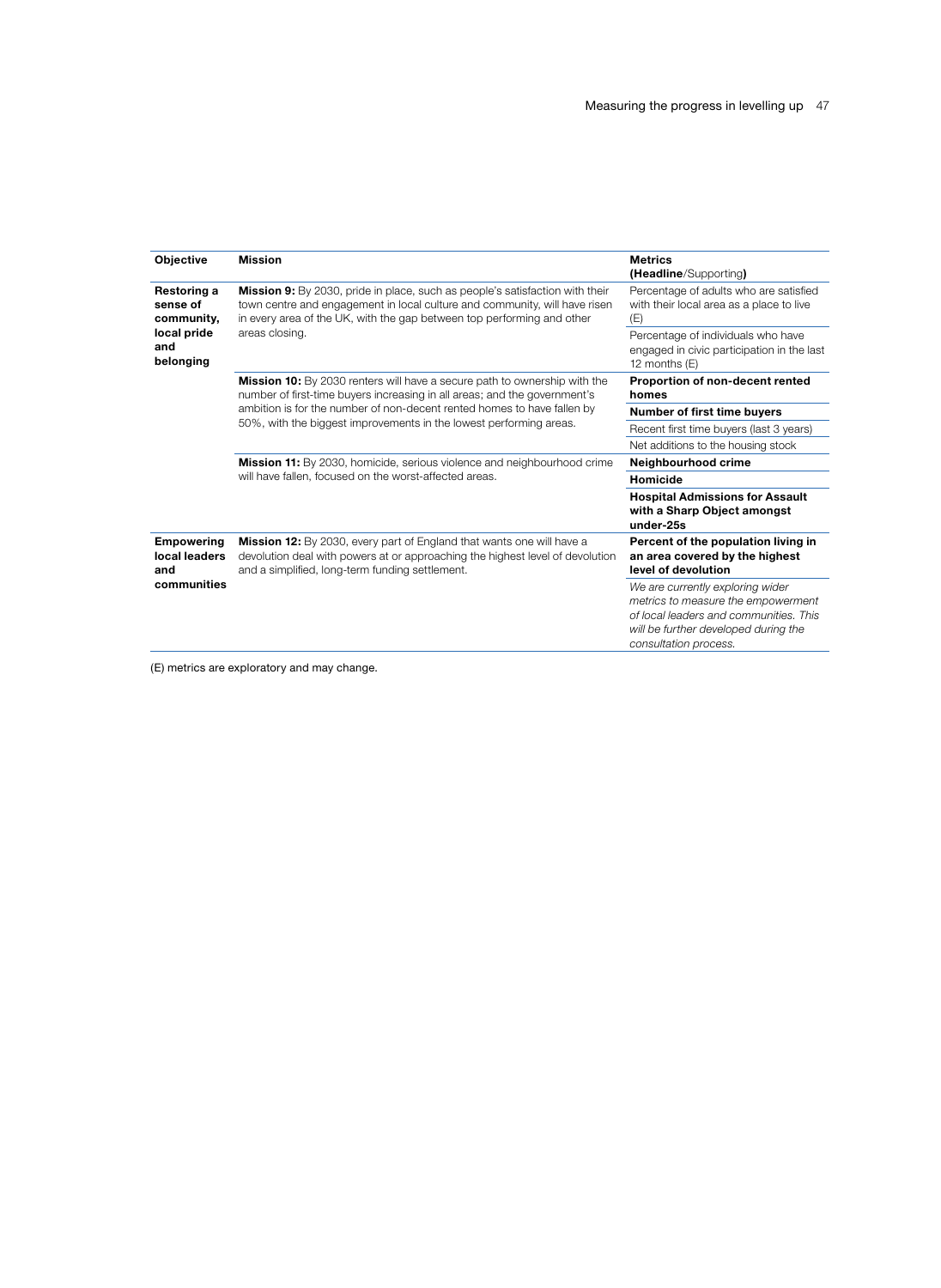Figure 16 shows the list of headline and supporting metrics, their geographical coverage, and source. It is important to note that the geographical coverage stated in this table aligns with the geographical area being measured in the levelling up missions.<sup>169</sup> Therefore, metrics might be available at a lower geographical level than stated in the table below.

These metrics were selected based on their relevance, availability, frequency of updates, geographical coverage (UK-wide and at lower levels of geography) and following recommendations from a range of stakeholders across the UK Government and devolved administrations.170

Most of the metrics are framed relative to the median local authority. While every effort has been made to select measures that are available at the lowest geographical level, for some measures it is more appropriate to measure at a higher level of geography. For example, measures such as research and development spending are more appropriate at the level of regions and countries (ITL1), whereas measures such as average life satisfaction are appropriate at local authority or even granular levels of geography.

| <b>Metric</b>                                                        | Geographical coverage and source       |
|----------------------------------------------------------------------|----------------------------------------|
| Gross Value Added (GVA) per hour worked                              | UK, countries and regions <sup>#</sup> |
|                                                                      | <b>ONS</b>                             |
| Gross median weekly pay (£) (N)                                      | UK, countries and regions              |
|                                                                      | <b>ONS</b>                             |
| Employment rate for 16-64-year olds                                  | UK, countries and regions              |
|                                                                      | <b>ONS</b>                             |
| Gross Disposable Household Income (GDHI) (N)                         | UK, countries and regions              |
|                                                                      | <b>ONS</b>                             |
| Proportion of jobs that are low paid (N)                             | UK, countries and regions              |
|                                                                      | <b>ONS</b>                             |
| Participation rate (N)                                               | UK. countries and regions              |
|                                                                      | ONS                                    |
| Disability employment rate gap                                       | UK, countries and regions              |
|                                                                      | <b>ONS</b>                             |
| Proportion of children in workless households (N)                    | UK, countries and regions <sup>#</sup> |
|                                                                      | <b>ONS</b>                             |
| Proportion of employed people in skilled employment (SOC 1-3, 5) (N) | UK, local authority                    |
|                                                                      | <b>ONS</b>                             |
| Total value of UK exports                                            | UK, countries and regions              |
|                                                                      | <b>ONS</b>                             |
| Business expenditure on R&D (N)                                      | UK, countries and regions              |
|                                                                      | <b>ONS</b>                             |
| Government funding for R&D (N)                                       | UK, countries and regions              |
|                                                                      | <b>BEIS</b>                            |
|                                                                      |                                        |

## **Figure 16 List of metrics, geographical coverage and sources**

169 Where relevant, measures will be disaggregated by sub-groups including but not limited to gender, ethnicity, age, disability and other characteristics.

170 It is important to note that the approach to emulating the success of levelling up may mean that metrics are replaced over time, as new research or better data is collected. The metrics are intended to provide a useful summary of key outcomes rather than be an exhaustive list. In addition, the levelling up metrics are not designed to be exhaustive and the Government will use a broader set of metrics to assess the progress of levelling up.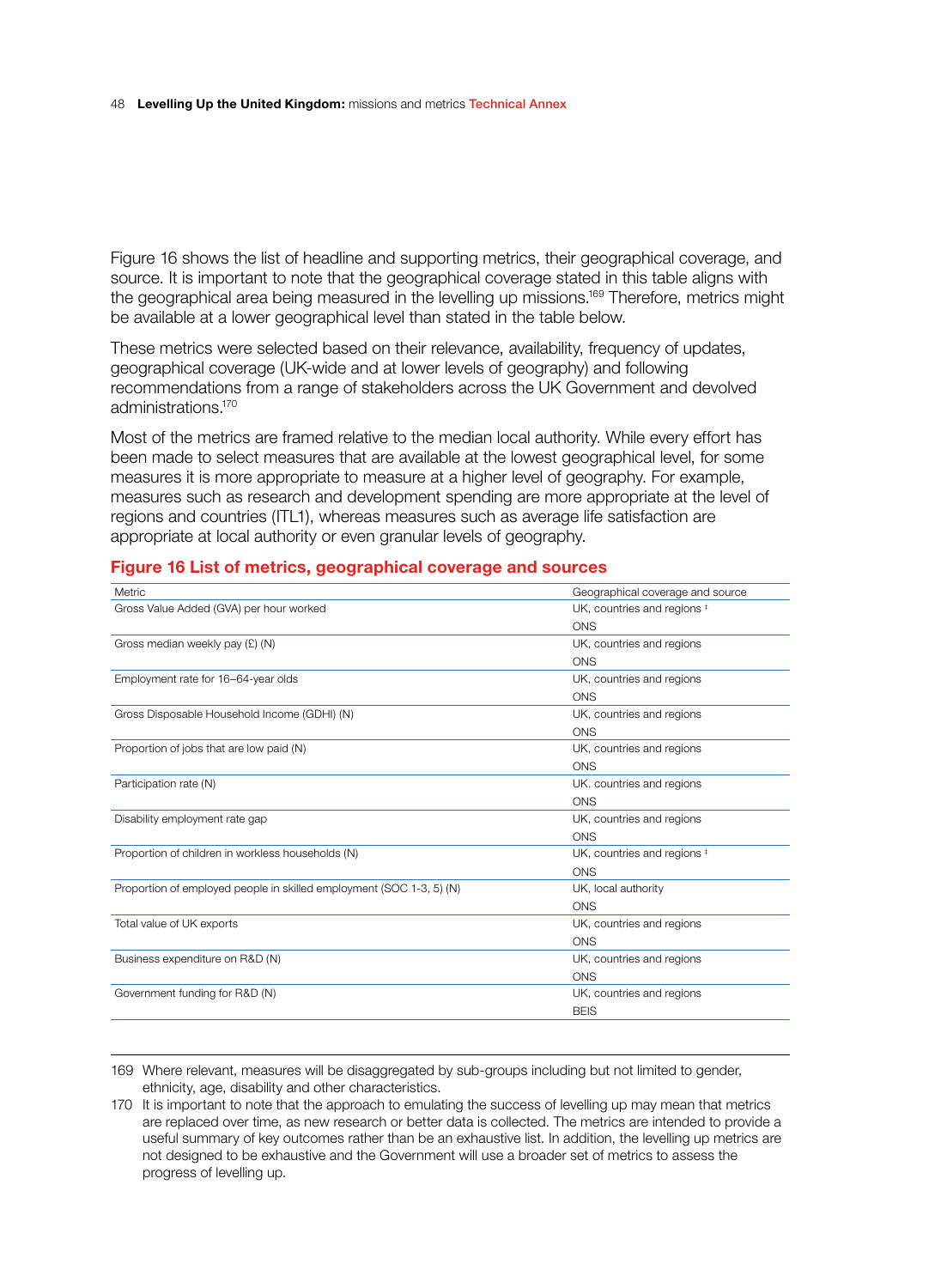| Percentage of businesses that are innovation active                                                               | UK, countries and regions                      |
|-------------------------------------------------------------------------------------------------------------------|------------------------------------------------|
|                                                                                                                   | <b>BEIS</b>                                    |
| Inward and outward Foreign Direct Investment (FDI)                                                                | UK, countries and regions                      |
|                                                                                                                   | <b>ONS</b>                                     |
| Usual method of travel to work by region of workplace                                                             | Great Britain, countries and regions *         |
|                                                                                                                   | DfT                                            |
| Average travel time in minutes to reach nearest large employment centre (500 +                                    | England, local authority *                     |
| employees)                                                                                                        | DfT                                            |
|                                                                                                                   |                                                |
| Percentage of non-frequent bus services running on time                                                           | England, local authority *                     |
|                                                                                                                   | <b>DfT</b>                                     |
| Average excess waiting time for frequent (bus) services (N)                                                       | England, local authority *                     |
|                                                                                                                   | DfT                                            |
| Public transport trips as a proportion of total trips per year                                                    | England, regions *                             |
|                                                                                                                   | DfT                                            |
| Percentage of premises with gigabit-capable broadband                                                             | UK local authority                             |
|                                                                                                                   | <b>OFCOM</b>                                   |
| Percentage of 4G (and 5G) coverage provided by at least one mobile network operator +                             | UK local authority                             |
|                                                                                                                   | <b>OFCOM</b>                                   |
| Percentage of pupils meeting the expected standard in reading, writing and maths by end                           | England, local authority *                     |
| of primary school                                                                                                 | <b>DfE</b>                                     |
| Percentage of young people achieving GCSEs (and equivalent qualifications) in English and                         | England, local authority *                     |
| maths by age 19                                                                                                   | <b>DfE</b>                                     |
| Percentage of schools providers rated good or outstanding by Ofsted                                               | England, local authority **                    |
|                                                                                                                   | <b>DfE</b>                                     |
|                                                                                                                   |                                                |
| Persistent absences for all pupils and disadvantaged and vulnerable cohorts of children                           | England, local authority *                     |
|                                                                                                                   | <b>DfE</b>                                     |
| Percentage of 5-year olds achieving 'expected level' on literacy, communication and maths<br>early learning goals | England, local authority *                     |
|                                                                                                                   | <b>DfE</b>                                     |
| 19+ Further Education and Skills Achievements (qualifications) excluding community                                | England, local authority *                     |
| learning, Multiply and bootcamps (N)                                                                              | <b>DfE</b>                                     |
| Number of starts, and achievements, on apprenticeships per 1,000                                                  | UK, local authority                            |
|                                                                                                                   | <b>DfE</b>                                     |
|                                                                                                                   | <b>Stats Wales</b>                             |
|                                                                                                                   | Scottish Government                            |
|                                                                                                                   | NI Department for Economy                      |
| Proportion of the population aged 16 - 64 with level 3+ qualifications (N)                                        | UK, local authorities                          |
|                                                                                                                   | ONS                                            |
| 19+ further education and skills participation (N)                                                                | England, local authority *                     |
|                                                                                                                   | <b>DfE</b>                                     |
| Healthy Life Expectancy (HLE) (N)                                                                                 | UK, local areas (upper tier local authority in |
|                                                                                                                   | England, local authority in Wales, council     |
|                                                                                                                   | areas in Scotland, local government district   |
|                                                                                                                   | in Northern Ireland).                          |
|                                                                                                                   | <b>ONS</b>                                     |
| Smoking prevalence in adults                                                                                      | Great Britain, local authority <sup>#</sup>    |
|                                                                                                                   | <b>ONS</b>                                     |
| Obesity prevalence - childhood and adult                                                                          | UK, local authority *                          |
|                                                                                                                   | <b>NHS England</b>                             |
|                                                                                                                   | Scottish Government                            |
|                                                                                                                   | <b>Public Health Wales</b>                     |
|                                                                                                                   | NI Department for Health                       |
| Cancer diagnosis at stage 1 and 2                                                                                 | Great Britain, various geographical levels *   |
|                                                                                                                   | <b>NHS England</b>                             |
|                                                                                                                   | <b>Public Health Wales</b>                     |
|                                                                                                                   | Public Health Scotland                         |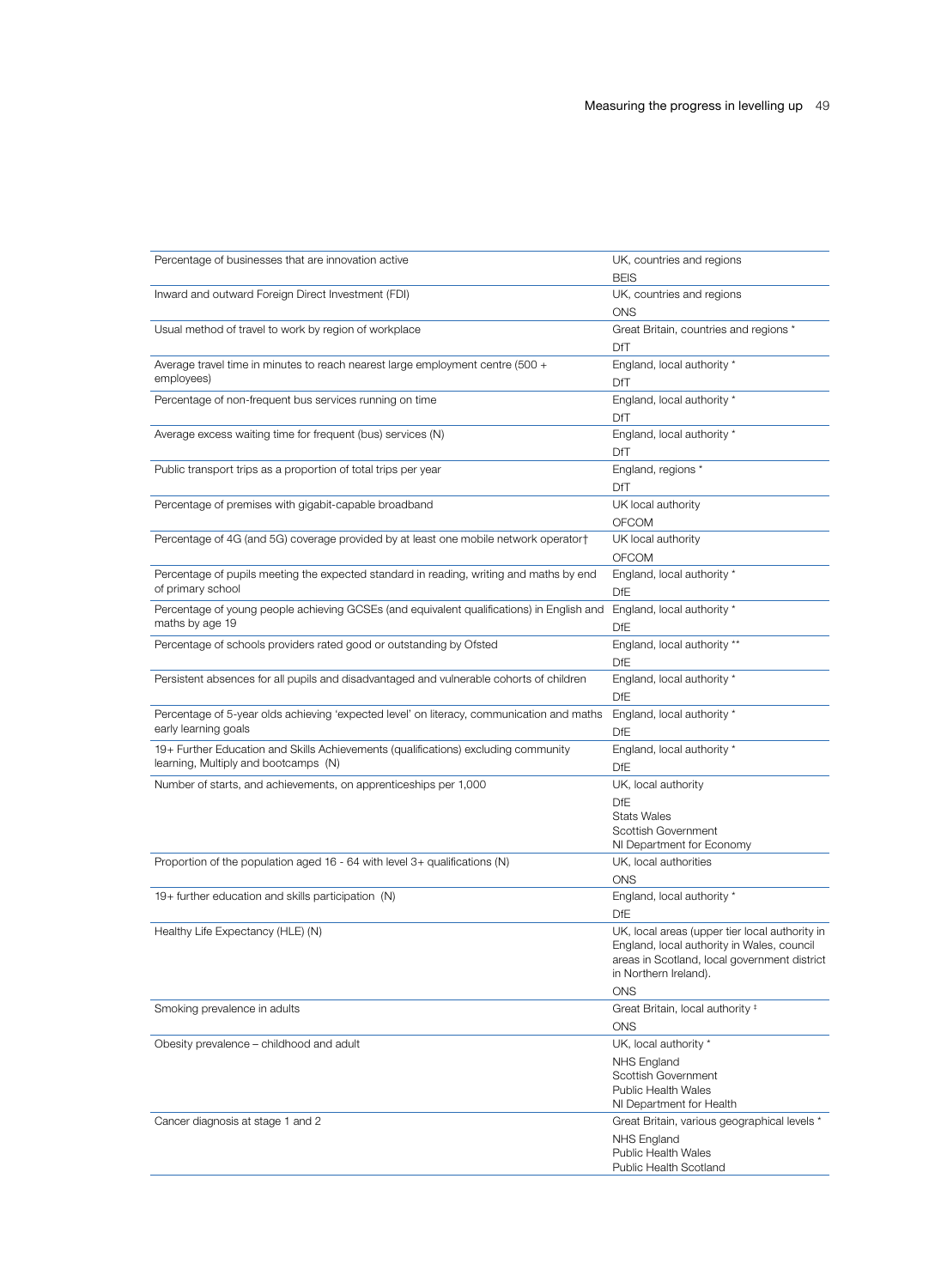#### 50 **Levelling Up the United Kingdom:** missions and metrics Technical Annex

| Under 75 mortality rate from cardiovascular diseases considered preventable (per 100,000    | England, local authority *               |
|---------------------------------------------------------------------------------------------|------------------------------------------|
| population)                                                                                 | <b>DHSC</b>                              |
| Average life satisfaction ratings (N)                                                       | UK, local authority                      |
|                                                                                             | <b>ONS</b>                               |
| Average feeling that things done in life are worthwhile ratings (N)                         | UK, local authority                      |
|                                                                                             | <b>ONS</b>                               |
| Average happiness ratings (N)                                                               | UK, local authority                      |
|                                                                                             | <b>ONS</b>                               |
| Average anxiety ratings (N)                                                                 | UK, local authority                      |
|                                                                                             | <b>ONS</b>                               |
| Percentage of adults who are satisfied with their local area as a place to live (N) (E)     | Great Britain, countries and regions *   |
|                                                                                             | <b>DCMS</b>                              |
| Percentage of individuals who have engaged in civic participation in the last 12 months (E) | Great Britain, countries and regions *   |
|                                                                                             | <b>DCMS</b>                              |
| Proportion of non-decent rented homes (N)                                                   | England, regions *                       |
|                                                                                             | <b>DLUHC</b>                             |
| Number of first-time buyers (N)                                                             | England, regions **                      |
|                                                                                             | <b>DLUHC</b>                             |
| Recent first time buyers (last 3 years)                                                     | England, London and rest of England *    |
|                                                                                             | <b>DLUHC</b>                             |
| Net additions to the housing stock                                                          | England, local authority *               |
|                                                                                             | <b>DLUHC</b>                             |
| Neighbourhood crime                                                                         | England and Wales, Police Force Areas ** |
|                                                                                             | <b>ONS</b>                               |
| Homicide                                                                                    | England and Wales, Police Force Areas *  |
|                                                                                             | <b>ONS</b>                               |
| Hospital admissions for assault with a sharp object amongst under-25s                       | England, Police Force Areas *            |
|                                                                                             | <b>NHS Digital</b>                       |
| Percent of the population living in an area covered by the highest level of devolution (N)  | England, various geographical locations  |
|                                                                                             | <b>ONS</b>                               |

(N) Highlights those metrics not published at SR21 as part of the government's updated priority outcomes and metrics. (E) metrics are exploratory and may change.

\* statistics are only available for England or available for all/ some UK countries and regions but are not coherent.

\*\* metric is currently unavailable. Work will be undertaken by government departments to address these data gaps.

† Estimates for 5G are not available on a regular basis and will replace 4G once data is published frequently and at a lower geographical level.

‡ statistics are available for the UK and at local authority level but only at the national level for Northern Ireland.